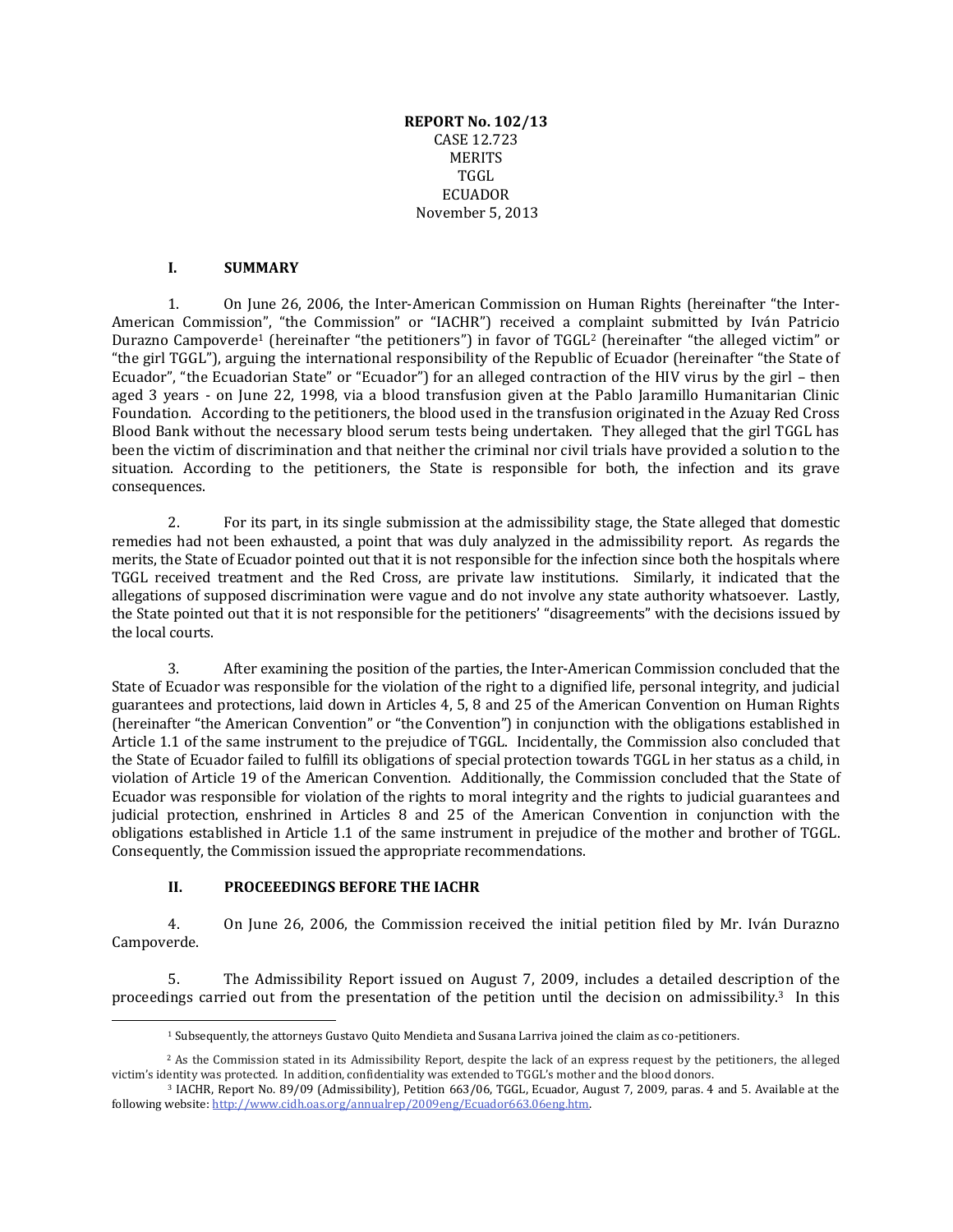report, the IACHR declared the petition admissible *vis-à-vis* the possible violation of the rights enshrined in Articles 4, 5, 8, 19 and 25 of the American Convention, in conjunction with the obligations established in Article 1.1 of the same instrument.<sup>4</sup>

6. On August 11, 2009, the Commission notified the said report to the parties and by virtue of Article 38.1 of the Rules of Procedure then in force, fixed a time limit of two months for the petitioners to present their additional observations on the merits. Additionally, in accordance with Article 48.1 f) of the Convention, the Commission placed itself at the disposal of the parties to reach an amicable solution.

7. On October 16, 2009, the petitioners submitted their additional observations on the merits, which were sent to the State of Ecuador on December 29, 2009. The Commission requested that the State file its additional observations on the merits within two months, in accordance with Article 38.1 of the Rules of Procedure then in force.

8. On March 2, 2010, May 3, 2011, and June 4, 2013, the petitioners submitted additional briefs, which were sent to the State of Ecuador for its observations. As at the date of approval of this report on the merits, the State of Ecuador has not presented its observations on the merits of the case, nor has it responded to any of the communications forwarded by the IACHR after the admissibility report.

# **III. POSITIONS OF THE PARTIES**

# **A. The Petitioners**

 $\overline{a}$ 

9. The petitioners observed that on June 20, 1998, the girl TGGL, then three years old, was admitted to the Catholic University Hospital in the city of Cuenca, in the province of Azuay, and remained there for three days, after which she was taken to the Pablo Jaramillo Crespo Humanitarian Clinic Foundation (hereinafter "the Humanitarian Clinic"). They pointed out that there she was diagnosed with thrombocytopenic purpura and needed an urgent blood transfusion. Therefore her family and acquaintances requested two pints of blood and two of platelets from the Azuay Provincial Red Cross in the city of Cuenca (hereinafter "the Red Cross"). They stated that the blood originated from the donor HS, a family acquaintance, and that the blood was donated to the Humanitarian Clinic on June 22, 1998, and administered to the child, the same day.

10.The petitioners alleged that it was the day after the transfusion that the Red Cross obtained the results of Mr. HS's HIV test. At the time of the donation, he did not know that he was a carrier of the virus. They indicated that a few days later, the Director of the Red Cross Blood Bank (hereinafter "the Blood Bank") ordered an HIV test on the child TGGL, which gave a positive result. The petitioners stated that gynecological tests were undertaken to ascertain other possible routes for the infection.

11.The petitioners alleged that the State is responsible for the provision of 'safe blood' through entities such as the Ecuadorian Red Cross and that it has therefore failed to fulfill its obligation to ensure the right to life, to personal integrity and the health of the girl TGGL.

12.They indicated that the mother of TGGL presented a criminal claim from 1998 in order to establish the responsibility of the workers of the *Cruz Roja Provincial del Azuay*. They added that she also presented a civil action in 2002 in order to obtain compensation for damages. They stated that the state of limitations was applied to the only person called for trial. According to the petitioners, that happened as a consequence of the lack of action on the part of the judges. They indicated that, in such circumstances, with no criminal conviction, the civil procedure was nullified in 2006 and, therefore, it was not possible to obtain any moral reparation of the damages caused to TGGL.

<sup>4</sup> IACHR, Report No. 89/09 (Admissibility), Petition 663/06, TGGL, Ecuador, August 7, 2009, operative para. 1. Available at the following website[: http://www.cidh.oas.org/annualrep/2009eng/Ecuador663.06eng.htm.](http://www.cidh.oas.org/annualrep/2009eng/Ecuador663.06eng.htm)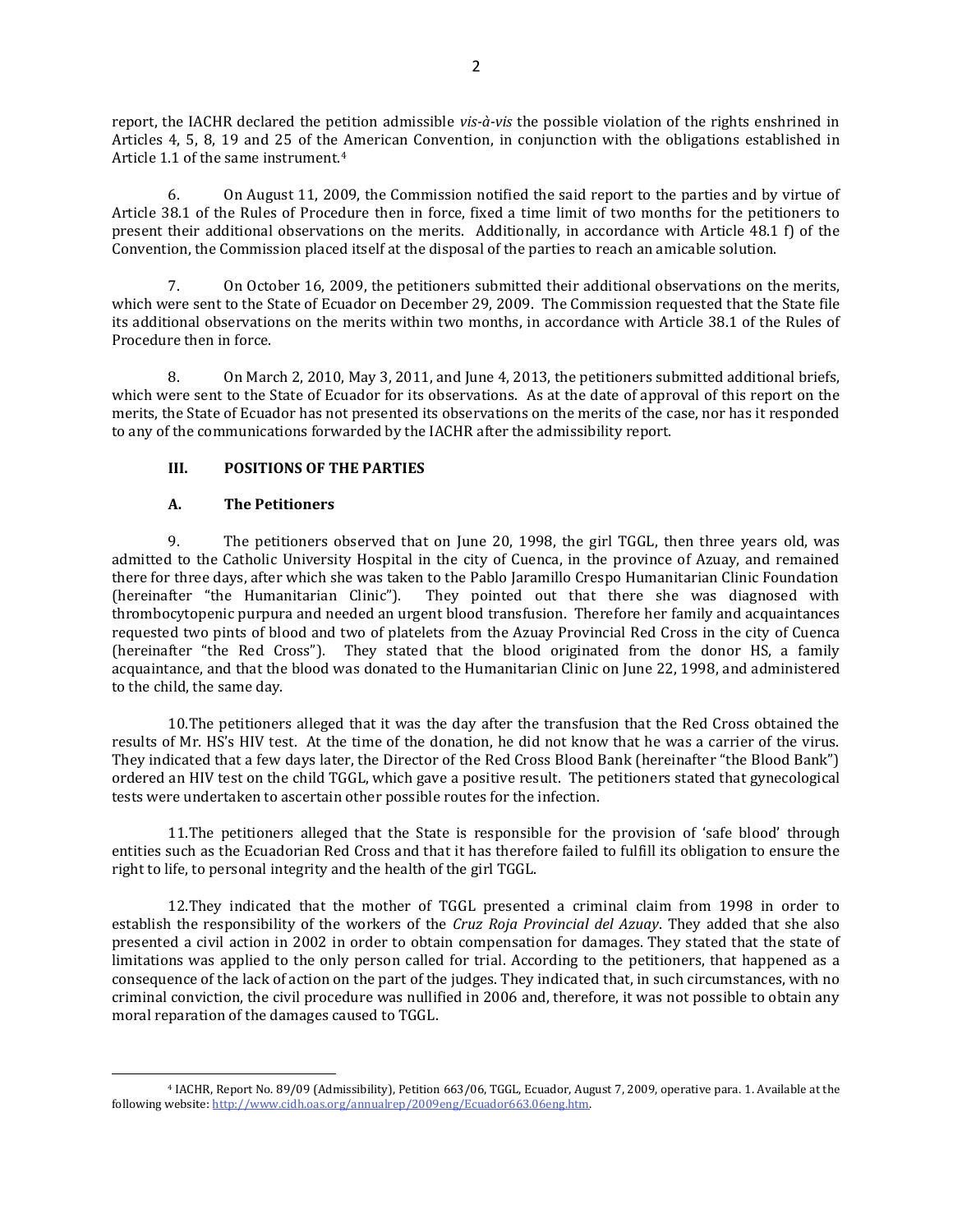13.As regards the impact on TGGL´s life, they emphasized that social rejection and discrimination have lead to isolation and caused her to suffer from a psychological disorder. They added that she has been prevented from attending primary school due to her illness and that the family have limited financial resources and lack the necessary means to obtain anti-retroviral medicines which they describe as scarce in the country and expensive on the market. They stated that the girl and her mother are surviving on the "charity of the kind people of Cuenca", occasionally organizing raffles and lotteries to obtain some benefits.

14.They stated that a number of State authorities such as the Governor of Azuay and officials from the Ministry of Justice have been made aware of the situation, but no measures have been adopted to address it. They added that this latter authority pointed out that since there was a petition pending before the IACHR, they had to await a definitive decision before providing aid.

#### **B. The State**

15.The State of Ecuador did not present observations at the merits stage. Bearing in mind that questions of competence and admissibility have already been decided in the admissibility report, the Commission will only restate those arguments presented by the State at the admissibility stage which may be relevant to the decision on the merits of the case.

16.The State pointed out that in terms of international responsibility "(…) the crucial point is to find out whether a specific violation has taken place with the support or tolerance of the State or whether the latter has acted in a manner ensuring that the violation has taken place without any preventive action or with impunity (…)." In this regard, it pointed out that the infection of the girl TGGL with the HIV virus and the alleged humiliation and social discrimination suffered by her are not attributable to state agents.

17.According to the State, the International Committee of the Red Cross is an association created pursuant to the Swiss Civil Code, according to the functions established in the Geneva Conventions. It added that both the International Committee of the Red Cross and the Red Cross of Ecuador have "international legal personality" or a "separate status". From the above, the State concluded that it is free from "any responsibility" relating to the facts of the present case.

18.As regards the domestic proceedings, it alleged that it was the family of TGGL that allowed the criminal trial to expire and that they delayed the continuance or the examination of the case. According to the State, the family showed "negligence and little interest in pursuing the case and in obtaining the conviction of the alleged perpetrators." It pointed out that TGGL's mother lacked competent legal counsel in her claim before the First Special Chamber of Civil, Commercial, Leasehold, and Residual Matters of the Superior Court of Justice of Cuenca, which declared all proceedings null and void starting with the order allowing the civil suit to proceed.

19.Finally, the State alleged that faced with adverse judicial decisions, the petitioners are attempting to use the Commission as an instance to review the merits of lawfully concluded trials at the domestic level.

# **IV. PROVEN FACTS**

20.The Commission will set out the established facts, in the following order: i) facts relating to TGGL, her health condition and blood transfusion on June 22, 1998; ii) facts that followed the transfusion; iii) the experts' conclusions with respect to the causes of the infection; iv) facts relating to the impact upon TGGL's life; v) facts relating to the Red Cross of Ecuador, the Blood Bank and the applicable domestic legal framework; vi) facts relating to the criminal proceedings; and vii) facts relating to the civil suit.

# **A. Facts relating to TGGL, her health condition and the June 22, 1998, blood transfusion**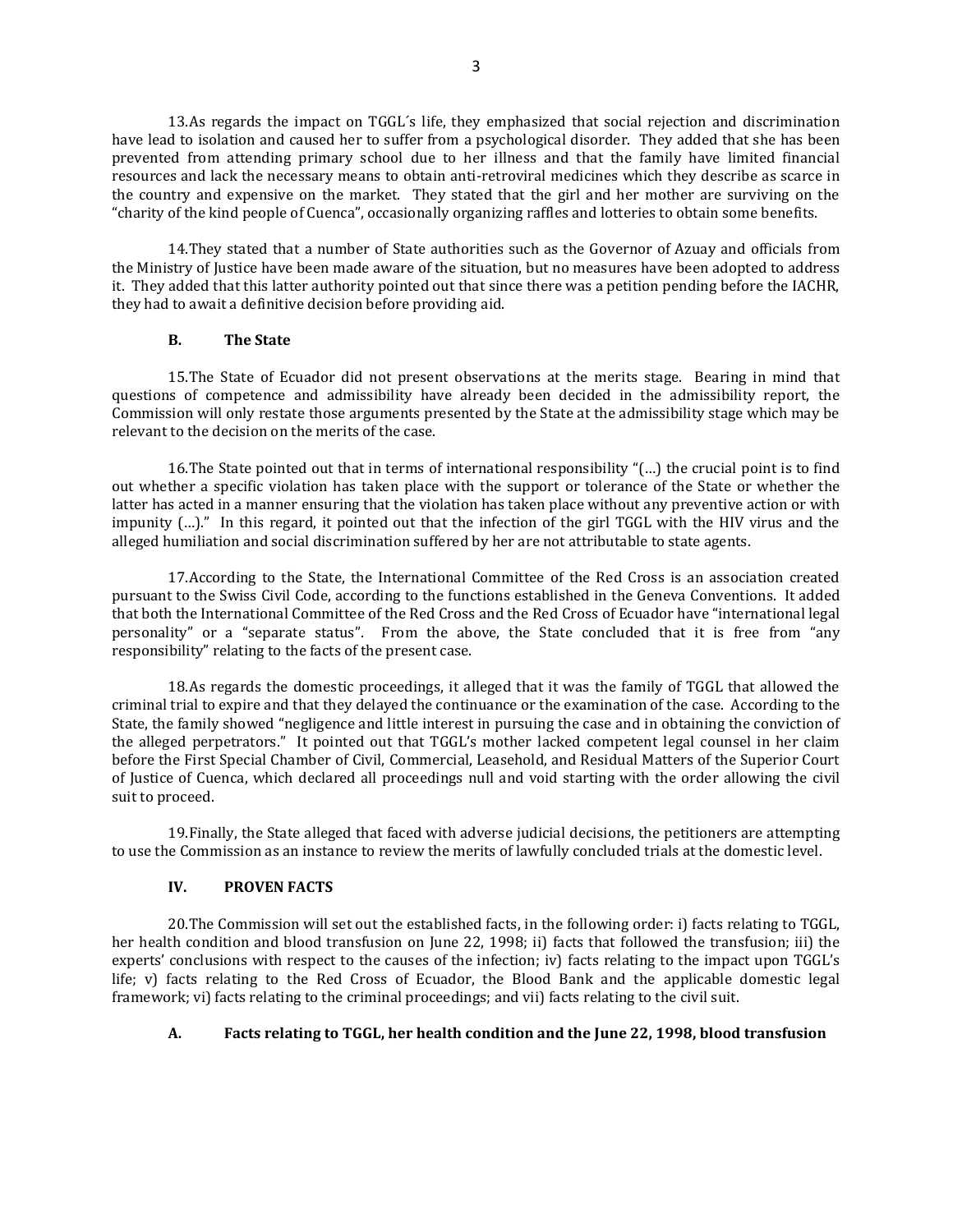21.TGGL was born on January 8, 1995, in the city of Cuenca, in the Province of Azuay.<sup>5</sup> Her mother is TL and her father is SEG<sup>6</sup> (hereinafter "TGGL's mother" and "TGGL's father", respectively). TGGL's father, mother and brother are not HIV carrier. 7

22.On June 20, 1998, TGGL, then aged three, was taken by her mother to the Catholic University Hospital<sup>8</sup> where she was admitted for two days. Subsequently, TGGL's mother took her to the Pablo Jaramillo Humanitarian Clinic Foundation where she was diagnosed with thrombocytopenic purpura<sup>9</sup> and which showed that the little girl needed an urgent blood and platelet transfusion.<sup>10</sup>

23.As regards TGGL's medical condition on admission to the Humanitarian Clinic, Doctor Pablo Arturo Monsalve indicated that "she showed signs of a serious general condition with bleeding from the nose and from the skin tissue (ecchymosis and widespread petechiae), she showed no response to pain stimuli and her vital signs showed that she was close to death."<sup>11</sup> He added that "she showed a clinical condition characterized by hemorrhaging from different areas, both nasal, skin and mucus. Thus, on examination, she presented extreme paleness (...) with her vital signs on the verge of collapse"<sup>12</sup>. For their part, the medical experts indicated that the constant clinical signs included epistaxis (nasal bleeding), hematemesis (blood in the vomit), signs of plateletopenia and symptoms of acute anemic syndrome, secondary to the nasal bleeding.<sup>13</sup>

24.Due to the indication given at the hospital as to the necessity of performing a blood and platelet transfusion, TGGL's mother went to the Azuay Red Cross Blood Bank where she was told to bring donors.<sup>14</sup> For this reason she asked acquaintances to help by giving blood. Among the donors was Mr. HS, who is the steady partner of a friend of TGGL's mother.<sup>15</sup>

<sup>8</sup> Annex 2. Court File. Second Criminal Court of Cuenca. Incorporated into Annex 1, Court File. Civil Action No. 323 05. Superior Court of Justice of Cuenca. First Chamber. Private Prosecution of May 16, 2001. Folios 145 and 146.

<sup>9</sup> Annex 2. Court File. Second Criminal Court of Cuenca. Incorporated into Annex 1, Court File. Civil Action No. 323 05. Superior Court of Justice of Cuenca. First Chamber. Statement of Pablo Monsalve of November 23, 1998. Folios 307 and 308.

<sup>10</sup> Annex 2. Court File. Second Criminal Court of Cuenca. Incorporated into Annex 1, Court File. Civil Action No. 323 05. Superior Court of Justice of Cuenca. First Chamber. TGGL's medical history between June 22, and 29, 1998. Folio 50. Almost totally illegible.

<sup>11</sup> Annex 2. Court File. Second Criminal Court of Cuenca. Incorporated into Annex 1, Court File. Civil Action No. 323 05. Superior Court of Justice of Cuenca. First Chamber. Statement of Pablo Arturo Monsalve Toral on October 19, 1998. Folio 279 and 280.

<sup>12</sup> Annex 2. Court File. Second Criminal Court of Cuenca. Incorporated into Annex 1, Court File. Civil Action No. 323 05. Superior Court of Justice of Cuenca. First Chamber. Statement of Pablo Monsalve of November 23, 1998. Folios 307 and 308.

<sup>13</sup> Annex 2. Court File. Second Criminal Court of Cuenca. Incorporated into Annex 1, Court File. Civil Action No. 323 05. Superior Court of Justice of Cuenca. First Chamber. Expert witness report of Drs. Juan Peralvo Roman and Nardo Vivar Idrovo of August 16, 1999. Folios 67 to 74.

<sup>14</sup> Annex 2. Court File. Second Criminal Court of Cuenca. Incorporated into Annex 1, Court File. Civil Action No. 323 05. Superior Court of Justice of Cuenca. First Chamber. Request to reopen summary proceedings of September 14, 1999. Folios 76-78; Annex 2. Court File. Second Criminal Court of Cuenca. Incorporated into Annex 1, Court File. Civil Action No. 323 05. Superior Court of Justice of Cuenca. First Chamber. TGGL's mother's private prosecution of December 22, 1999. Folio 85; and Annex 2. Court File. Second Criminal Court of Cuenca. Incorporated into Annex 1, Court File. Civil Action No. 323 05. Superior Court of Justice of Cuenca. First Chamber. Statement of TGGL's mother of November 15, 1998. Folio 284.

<sup>15</sup> Annex 2. Court File. Second Criminal Court of Cuenca. Incorporated into Annex 1, Court File. Civil Action No. 323 05. Superior Court of Justice of Cuenca. First Chamber. Request to reopen summary proceedings of September 14, 1999. Folios 76-78; Court File. Second Criminal Court of Cuenca. Incorporated into Annex 1, Court File. Civil Action No. 323 05. Corte Superior Court of Justice of Cuenca. First Chamber. HS's statement of November 18, 1998. Folio 270; and Annex 2. Court File. Second Criminal Court of Cuenca.

<sup>5</sup> Annex 2. Court File. Second Criminal Court of Cuenca. Incorporated into Annex 1, Court File. Civil Action No. 323 05. Superior Court of Justice of Cuenca. First Chamber. TGGL's Birth Certificate. Folio 219.

<sup>6</sup> Annex 2. Court File. Second Criminal Court of Cuenca. Incorporated into Annex 1, Court File. Civil Action No. 323 05. Superior Court of Justice of Cuenca. First Chamber. TGGL's Birth Certificate. Folio 219.

<sup>7</sup> Annex 2. Court File. Second Criminal Court of Cuenca. Incorporated into Annex 1, Court File. Civil Action No. 323 05. Superior Court of Justice of Cuenca. First Chamber. TGGL's mother's brief presented on December 14, 1998, and results of the her mother's, brother's and father's HIV tests, Folios 35 – 38.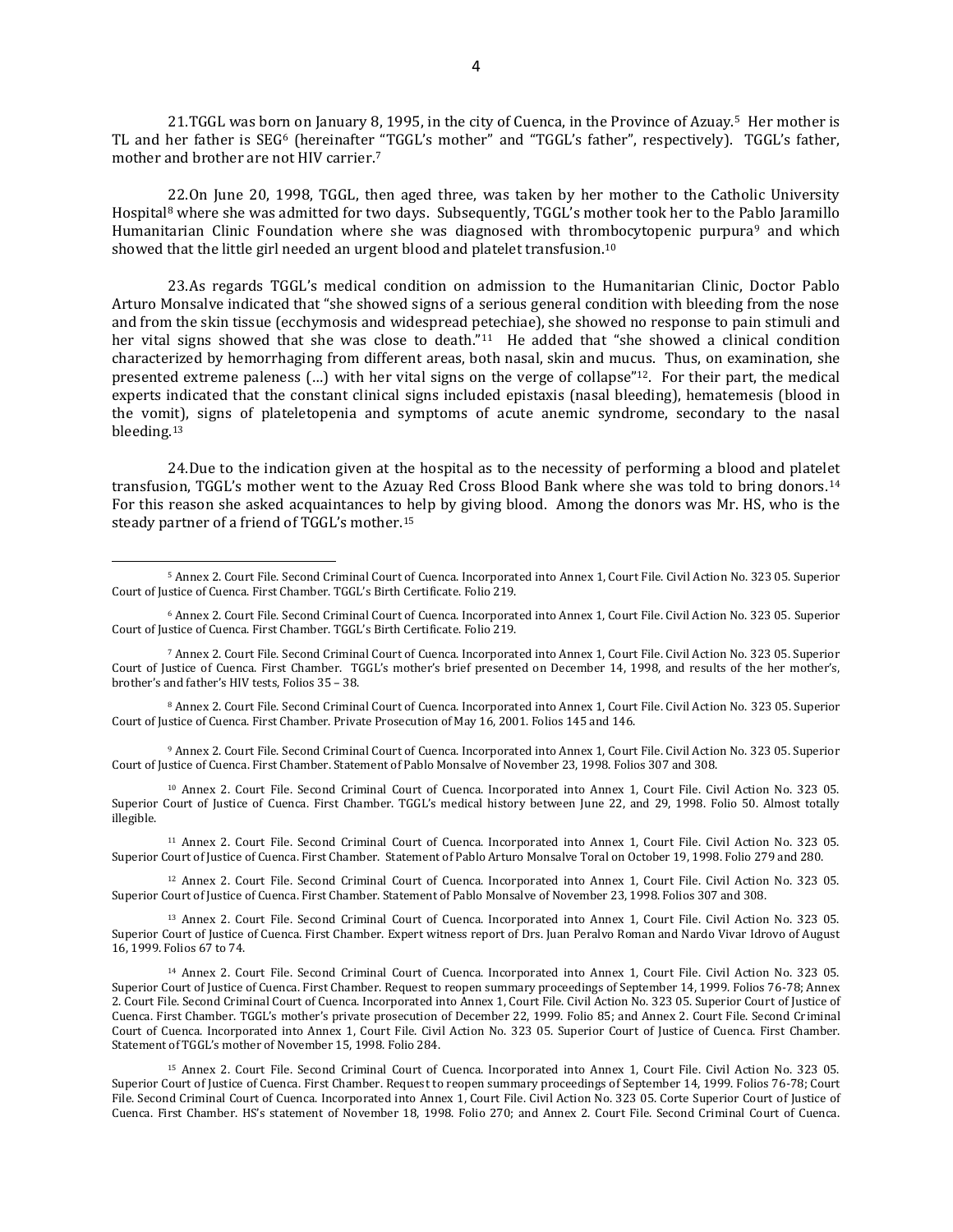25. There is no dispute as to the fact that Mrs. Mariana Ramírez took the blood sample from Mr. HS on June 22, 1998<sup>16</sup> and that she herself gave the pints of blood to the family and acquaintances of TGGL; that the platelet concentrates were handed over later that night to two friends of TGGL's mother,<sup>17</sup> by Mrs. Bertha Regalado<sup>18</sup>; and that on the following day, June 23, 1998, Mrs. Edith Orellana performed tests for the first time – including for HIV – on HS's blood sample.<sup>19</sup>

26.There is no controversy surrounding the fact that the transfusions were carried out on June 22, 1998, and continued to be performed on the following day by staff of the Humanitarian Clinic.<sup>20</sup> In this regard, Rolando Remigio Patiño, a doctor at the Humanitarian Clinic, stated that the transfusion was performed by the nursing staff and that "total reliance was placed on the blood and platelets sent by the Red Cross."<sup>21</sup>

27.TGGL remained at the Humanitarian Clinic until June 29, 1998, when she was discharged.<sup>22</sup>

## **B. Facts taking place after the transfusion**

28.Regarding what happened after her discharge from the Humanitarian Clinic, TGGL's mother made several statements. In her own words:

Incorporated into Annex 1, Court File. Civil Action No. 323 05. Superior Court of Justice of Cuenca. First Chamber. Statement of TGGL's brother of November 23, 1998. Folio 305

<sup>16</sup> Annex 2. Court File. Second Criminal Court of Cuenca. Incorporated into Annex 1, Court File. Civil Action No. 323 05. Superior Court of Justice of Cuenca. First Chamber. TGGL's mother's private prosecution of December 22, 1999. Folio 85; and Annex 2. Court File. Second Criminal Court of Cuenca. Incorporated into Annex 1, Court File. Civil Action No. 323 05. Superior Court of Justice of Cuenca. First Chamber. Statement of TGGL's mother of November 15, 1998. Folio 284.

<sup>17</sup> Annex 2. Court File. Second Criminal Court of Cuenca. Incorporated into Annex 1, Court File. Civil Action No. 323 05. Superior Court of Justice of Cuenca. First Chamber. Statement of Eulalia Catalina Dávalos Landivar October 29, 1998. Folio 267; and Annex 2. Court File. Second Criminal Court of Cuenca. Incorporated into Annex 1, Court File. Civil Action No. 323 05. Superior Court of Justice of Cuenca. First Chamber. Statement of Luz Elena Dávalos Landivar of October 29, 1998. Folio 268; Annex 2. Court File. Second Criminal Court of Cuenca. Incorporated into Annex 1, Court File. Civil Action No. 323 05. Superior Court of Justice of Cuenca. First Chamber. Statement of Bertha Regalado of February 10, 2000. Folio not numbered between 91 and 92; Annex 2. Court File. Second Criminal Court of Cuenca. Incorporated into Annex 1, Court File. Civil Action No. 323 05. Superior Court of Justice of Cuenca. First Chamber. Statement of Bertha Regalado of July 18, 2001. Folio 188.

<sup>18</sup> Annex 2. Court File. Second Criminal Court of Cuenca. Incorporated into Annex 1, Court File. Civil Action No. 323 05. Superior Court of Justice of Cuenca. First Chamber. Statement of Edith Orellana of February 9, 2000. Folio 90; Annex 2. Court File. Second Criminal Court of Cuenca. Incorporated into Annex 1, Court File. Civil Action No. 323 05. Superior Court of Justice of Cuenca. First Chamber. Statement of Pablo Arturo Monsalve of February 9, 2000. Folio 91; and Annex 2. Court File. Second Criminal Court of Cuenca. Incorporated into Annex 1, Court File. Civil Action No. 323 05. Superior Court of Justice of Cuenca. First Chamber. Statement of Mariana Ramírez Ramírez of December 14, 1998. Folio 33; Annex 2. Court File. Second Criminal Court of Cuenca. Incorporated into Annex 1, Court File. Civil Action No. 323 05. Superior Court of Justice of Cuenca. First Chamber. Statement of Bertha Regalado of February 10, 2000. Folio not numbered between 91 and 92; Annex 2. Court File. Second Criminal Court of Cuenca. Incorporated into Annex 1, Court File. Civil Action No. 323 05. Superior Court of Justice of Cuenca. First Chamber. Statement of Bertha Regalado of July 18, 2001. Folio 188.

<sup>19</sup> Annex 2. Court File. Second Criminal Court of Cuenca. Incorporated into Annex 1, Court File. Civil Action No. 323 05. Superior Court of Justice of Cuenca. First Chamber. Statement of Edith Alexandra Orellana of October 19, 1998. Folio 282.

<sup>20</sup> Annex 2. Court File. Second Criminal Court of Cuenca. Incorporated into Annex 1, Court File. Civil Action No. 323 05. Superior Court of Justice of Cuenca. First Chamber. TGGL's mother's private prosecution of December 22, 1999. Folio 85; Annex 2. Court File. Second Criminal Court of Cuenca. Incorporated into Annex 1, Court File. Civil Action No. 323 05. Superior Court of Justice of Cuenca. First Chamber. Statement of Sandra Elizabeth González of October 23, 1998. Folio 281; Annex 2. Court File. Second Criminal Court of Cuenca. Incorporated into Annex 1, Court File. Civil Action No. 323 05. Superior Court of Justice of Cuenca. First Chamber. Statement of Sandra Elizabeth González of November 30, 1998. Folio 307; and Annex 2. Court File. Second Criminal Court of Cuenca. Incorporated into Annex 1, Court File. Civil Action No. 323 05. Superior Court of Justice of Cuenca. First Chamber. Expert witness report of August 16, 1999, of Drs. Juan Peralvo Roman and Nardo Vivar Idrovo. Folios 67 to 74.

<sup>21</sup> Annex 2. Court File. Second Criminal Court of Cuenca. Incorporated into Annex 1, Court File. Civil Action No. 323 05. Superior Court of Justice of Cuenca. First Chamber. Statement of Remigio Rolando Patiño of August 1, 2001. Folio 196.

<sup>22</sup> Annex 2. Court File. Second Criminal Court of Cuenca. Incorporated into Annex 1, Court File. Civil Action No. 323 05. Superior Court of Justice of Cuenca. First Chamber. TGGL's medical history between June 22 and 29, 1998. Folio 50. Almost totally illegible.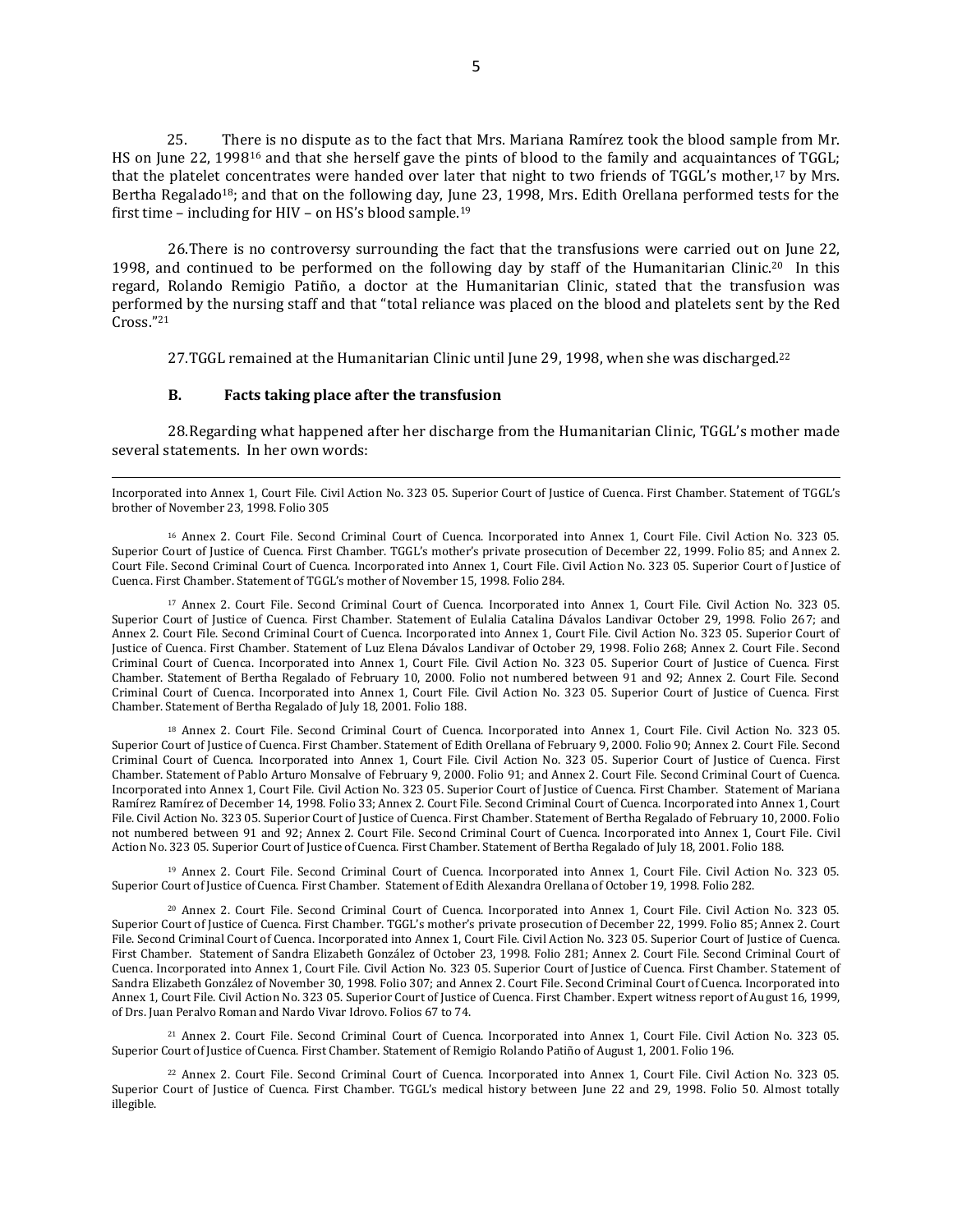(…) they discharged my daughter but she had to follow a course of treatment at home, therefore Dr. Pablo Monsalve indicated that she had to follow the treatment for a period of six months and have a blood test every month, but it also turned out that ten days after leaving the Clinic I took her to Dr. Monsalve's consultation room at the Paucarbamba Clinic, where he told me to obtain another blood test to control her illness; after this, he stated that everything appeared to be normal but afterwards, on July 22, I visited Dr. Monsalve again and to my surprise he requested another blood test on my daughter, including for AIDS, so I went to the Humanitarian Clinic to do the test, who in turn sent the lab test to the Leopoldo Izquieta Pérez (illegible), where they told me that my daughter  $[TGGL]$  had the AIDS virus.<sup>23</sup>

29.In a subsequent statement she said the following:

 $\overline{a}$ 

That afterwards, on July 8, 27, and 28, they performed blood tests on the girl at the Humanitarian Clinic and that on the latter day they said it was a special sample to be sent to Quito. That on the first days of August, Dr. Aguilar at the Humanitarian Clinic told her to go to the Izquieta Pérez Institute in order to speak to Dr. Vidal, who asked her whether the parents or donors had been to the United States, and indicated that the girl's blood was bad and that she should return when the results were back from Guayaquil. That then she visited Dr. Pablo Monsalve and that when she questioned him he answered: 'get used to the idea that the girl has AIDS from the blood transfusion, stating that it never shows in the first few days, but in the next months.' That in mid-August she visited Dr. Vidal again and he told her: 'if she received HS's blood there was nothing to be done.' That she returned to Dr. Monsalve and at the Red Cross this professional seeing the tests said that yes, TGGL was infected. That later it turned out that HS had AIDS, so that she went back to Dr. Monsalve to ask him when this was uncovered, and the doctor said that he himself had run the test the day after the donation, or perhaps on June 23, and then he knew that the gentleman had AIDS. That a few days later she returned since Dr. Monsalve had offered to continue treating TGGL and he then confessed that what happened was down to human error, was unwitting, and that he would go on treating her, giving her injections and the respective medical checkups. <sup>24</sup>

30.The available written evidence shows that on July 28, 1998, a blood test was indeed performed on TGGL at the Cuenca Laboratory of the National Institute of Hygiene and Tropical Medicine, with the result of "presence of HIV antibodies, micro-ElISA double reactivity". <sup>25</sup> On August 13, 1998, a blood sample test No.11196 under the name "TG" was performed at the request of the National Institute of Hygiene and Tropical Medicine, the Cuenca Laboratory. The results of this confirmatory test were "immunoelectrotransfer Western Blot for HIV 1-2, POSITIVE".<sup>26</sup> On January 15, 1999, a blood test was again performed on the TGGL, resulting in "the presence of HIV antibodies, micro-ElISA double reactivity." <sup>27</sup>

31.For his part, Mr. HS stated at the criminal trial that approximately two weeks after donating blood, he was called by the Red Cross to ask him to come in to take other samples since "the vials had been watered down." He pointed out that he asked the nurse why they needed a new sample and whether there was any

<sup>23</sup> Annex 2. Court File. Second Criminal Court of Cuenca. Incorporated into Annex 1, Court File. Civil Action No. 323 05. Superior Court of Justice of Cuenca. First Chamber. Statement of TGGL's mother of November 15, 1998. Folio 284.

<sup>24</sup> Annex 2. Court File. Second Criminal Court of Cuenca. Incorporated into Annex 1, Court File. Civil Action No. 323 05. Superior Court of Justice of Cuenca. First Chamber. Statement of TGGL's mother of November 23, 1998. Folio 303.

<sup>25</sup> Annex 2. Court File. Second Criminal Court of Cuenca. Incorporated into Annex 1, Court File. Civil Action No. 323 05. Superior Court of Justice of Cuenca. First Chamber. Result of TGGL's blood test of July 28, 1998. Folio 42.

<sup>26</sup> Annex 2. Court File. Second Criminal Court of Cuenca. Incorporated into Annex 1, Court File. Civil Action No. 323 05. Superior Court of Justice of Cuenca. First Chamber. Result of TGGL's blood test of August 13, 1998. Folio 43.

<sup>27</sup> Annex 2. Court File. Second Criminal Court of Cuenca. Incorporated into Annex 1, Court File. Civil Action No. 323 05. Superior Court of Justice of Cuenca. First Chamber. Result of TGGL's blood test of January 15, 1999. Folio 46.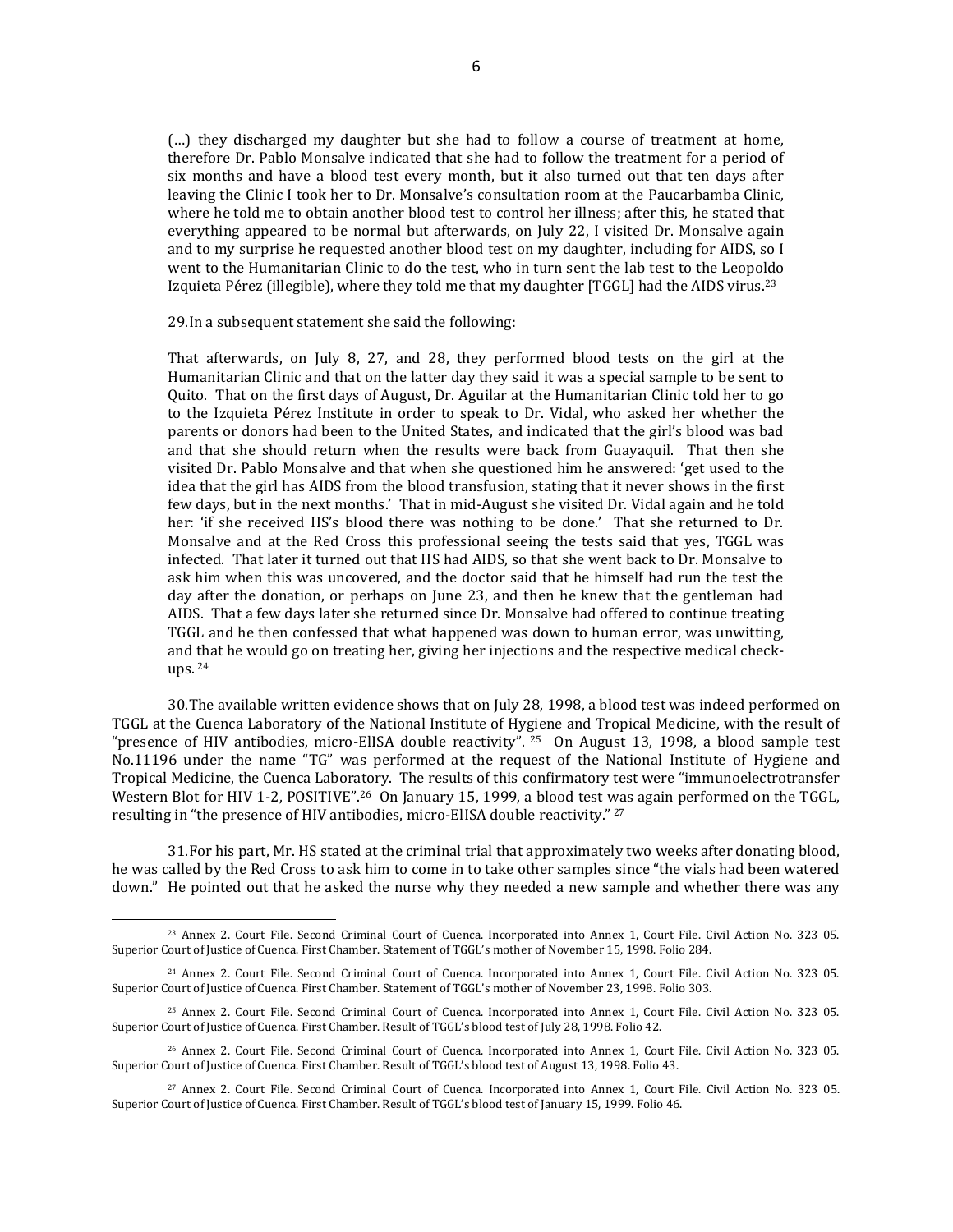problem with his blood; they replied that he should not worry, that "it was to maintain the sample at the Red Cross." He added that a week later they called to inform him that he was infected with the HIV<sup>28</sup> virus, and then other tests were performed confirming that he was infected with HIV.<sup>29</sup>

#### **C. Regarding the current evidence as to the cause of the infection**

32. At the request of TGGL's mother, in October 1998, a gynecological certificate was issued which stated as follows: "for the present she is asymptomatic. At the mother's request a gynecological examination was undertaken, indicating: external genitalia with normal characteristics with no evidence of recent or past trauma lesions; additionally, it is noted that the hymeneal membrane shows normal characteristics." 30

33. The individuals under investigation in the context of the criminal trial are Claudio Arias (President of the Azuay Red Cross); Pablo Monsalve (doctor of hematology who diagnosed TGGL at the Humanitarian Clinic); Mariana Ramírez (lab technician who took Mr. HS's samples); Bertha Regalado (intern at the clinic who provided platelets for TGGL); and Edith Orellana (a biochemist who performed the tests, on the following day, on HS's blood). According to an overall review of their many statements, it turns out that in their version, HS's blood was not delivered for TGGL either as fresh blood or as platelets. There is no documentation corroborating the truth of this version. The few existing documents were rejected by the experts, as indicated below. Moreover, Mr. Pablo Monsalve has indicated that the thrombocytopenic purpura can be activated by the HIV, suggesting that TGGL was living with HIV before the transfusion. It is relevant to mention that there is no evidence indicating that TGGL was living with HIV before her entry to the hospital of the Humanitarian Clinic.

34.The Commission notes that throughout the criminal proceedings there were various experts' reports and orders for the inspection of files. At different times reference is made to irregularities and omissions in the registries.

35.Thus, during an inspection of the archives of the Blood Bank, it was noted that each donor had a code assigned on the computer database; that for HS, Galo Calle, Luis Orellana, Janeth Pérez, Rolando Ordóñez and Wilson Morocho the corresponding numbers were 43137, 43144, 43141, 43149, 43146 and 43142, respectively. Donor 43137 has a positive result for HIV. The record of the inspection of the archives indicates that: "from the observations it was found that no test dated June 22, 1998, was administered to the donors in question, but rather on June 23, 1999; in addition, there are smudges in the dates in which the tests were carried out, as well as other smudges on other dates.<sup>31</sup>

36.On August 16, 1999, the first medical experts report was prepared by doctors Peralvo and Vivar, appointed in the context of the criminal proceedings reported below. In regard to the question of which blood and from which donor the platelets used in TGGL's transfusion was obtained, they indicated that according to the available records, two contradictions were found and described in detail in the experts' report. These contradictions were based on a situation described as impossible in scientific terms (the assumption that the blood of donor 43146 was given to TGGL, when there was evidence showing that the

<sup>28</sup> Annex 2. Court File. Second Criminal Court of Cuenca. Incorporated into Annex 1, Court File. Civil Action No. 323 05. Superior Court of Justice of Cuenca. First Chamber. Statement of HS of October 20, 1998. Folio 283.

<sup>29</sup> Annex 2. Court File. Second Criminal Court of Cuenca. Incorporated into Annex 1, Court File. Civil Action No. 323 05. Superior Court of Justice of Cuenca. First Chamber. Statement of HS of November 18, 1998. Folio 270; Annex 2. Court File. Second Criminal Court of Cuenca. Incorporated into Annex 1, Court File. Civil Action No. 323 05. Superior Court of Justice of Cuenca. First Chamber. Result of HS's blood test of July 7, 1998. Folio 47; and Annex 2. Court File. Second Criminal Court of Cuenca. Incorporated into Annex 1, Court File. Civil Action No. 323 05. Superior Court of Justice of Cuenca. First Chamber. Result of HS's blood test of August 13, 1998. Folio 48.

<sup>30</sup> Annex 2. Court File. Second Criminal Court of Cuenca. Incorporated into Annex 1, Court File. Civil Action No. 323 05. Superior Court of Justice of Cuenca. First Chamber. Gynaecological Certificate of October 27, 1998. Folio 34.

<sup>31</sup> Annex 2. Court File. Second Criminal Court of Cuenca. Incorporated into Annex 1, Court File. Civil Action No. 323 05. Superior Court of Justice of Cuenca. First Chamber. Record of Inspection of Archives of May 18, 2000. Folio 102.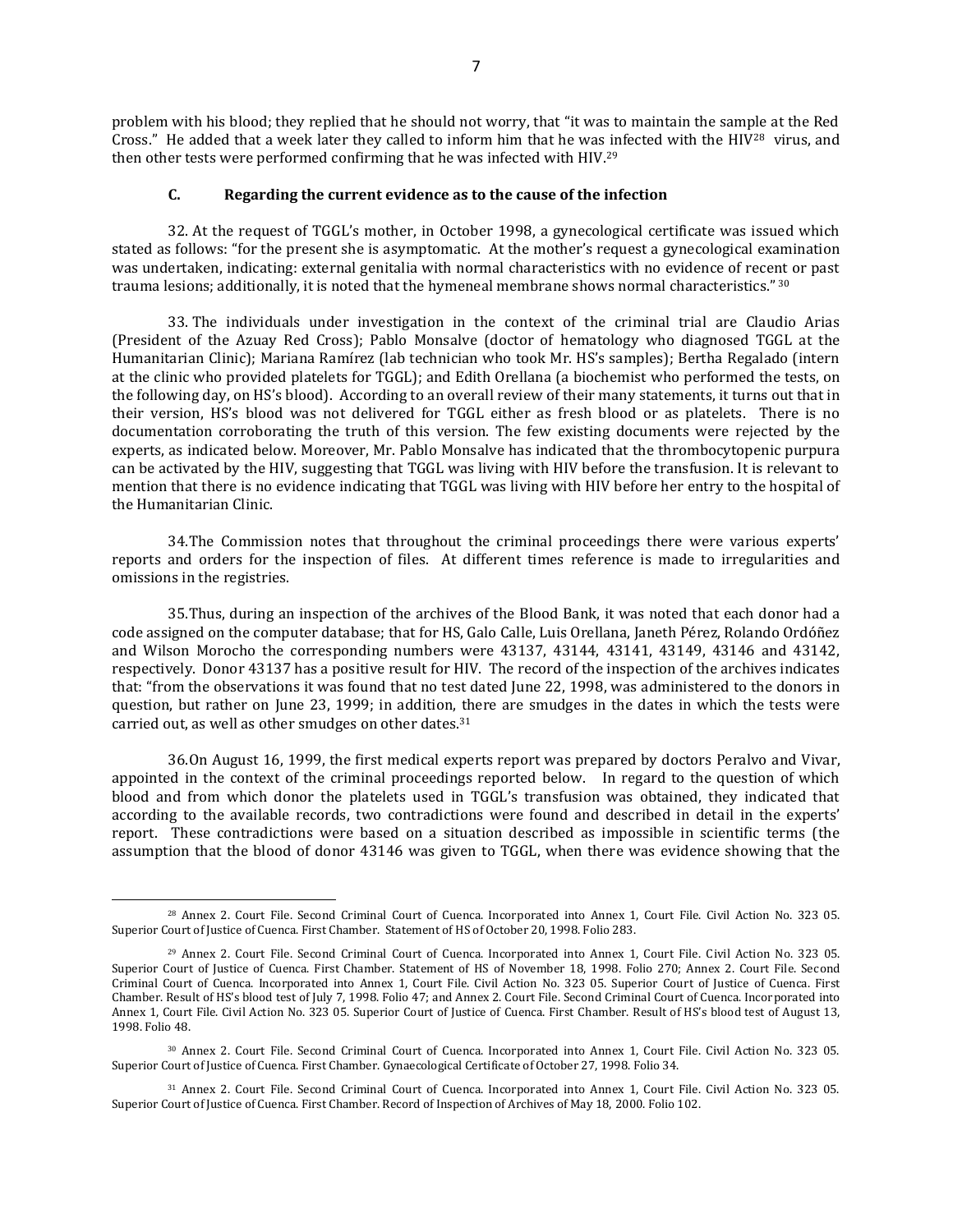blood from this donor was given wholly as blood to another person days afterwards) <sup>32</sup> and under the name of the staff member taking one of the samples who, according to the statements, was not present during working hours. They added that "at the Blood Bank there is no registry of the times when the units were extracted from the donors."<sup>33</sup> Regarding the first contradiction, in a supplementary experts' report, the doctors indicated that in effect the blood of donor 43146 was given as TB, total blood, to Mrs. Ana Plaza Suconota on June 25, 1998.<sup>34</sup>

37.In regard to the question relating to the date and time that Mr. Henry Salazar 's blood was received, they indicated that it cannot be established since there is no such registry entry. They added that there is no "record of the tests performed on June 22 on Mr. Henry Salazar's blood as, according to oral statements from Dr. Pablo Monsalve and Mrs. Mariana Ramírez, the urgent tests done as from 18:00 hs (…) were not registered in any book or log; but they state that they are performed by duty personnel and registered the following day."<sup>35</sup>

38.The expert witnesses indicated that it was impossible to have definitive findings from the registries and therefore suggested a fresh specialized examination for a genetic match between TGGL's and HS's virus. As outlined in the section dealing with the criminal trial, after many requests, the blood samples were finally sent to the Catholic University of Louvain, in Belgium. In order to perform the specialized test, Professor Marc Van Ranst, of the said university, required a sample from two HIV positive volunteers, and from TGGL and the donor HS. The samples were taken in the laboratory in the presence of the expert witnesses and were then "packed" in refrigeration gel to be taken to Quito the following day; they were then handed over to Dr. Juan Herteleer, a Dutch physician, who travelled to Belgium the following day. Five days afterwards an email was received from this doctor confirming that he had handed the samples to Dr. Marc Van Ranst.<sup>36</sup>

39.What follows is a transcription of the relevant sections of the Report of the University of Louvain, based upon four samples. Samples 1 and 2 belonged to TGGL and to HS, respectively. Samples 3 and 4 belonged to the two volunteers: 37

In response to the request to reassess the RNA-nucleotide sequence of different blood samples infected with HIV and to establish whether they are identical or not, we were required to undertake this investigation on different blood samples. As one of the world's leading research institutes into HIV, as well as one of the few institutes in Europe possessing the necessary technology and equipment (…) we were both challenged and honored by this request.<sup>38</sup>

<sup>34</sup> Annex 2. Court File. Second Criminal Court of Cuenca. Incorporated into Annex 1, Court File. Civil Action No. 323 05. Superior Court of Justice of Cuenca. First Chamber. Amplification of expert witnesses of July 10, 2000, and list of transfusions. TGGL's mother's brief of May 5, 2000. Folios 107 and 108.

<sup>35</sup> Annex 2. Court File. Second Criminal Court of Cuenca. Incorporated into Annex 1, Court File. Civil Action No. 323 05. Superior Court of Justice of Cuenca. First Chamber. Expert witness report of August 16, 1999, of Drs. Juan Peralvo Roman and Nardo Vivar Idrovo. Folios 67 to 74.

<sup>36</sup> Annex 2. Court File. Second Criminal Court of Cuenca. Incorporated into Annex 1, Court File. Civil Action No. 323 05. Superior Court of Justice of Cuenca. First Chamber. Statement of Ana Cordero of September 3, 2013. Folio 214; Annex 2. Court File. Second Criminal Court of Cuenca. Incorporated into Annex 1, Court File. Civil Action No. 323 05. Superior Court of Justice of Cuenca. First Chamber. Brief of Expert Witnesses Peralvo and Vivar of August 29, 2000. Folios 212 and 213.

<sup>37</sup> Annex 2. Court File. Second Criminal Court of Cuenca. Incorporated into Annex 1, Court File. Civil Action No. 323 05. Superior Court of Justice of Cuenca. First Chamber. Dr. Urgilez's translation received on February 14, 2001. Folio 130.

<sup>38</sup> Annex 2. Court File. Second Criminal Court of Cuenca. Incorporated into Annex 1, Court File. Civil Action No. 323 05. Superior Court of Justice of Cuenca. First Chamber. Report of the University of Louvain. Folios 124 and 125.

<sup>32</sup> They explained that it was not possible to extract a platelet from a sample and maintain the blood whole to give it in the form of "total blood".

<sup>33</sup> Annex 2. Court File. Second Criminal Court of Cuenca. Incorporated into Annex 1, Court File. Civil Action No. 323 05. Superior Court of Justice of Cuenca. First Chamber. Expert witness report of August 16, 1999, of Drs. Juan Peralvo Roman and Nardo Vivar Idrovo. Folios 67 to 74.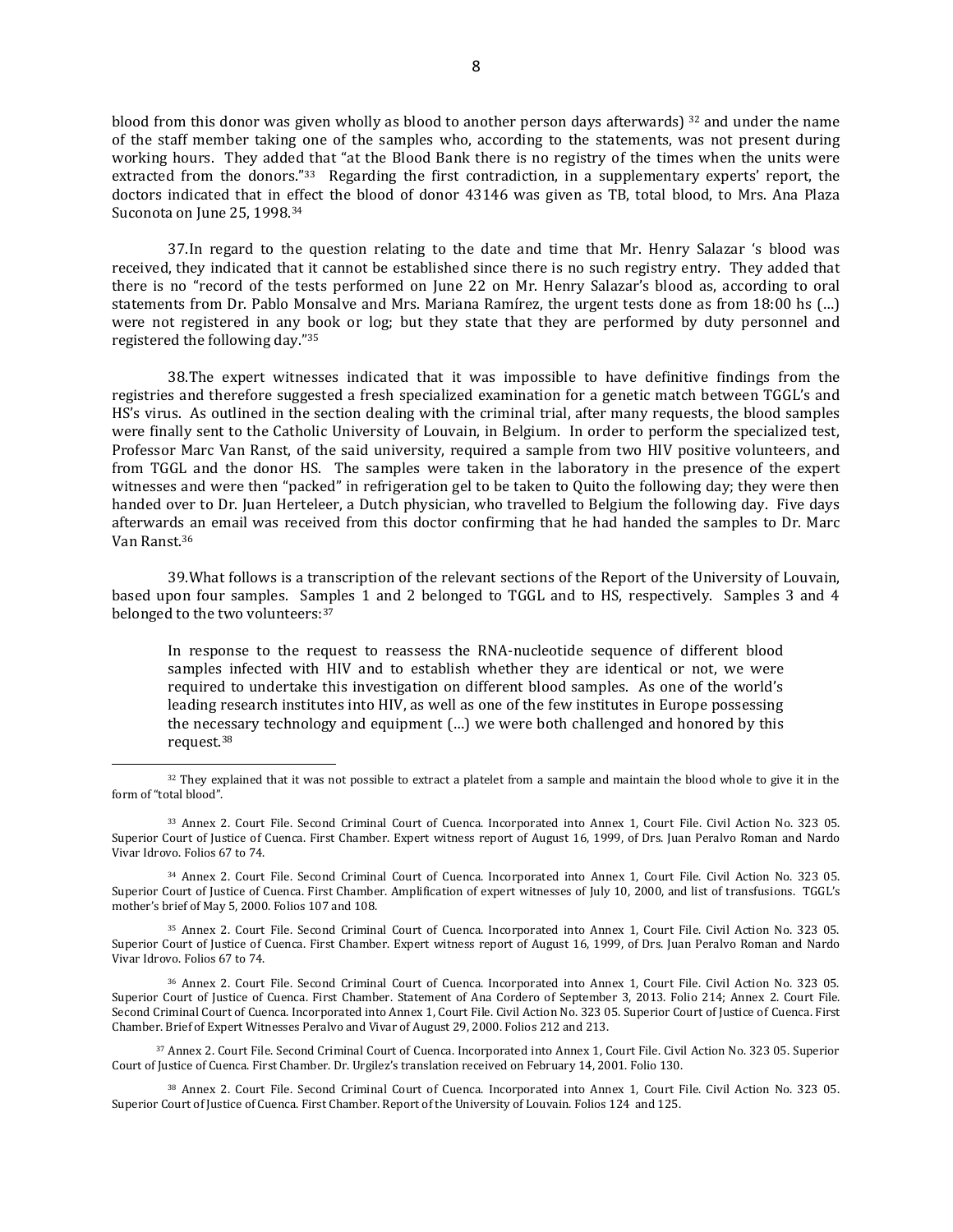Four samples were received:

 $\overline{a}$ 

Sample 1, taken on July 27, 2000, marked [TGGL], (laboratory code X00453) Sample 2, taken on July 27, 2000, marked D.I 170686285-9 (laboratory code X00454) Sample 3, taken on July 27, 2000, marked D.I 01-0110340-6 (laboratory code X00455) Sample 4, taken on July 27, 2000, marked D.I 01-0097287-6 (laboratory code X00456) (…) The four samples were clearly positive. (…) Sample No. 4 was not pursued. (…)

Three samples (1, 2, and 3) have sufficient viral RNA to perform a nucleotide sequence (…).

Based on this limited sequence, we concluded that samples 1 and 2 were identical, and that sample 3 is genetically different to samples 1 and 2.<sup>39</sup> (Unofficial translation).

40.After this report was issued, the two medical expert witnesses Peralvo and Vivar issued a supplementary experts' report stating that on the basis of the University of Louvain's report "the same virus affected the blood samples of the two people", that is the child TGGL and the person whose blood sample was marked as number 2, that is, HS. They added that "HIV could only have been transmitted to the girl [TGGL] from the person identified as 170686285-9 via two pathways: sexual transmission or from contaminated blood products emanating from this person." In concluding their report they stated that "if the court investigations have excluded sexual transmission, medical logic draws the inevitable conclusion that the only means of spreading HIV to the child [TGGL] was a blood transfusion."<sup>40</sup>

41.They explained the significance of these findings in the following terms: "the dissimilarity of two viruses is proportional to the time elapsed when the two viruses separated from a common ascendant. The closer the epidemiological link between two individuals infected with HIV, the more similar will be the viruses of these two individuals. This experimental diagnosis is a basic concept of the molecular epidemiology of the HIV virus, allowing us to understand the epidemiological relationships based on the genetic data of viruses.<sup>41</sup>

42.In response to the question as to whether the University of Louvain report is "irrefutable" as evidence confirming that the infection occurred via the blood transfusion coming from the Red Cross, the expert witnesses quoted doctrine to the effect that: "in many cases, as in cases of proving the transmission of HIV, the genetic data provides the only reliable evidence of direct epidemiological links between the infections. As well as purely scientific undertakings, genetic analysis has been used in various cases as legal evidence to support potential criminal HIV infections. In legal cases, genetic testing can be used in conjunction with other types of evidence to decide whether transmission occurred with a certainty beyond reasonable doubt."<sup>42</sup>

<sup>39</sup> Annex 2. Court File. Second Criminal Court of Cuenca. Incorporated into Annex 1, Court File. Civil Action No. 323 05. Superior Court of Justice of Cuenca. First Chamber. Report of the University of Louvain. Folios 124 and 125.

<sup>40</sup> Annex 2. Court File. Second Criminal Court of Cuenca. Incorporated into Annex 1, Court File. Civil Action No. 323 05. Superior Court of Justice of Cuenca. First Chamber. Expert witnesses' Report of March 9, 2001. Folio 135.

<sup>41</sup> Annex 2. Court File. Second Criminal Court of Cuenca. Incorporated into Annex 1, Court File. Civil Action No. 323 05. Superior Court of Justice of Cuenca. First Chamber. Response of the Expert Witnesses Peralvo and Vivar of July xx, 2001. Folios 176 - 185.

<sup>42</sup> Annex 2. Court File. Second Criminal Court of Cuenca. Incorporated into Annex 1, Court File. Civil Action No. 323 05. Superior Court of Justice of Cuenca. First Chamber. Response of the Expert Witnesses Peralvo and Vivar of July xx, 2001. Folios 176 - 185.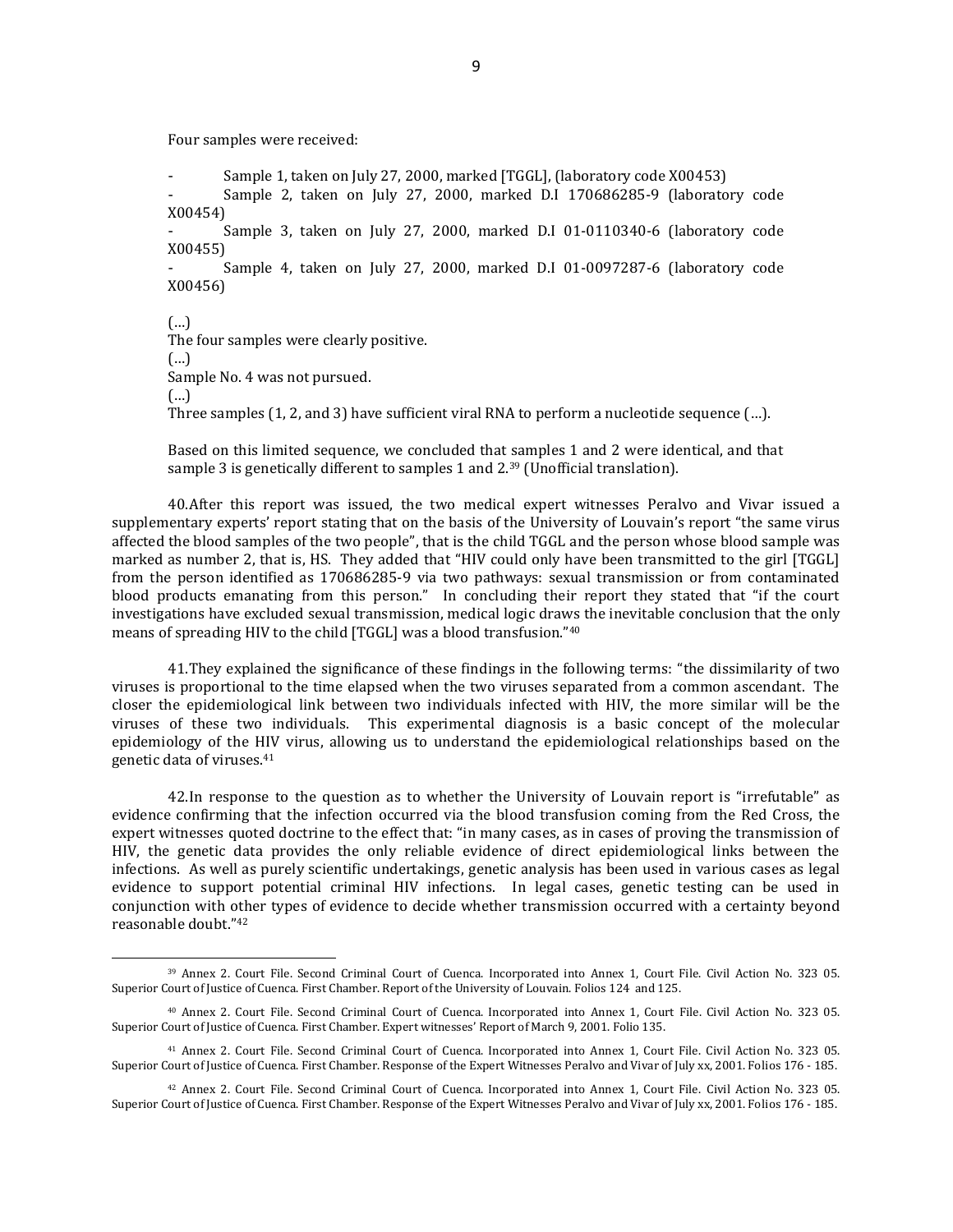## **D. Regarding the effects on TGGL's life**

43.TGGL's mother has at various times pointed out that her daughter "has been the victim of the most cruel discrimination, since she has been prevented from studying in primary school, due to her illness; due to the fact that we do not own a place to live, my family and myself have been forced to rent a property, but as soon as the landlords find out about [TGGL's] illness, they find any excuse to throw us out onto the street."<sup>43</sup>

44.In the framework of the *amparo de pobreza* (legal aid motion) in the civil action described below, several individuals came forward to make statements about TGGL and her mother's situation. From what they described it appears that: TGGL's mother has a precarious economic situation; her spouse has "left" her; she has no stable employment; she maintains her family by selling Yambal and Avon products; she was fired from a company for allegedly giving a bad image to the firm; she is involved in the informal trade in order to meet the needs of three persons; and not only the child TGGL but the whole familly suffer discrimination.<sup>44</sup>

45.TGGL sent a letter directly to the IACHR on June 4, 2013, describing her situation in the following terms:

Members of the Organization of American States, although everything is progressively lost, the night will shelter the sad story of my unhappy life; however, I still have the hope of continuing to fight until my last day.

On January 8 of this year, I reached the 18th year of my unhappy existence, that is, now I am able to speak for myself, and claim my rights that were never heard before, simply because I was a minor.

# (…)

 $\overline{a}$ 

By now I was tired of the humiliation of injustice, of corrupt judges, biased judges, I came before you as protectors of the rights of all persons, my mother presented this petition in 2006, that is, 7 years ago. Time passed, you declared the claim admissible and sent it to the State of Ecuador to see whether it would acknowledge its error, and at least they would give me something with the meager money that belongs to the people of Ecuador; however this made them insult and mock me and my mother again – not even my lawyer is immune – since they are saying we all want to become millionaires with this money. I have many times wondered how much is a life worth since my life was snatched by those citizens who have their freedom and continue to work in the same institution harming others. I was insulted by the representatives of the State of Ecuador and every day the same questions came to my mind, how much money would they want if infected with AIDS and I cannot respond. While they insult me I get worse with the disease, that is, my counted days recede with each date in the calendar of life. One less day of my existence.

Since the time I was infected with this disease, every day I am penned in, because I cannot expose myself to the cold or the heat. I have to use antiretrovirals, two pills per day, that leave me half asleep day and night as well as the painful and frequent viral tests and many other tests that torment me. There are times when I wake up to watch my mother who puts aside the humiliations, insults, contempt and every day goes out to the street showing products of any description so that in this way she can cover the huge costs caused by this

<sup>43</sup> Annex 2. Court File. Second Criminal Court of Cuenca. Incorporated into Annex 1, Court File. Civil Action No. 323 05. Superior Court of Justice of Cuenca. First Chamber. Request for legal aid *amparo* of September 26, 2001. Folios 221 and 222.

<sup>44</sup> Annex 2. Court File. Second Criminal Court of Cuenca. Incorporated into Annex 1, Court File. Civil Action No. 323 05. Superior Court of Justice of Cuenca. First Chamber. Statements in support of legal aid *amparo*. Folios 227 and 228.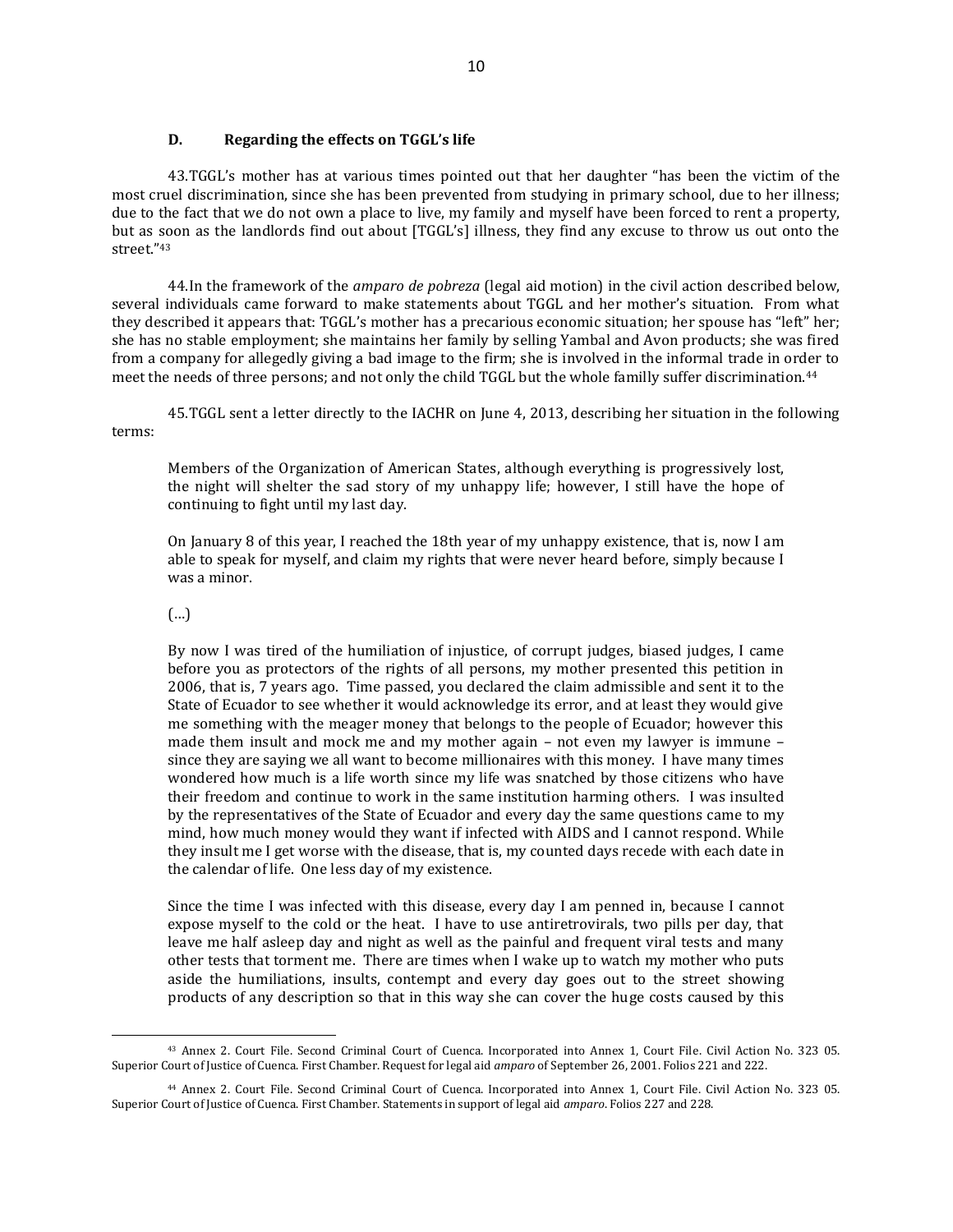illness while the State of Ecuador prides itself on protecting the rule of law and protecting children, which makes me ask perhaps I'm not a human being, perhaps I'm not a girl or an Ecuadorian, but nobody answers me, while my sad life goes on but nobody takes pity on me.

Someday, someone will describe my sad life, since I can't tell you everything, since it is very drawn out and very sad. Once we had a single loaf of bread somebody gave us, we divided it into three, my mother, brother and myself and we had it with a glass of water from the faucet, that was many times our lunch or at night heating a liter of water and putting some vegetation we found by the wayside in there and serving it to ward off hunger; however many times we went to somebody or some institution asking for help, the simple answer we got was that I should leave because they are afraid, while the State of Ecuador gives bonds and other help to many people who are healthy. However I have not even been given a poverty bond as a reprisal for this claim.<sup>45</sup>

(…)

#### **E. Regarding the Red Cross of Ecuador and the Blood Bank y regulation of the health entities**

46.On November 14, 1910, Gen. Ely Alfaro legally acknowledged the institution through Legislative Decree published in the Official Gazette No.1392, in which it states: "Art. 1. It is hereby decreed that the Red Cross of Ecuador, a Charitable Institution of Public Benefit, is hereby granted exemption from the payment of all State or Municipal taxes (…)"46.

47.In August 1922, the first statutes of the Red Cross of Ecuador were promulgated. This contributed to its recognition at the international level by the League of Societies of the Red Cross (now the International Federation of Societies of the Red Cross and Red Crescent) in 1923. <sup>47</sup> These statutes establish that:

**Art. 1**.- The bases on which the National Society of the Red Cross of Ecuador is founded are as follows:

**FIRST. –** The Red Cross of Ecuador is constituted by national organs and Provincial, Canton, and Local Councils, in accordance with the resolutions of the International Conference of Geneva of 1864 and with the Principles of the Geneva Convention of 1906. In conformity with the peace mission given to the Institution of the Red Cross, this was founded in the city of Guayaquil on April 22, 1910, its constitution was ratified by an Act of the National Congress of the Republic of Ecuador on October 20, 1910 and published in the Official Gazette No.1392, on November 14 of the same year. The Red Cross of Ecuador was recognized by the Government of Ecuador and by the International Committee of the Red Cross on April 10, 1923, and was accepted as a member of the International Federation of Societies of the Red Cross and Red Crescent on June 9, 1923. The Red Cross of Ecuador is recognized by the Government of Ecuador, as a voluntary aid organization, supplementary to the public powers in the humanitarian field, in accordance with the provisions of the 1949 Geneva Conventions and as the sole Red Cross society in Ecuador.

**SECOND. –** The National Society of the Red Cross of Ecuador is governed by its founding law, and by the conventions and international treaties lawfully ratified by Ecuador and by these Statutes. It is a private law, non-profit institution, with its own legal personality. Its legal, judicial and extrajudicial functions, at national level, shall be exercised by the National

<sup>45</sup> Annex 3. Letter addressed by TGGL to the IACHR, dated June 4, 2013.

<sup>46</sup> See[. http://www.cruzroja.org.ec/plantilla\\_texto.php?id\\_submenu1=2&id\\_menu=2](http://www.cruzroja.org.ec/plantilla_texto.php?id_submenu1=2&id_menu=2)

<sup>47</sup> See[. http://www.cruzroja.org.ec/plantilla\\_texto.php?id\\_submenu1=2&id\\_menu=2](http://www.cruzroja.org.ec/plantilla_texto.php?id_submenu1=2&id_menu=2)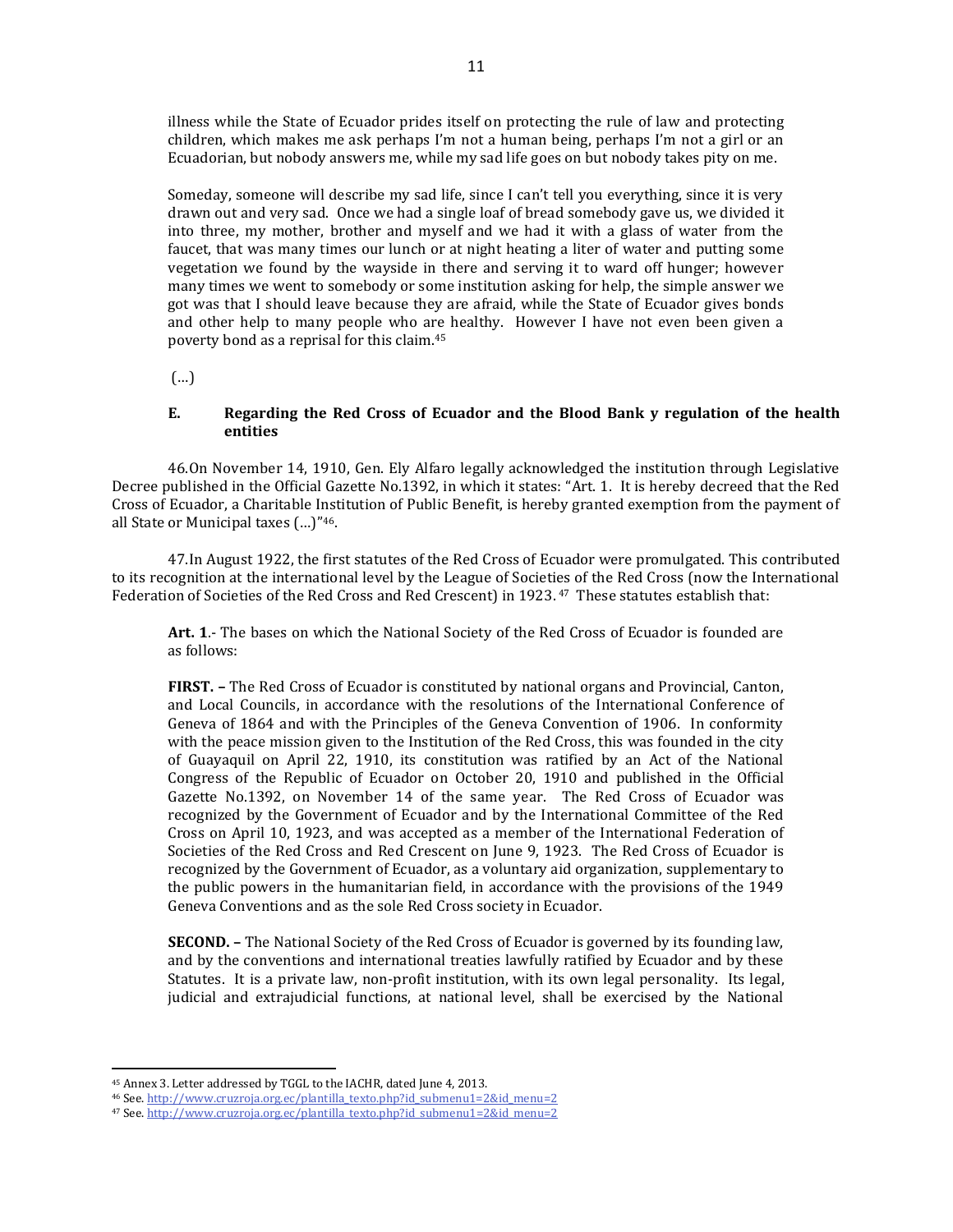President; and at the provincial level by the Provincial President. This is in accordance with the provisions of Title XXX of the First Book of the Civil Code (... )<sup>48</sup>.

48.The Blood Bank of the Red Cross of Azuay has been operating since 1951, when it opened its doors to serve the community of the province of Azuay and sometimes others such as del Cañar, El Oro, etc. 49

49.The Commission does not have information on the regulations governing the working of the Blood Bank at the time of the events. The 1971 Health Code does not include provisions in this field. By 2006, with the enactment of the Organic Health Law, the following was established:

Art. 71.- The national health authority shall enact rules relating to the procedures for the donation, transfusion, use and monitoring of the quality of human blood with its components and derivatives, to ensure equal, efficient, sufficient and safe access, the preservation of the health of donors, and the highest level of protection for the recipients as well as for the health personnel.

Art. 72.- The national health authority, through the competent bodies, shall provide licenses to blood providers (haemocentres, Banks, storage and transfusion services) and to the industrial plasma fractionation facilities, both public and private, in accordance with the law in force.

50.In general terms, regarding health facilities, the Health Code of 1971 established that:

Art. 168.- The health authority will establish the norms and requirements that medical facilities should comply, and will inspection them and evaluate them periodically.

Art. 169.- The medical facilities will submit their anual programs and rules of procedure, for the approbation of tjhe health authority.

## **F. Regarding the Criminal Trial**

51.On September 29, 1998, TGGL's mother lodged a criminal complaint.50 On October 19, 1998, the Fourth Criminal Court of Azuay (hereinafter "the Forth Court") ordered the trial to proceed.<sup>51</sup>

52.On the same date, Pablo Arturo Monsalve –the doctor who diagnosed TGGL with thrombocytopenic purpura and considered a transfusion of two units of blood and platelets necessary made a statement. He was the Director of the Red Cross Blood Bank at the date of the events.<sup>52</sup>

53.On October 19, 1998, Edith Alexandra Orellana made a statement. She was the Biochemist at the Red Cross, who performed the HIV tests on the blood of HS on June 23, 1998.<sup>53</sup>

54.On October 20, 1998, the donor HS made a statement as to what happened on the day he donated blood and how he later learned that he was an HIV carrier.<sup>54</sup>

<sup>48</sup> See[. http://www.cruzroja.org.ec/plantilla\\_texto.php?id\\_submenu1=2&id\\_menu=2](http://www.cruzroja.org.ec/plantilla_texto.php?id_submenu1=2&id_menu=2)

<sup>49</sup> See<http://www.cruzrojaazuay.org/CR/bs.php>

<sup>50</sup> Annex 2. Court File. Second Criminal Court of Cuenca. Incorporated into Annex 1, Court File. Civil Action No. 323 05. Superior Court of Justice of Cuenca. First Chamber. Complaint received on September 29, 1998. Folio 264.

<sup>51</sup> Annex 2. Court File. Second Criminal Court of Cuenca. Incorporated into Annex 1, Court File. Civil Action No. 323 05. Superior Court of Justice of Cuenca. First Chamber. Order for trial to proceed of October 19, 1998. Folio 266.

<sup>52</sup> Annex 2. Court File. Second Criminal Court of Cuenca. Incorporated into Annex 1, Court File. Civil Action No. 323 05. Superior Court of Justice of Cuenca. First Chamber. Statement of Pablo Arturo Monsalve Toral of October 19, 1998. Folios 279 and 280.

<sup>53</sup> Annex 2. Court File. Second Criminal Court of Cuenca. Incorporated into Annex 1, Court File. Civil Action No. 323 05. Superior Court of Justice of Cuenca. First Chamber. Statement of Edith Alexandra Orellana of October 19, 1998. Folio 282.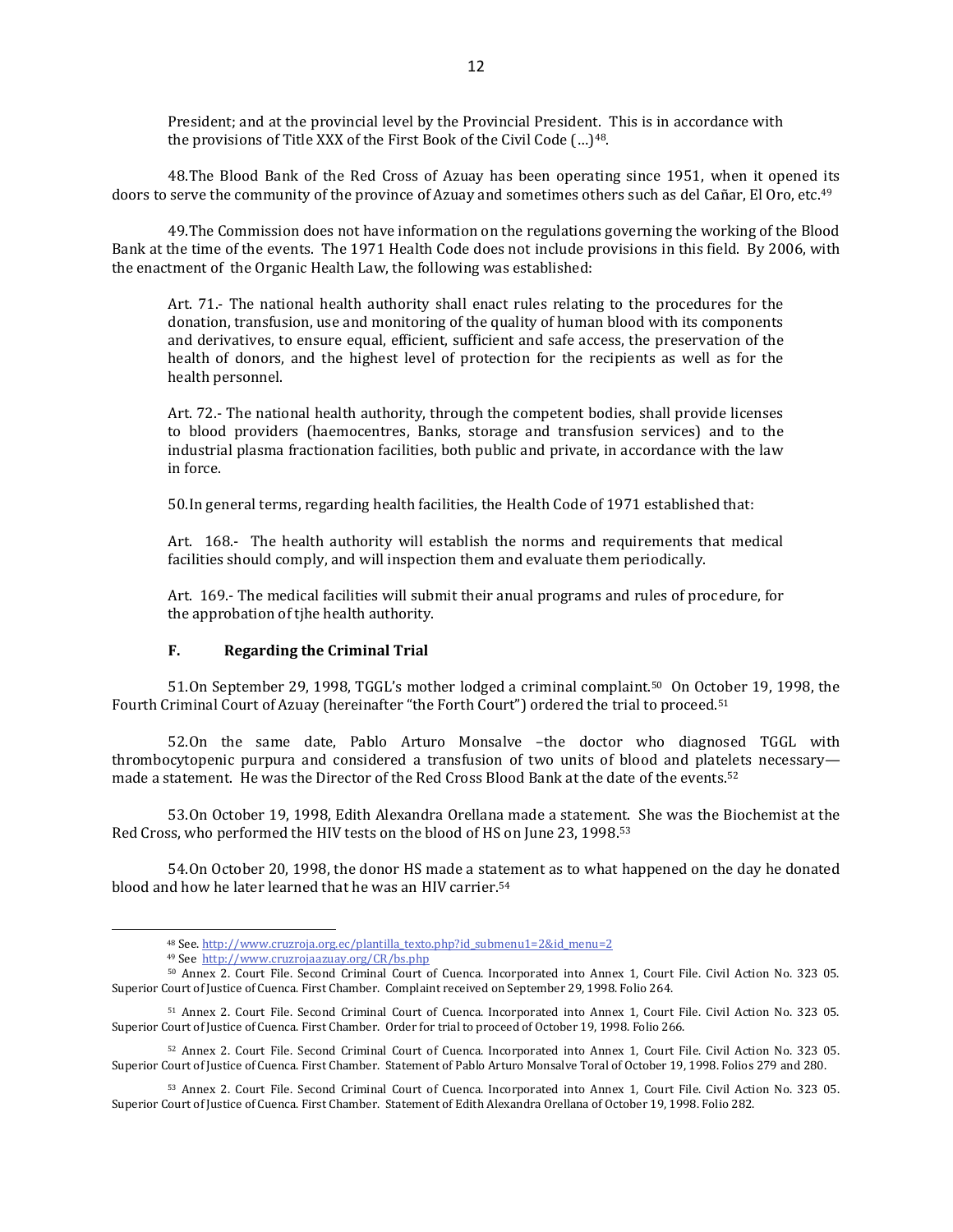55.On October 23, 1998, Sandra Elizabeth González Álvarez, the resident physician in pediatrics at the Humanitarian Clinic, made a statement. 55

56. On October 29, 1998, Eulalia Catalina Dávalos Landivar and Luz Elena Dávalos Landivar, two close friends of TGGL and her family, made statements as to what occurred when they arrived at the Red Cross to help with the delivery of blood and platelets. 56

57.On November 15, 1998, TGGL's mother made a statement explaining what happened between June 20 and 22, 1998, as well as after the transfusion up until the moment that she became aware that her daughter was an HIV carrier.<sup>57</sup>

58.On November 18, 1998, the donor HS made another statement regarding his donation to the Red Cross of June 22, 1998, and the way in which he learned that he was an HIV carrier. At this point he added that when he was informed of his illness, the Red Cross told him that his blood had not been given to TGGL58.

59.On November 19, 1998, Mrs. Bertha Florencia Criollo Largo, an acquaintance of TGGL's family who was also present at the Red Cross on the day of the events, made a statement.<sup>59</sup>

60.On November 23, 1998, TGGL's mother made another statement, describing in greater detail the information that she was given at the Humanitarian Clinic indicating that the blood used for her daughter was from HS.60 She also provided more details as to what occurred after TGGL was discharged from the Humanitarian Clinic.<sup>61</sup>

61.On the same date, TGGL's brother made a statement describing both hospitalizations and the request for two pints of blood and platelets, in the same terms as his mother. He also described what happened when he arrived at the Red Cross with Mr. HS for him to give blood.<sup>62</sup>

62.On November 30, 1998, Sandra Elizabeth González Álvarez made another statement.<sup>63</sup>

<sup>55</sup> Annex 2. Court File. Second Criminal Court of Cuenca. Incorporated into Annex 1, Court File. Civil Action No. 323 05. Superior Court of Justice of Cuenca. First Chamber. Statement of Sandra Elizabeth González of October 23, 1998. Folio 281.

<sup>56</sup> Annex 2. Court File. Second Criminal Court of Cuenca. Incorporated into Annex 1, Court File. Civil Action No. 323 05. Superior Court of Justice of Cuenca. First Chamber. Statement of Eulalia Catalina Dávalos Landivar of October 29, 1998. Folio 267; and Annex 2. Court File. Second Criminal Court of Cuenca. Incorporated into Annex 1, Court File. Civil Action No. 323 05. Superior Court of Justice of Cuenca. First Chamber. Statement of Luz Elena Dávalos Landivar of October 29, 1998. Folio 268.

<sup>57</sup> Annex 2. Court File. Second Criminal Court of Cuenca. Incorporated into Annex 1, Court File. Civil Action No. 323 05. Superior Court of Justice of Cuenca. First Chamber. Statement of TGGL's mother of November 15, 1998. Folio 284.

<sup>58</sup> Annex 2. Court File. Second Criminal Court of Cuenca. Incorporated into Annex 1, Court File. Civil Action No. 323 05. Superior Court of Justice of Cuenca. First Chamber. Statement of HS of November 18, 1998. Folio 270.

<sup>59</sup> Annex 2. Court File. Second Criminal Court of Cuenca. Incorporated into Annex 1, Court File. Civil Action No. 323 05. Superior Court of Justice of Cuenca. First Chamber. Statement of Bertha Florencia Criollo Largo November 19, 1998. Folio 271.

<sup>60</sup> Annex 2. Court File. Second Criminal Court of Cuenca. Incorporated into Annex 1, Court File. Civil Action No. 323 05. Superior Court of Justice of Cuenca. First Chamber. Statement of TGGL's mother of November 23, 1998. Folio 303.

<sup>61</sup> Annex 2. Court File. Second Criminal Court of Cuenca. Incorporated into Annex 1, Court File. Civil Action No. 323 05. Superior Court of Justice of Cuenca. First Chamber. Statement of TGGL's mother of November 23, 1998. Folio 303.

<sup>62</sup> Annex 2. Court File. Second Criminal Court of Cuenca. Incorporated into Annex 1, Court File. Civil Action No. 323 05. Superior Court of Justice of Cuenca. First Chamber. Statement of TGGL's brother of November 23, 1998. Folio 305.

<sup>63</sup> Annex 2. Court File. Second Criminal Court of Cuenca. Incorporated into Annex 1, Court File. Civil Action No. 323 05. Superior Court of Justice of Cuenca. First Chamber. Statement of Sandra Elizabeth González of November 30, 1998. Folio 307.

<sup>54</sup> Annex 2. Court File. Second Criminal Court of Cuenca. Incorporated into Annex 1, Court File. Civil Action No. 323 05. Superior Court of Justice of Cuenca. First Chamber. Statement of HS of October 20, 1998. Folio 283.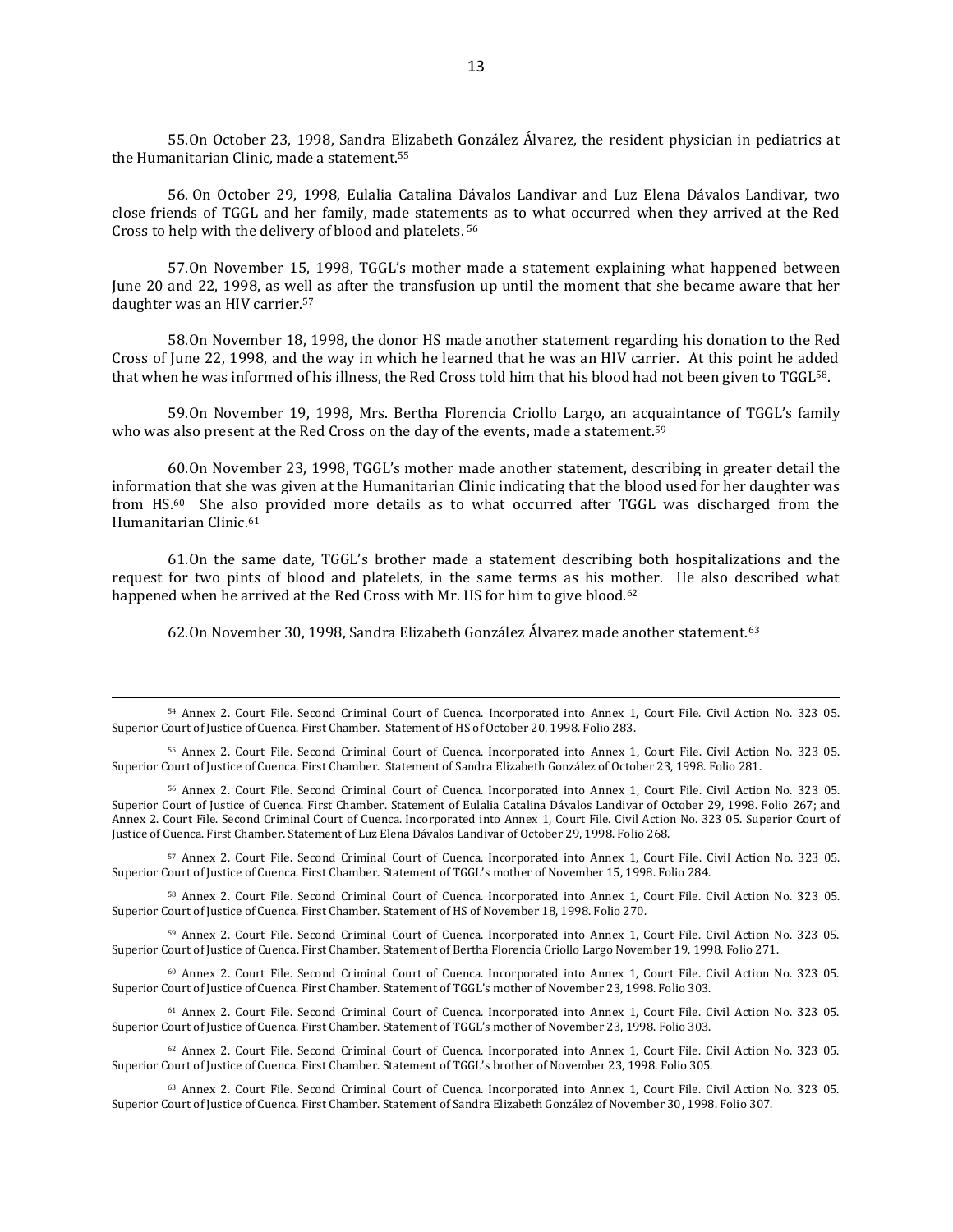63.On the same day, Pablo Arturo Monsalve made another statement giving more details as to TGGL's clinical condition on June 22, 1998. He also provided information on his role at the Red Cross Blood Bank and on the procedures at the said institution.<sup>64</sup>

64.On December 1, 1998, Edith Alexandra Orellana made another statement. At this point she indicated that Mariana Ramírez had taken the blood samples.<sup>65</sup>

65.On December 11, 1998, the Fourth Court, together with expert witnesses, convened at the branch of the Red Cross in order to establish the details of the functioning of the Blood Bank and to solicit information from the personnel. Specifically, information was requested about the donors and the deliveries made during the period covering the date when the blood from the donors of TGGL was received. A document showing a detailed account of the blood given to the girl and the blood extracted to prepare the platelets was also requested. 66

66.On December 14, 1998, Mariana Ramírez Ramírez, a nursing assistant at the Red Cross Blood Bank, made a statement. She had taken the blood samples from the two donors on June 22, 1998, and had "dispatched" the blood, leaving the platelets ready to be "dispatched" by another individual. $67$ 

67.On December 14, 1998, TGGL's mother lodged a gynecological certificate issued on October 27, 1998, and three negative tests results for HIV for herself, TGGL's brother and father, in order to show that no members of the family were carriers of the HIV virus.<sup>68</sup>

68.On December 17, 1998, TGGL's mother requested that the Fourth Criminal Prosecutor of Azuay (hereinafter the "fourth prosecutor") summon Mr. Rolando Ordoñez and Janeth Pérez to make statements as to why they had gone to the Cuenca Red Cross to donate blood, the date and time that they had done so, and whether they knew who the blood was for or what would be done with it.<sup>69</sup>

69.On December 18, 1998, TGGL's mother asked that the Director of the "INHL" be requested to order Dr. Eduardo Vidal Ochoa<sup>70</sup> – Head of the AIDS Laboratory, Microbiologist Two, at the "Leopoldo" Izquieta Pérez" National Institute of Hygiene – to appear in order to make a statement, which he made on December 23, 1998.71 This individual made a statement as to the receipt of TGGL's blood serum sample on July 28, 1998, for the purpose of the HIV testing unavailable at the Red Cross.<sup>72</sup>

 $\overline{a}$ 

<sup>69</sup> Annex 2. Court File. Second Criminal Court of Cuenca. Incorporated into Annex 1, Court File. Civil Action No. 323 05. Superior Court of Justice of Cuenca. First Chamber. Brief of TGGL's mother presented on December 17, 1998. Folio 39.

<sup>70</sup> Annex 2. Court File. Second Criminal Court of Cuenca. Incorporated into Annex 1, Court File. Civil Action No. 323 05. Superior Court of Justice of Cuenca. First Chamber. TGGL's mother's communication of December 18, 1998. Folio 40.

<sup>64</sup> Annex 2. Court File. Second Criminal Court of Cuenca. Incorporated into Annex 1, Court File. Civil Action No. 323 05. Superior Court of Justice of Cuenca. First Chamber. Statement of Pablo Monsalve of November 23, 1998. Folios 307 and 308.

<sup>65</sup> Annex 2. Court File. Second Criminal Court of Cuenca. Incorporated into Annex 1, Court File. Civil Action No. 323 05. Superior Court of Justice of Cuenca. First Chamber. Statement of Edith Orellana of December 1, 1998. Folio 309.

<sup>66</sup> Annex 2. Court File. Second Criminal Court of Cuenca. Incorporated into Annex 1, Court File. Civil Action No. 323 05. Superior Court of Justice of Cuenca. First Chamber. Order to inspect the Red Cross Branch. Folio 32.

<sup>67</sup> Annex 2. Court File. Second Criminal Court of Cuenca. Incorporated into Annex 1, Court File. Civil Action No. 323 05. Superior Court of Justice of Cuenca. First Chamber. Statement of Mariana Ramírez Ramírez of December 14, 1998. Folio 33.

<sup>68</sup> Annex 2. Court File. Second Criminal Court of Cuenca. Incorporated into Annex 1, Court File. Civil Action No. 323 05. Superior Court of Justice of Cuenca. First Chamber. TGGL's mother's brief presented on December 14, 1998, and results of HIV tests on TGGL's mother, brother and father. Folios 35 – 38.

<sup>71</sup> Annex 2. Court File. Second Criminal Court of Cuenca. Incorporated into Annex 1, Court File. Civil Action No. 323 05. Superior Court of Justice of Cuenca. First Chamber. Statement of Dr. Eduardo Vidal Ochoa. Folios 40 and 41.

<sup>72</sup> Annex 2. Court File. Second Criminal Court of Cuenca. Incorporated into Annex 1, Court File. Civil Action No. 323 05. Superior Court of Justice of Cuenca. First Chamber. Statement of Dr. Eduardo Vidal Ochoa. Folios 40 and 41.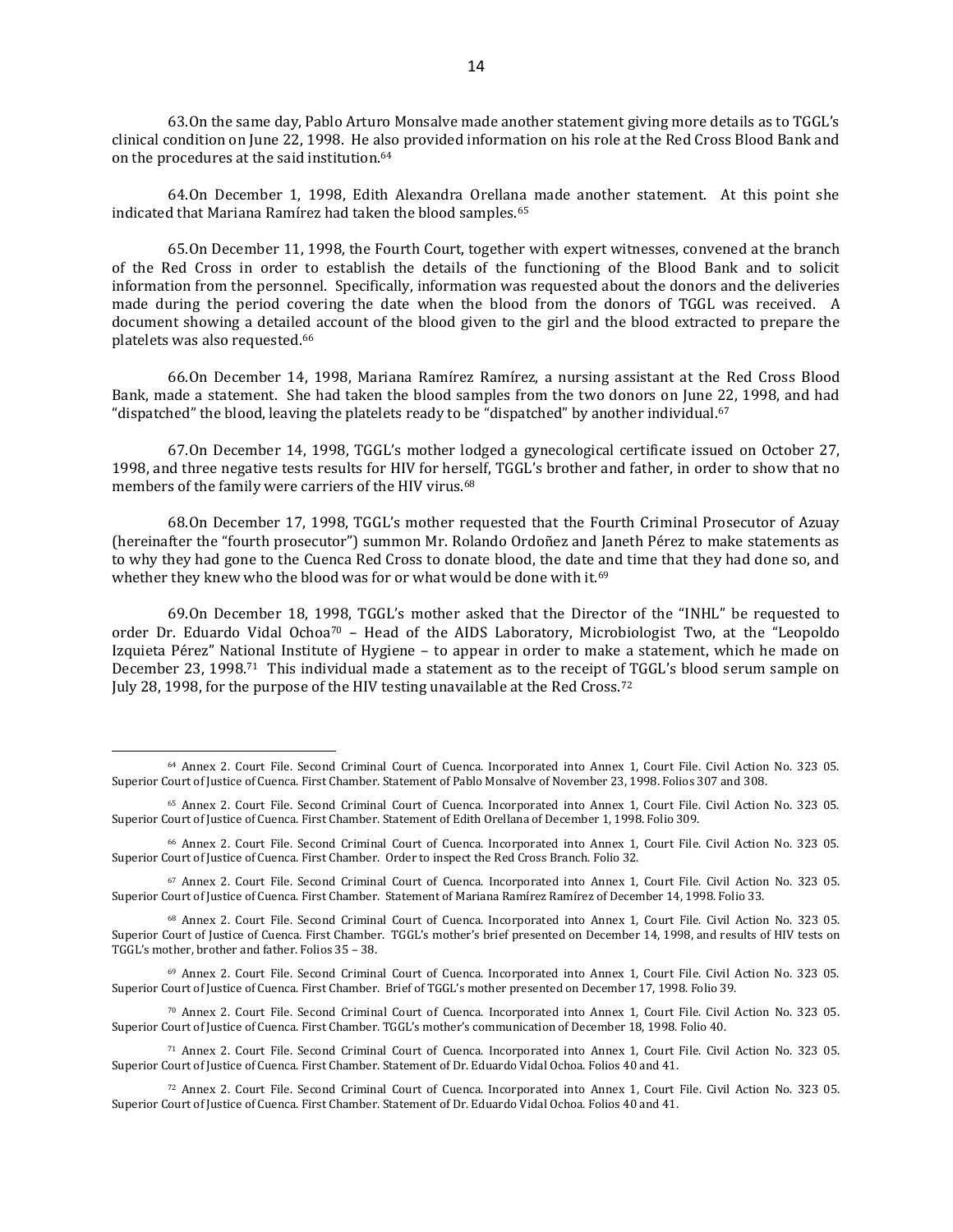70.On January 5, and 6, 1999, TGGL's mother sent separate communications to the Fourth Prosecutor requesting that: i) three doctors of hematology be nominated as expert witnesses; ii) the blood tests performed on TGGL "being stored at the Institute of Hygiene and Tropical Medicine" be collected; iii) the Director of the National Institute of Hygiene and Tropical Medicine be ordered to send the tests performed on HS to determine HIV antibodies; and iv) the Director of the Pablo Jaramillo Humanitarian Clinic be ordered to send TGGL's medical history, and specifically the "bone marrow test" performed by Pablo Arturo Monsalve."<sup>73</sup>

71.On January 14, 1999, the Humanitarian Clinic sent to the Fourth Court the medical history and all the tests performed on the girl TGGL.<sup>74</sup>

72.On January 21, 1999, Mr. José Rolando Ordoñez, one of the individuals who went to donate blood at the Red Cross on June 22, 1998, made a statement.<sup>75</sup>

73.On March 24, 1999, two expert witnesses were nominated and they formulated some of the questions put forward by TGGL's mother.76 Thus, they asked the following questions:

1.- That an examination be made of the medical history of the minor both at the Catholic Hospital as well as at the Humanitarian Clinic as it appears in the files, to determine the symptoms she arrived with, what was the treatment administered, and under what conditions she was discharged; 2. That the expert witnesses verify the codes assigned to each donor on June 22, 1998, and indicate the code number of Mr. [HS]; 3. That the Red Cross verify from what blood and from which donor they obtained the platelets used in the transfusion to the minor (…); 4. That the Azuay Red Cross also verify the time and date when Mr. Henry Salazar donated blood and the tests undertaken on this blood; 4(sic) That the expert witnesses indicate what scientific methods were used by the Azuay Red Cross and when (sic) confident with these to establish whether the blood of a donor has the HIV virus; and 5. To specify the day and time when the blood transfusion to  $(...)$  took place"  $77$ .

74.After various proceedings, the nomination of these expert witnesses was declared invalid, and on July 5, 1999, two expert witnesses from the list of the College of Physicians were designated: Doctors Juan Peralvo and Nardo Vivar, who were asked to present a report within ten days.<sup>78</sup> These expert witnesses took up their posts on July 28, 1999.<sup>79</sup>

75.After requesting an adjournment, on August 17, 1999, doctors Juan Peralvo and Nardo Vivar issued their experts' report which referred to: i) the time and method used to obtain the platelet concentrate

<sup>73</sup> Annex 2. Court File. Second Criminal Court of Cuenca. Incorporated into Annex 1, Court File. Civil Action No. 323 05. Superior Court of Justice of Cuenca. First Chamber. Requests from TGGL's mother of January 5 and 6, 1999. Folios 44 and 45.

<sup>74</sup> Annex 2. Court File. Second Criminal Court of Cuenca. Incorporated into Annex 1, Court File. Civil Action No. 323 05. Superior Court of Justice of Cuenca. First Chamber. Communication of the Pablo Jaramillo Humanitarian Clinic Foundation of January 14, 1999. Folio 49.

<sup>75</sup> Annex 2. Court File. Second Criminal Court of Cuenca. Incorporated into Annex 1, Court File. Civil Action No. 323 05. Superior Court of Justice of Cuenca. First Chamber. Statement of José Rolando Ordoñez. Folio not numbered, between 56 and 57.

<sup>76</sup> Annex 2. Court File. Second Criminal Court of Cuenca. Incorporated into Annex 1, Court File. Civil Action No. 323 05. Superior Court of Justice of Cuenca. First Chamber. Order of March 24, 1999. Folio 58.

<sup>77</sup> Annex 2. Court File. Second Criminal Court of Cuenca. Incorporated into Annex 1, Court File. Civil Action No. 323 05. Superior Court of Justice of Cuenca. First Chamber. Order of March 24, 1999. Folio 58.

<sup>78</sup> Annex 2. Court File. Second Criminal Court of Cuenca. Incorporated into Annex 1, Court File. Civil Action No. 323 05. Superior Court of Justice of Cuenca. First Chamber. Order of June 5, 1999. Folio 62.

<sup>79</sup> Annex 2. Court File. Second Criminal Court of Cuenca. Incorporated into Annex 1, Court File. Civil Action No. 323 05. Superior Court of Justice of Cuenca. First Chamber. Certificate of July 28, 1999. Folio 63.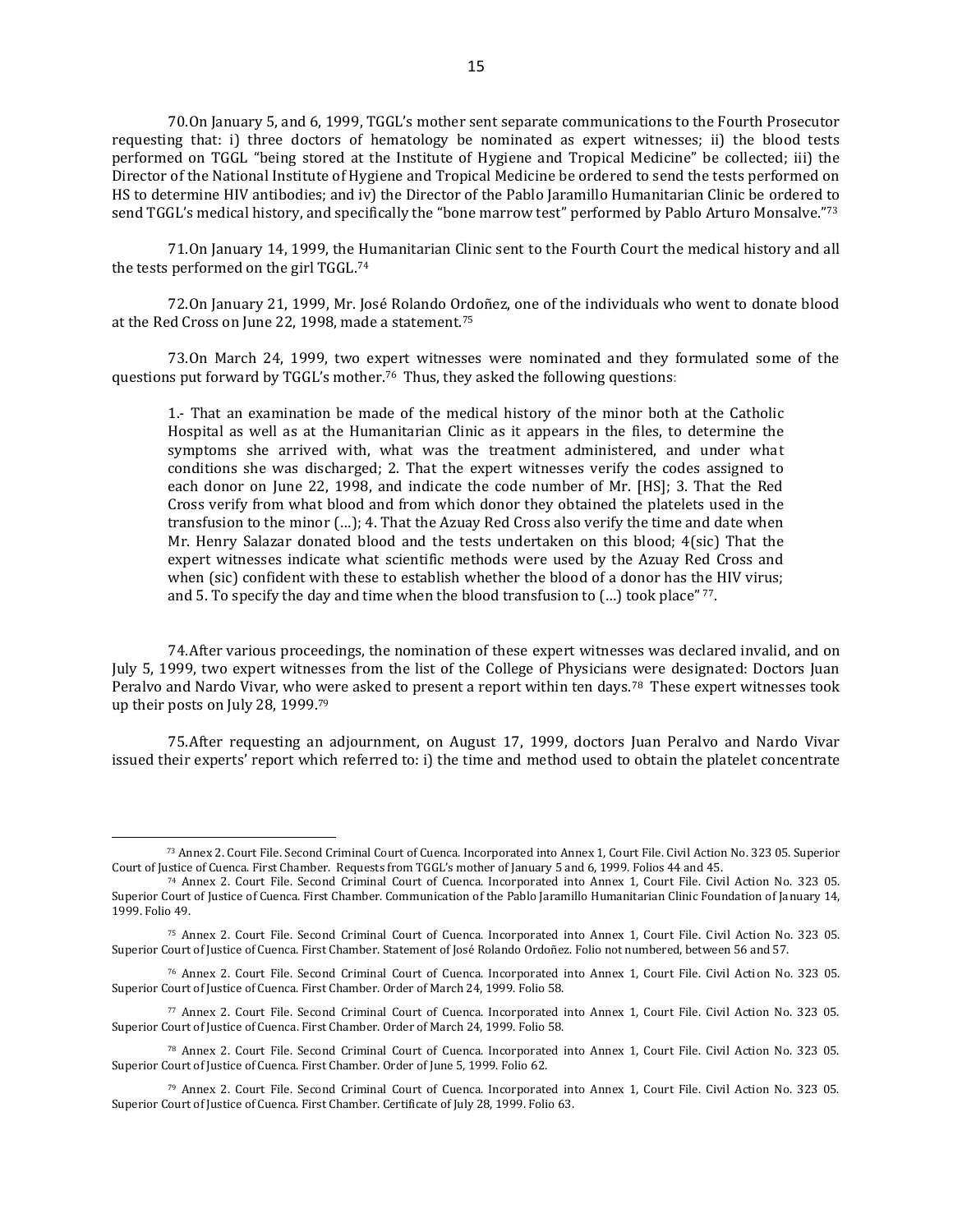at the Blood Bank<sup>80</sup>; ii) the codes assigned to each donor on June 22, 1998, including that of HS<sup>81</sup>; iii) the contradictions found in the registers available on the donor from whom the platelets given to TGGL originated $82$ ; iv) the absence of an entry on the time when HS's blood was received and on the tests performed on June 22, 1998 on HS's blood<sup>83</sup>; and the absence of an entry in the medical history, of the "identity stickers on the blood units." <sup>84</sup>

76.In addition to the above points, the expert witnesses pointed out that according to the Manual of Rules for Banks, Blood Deposits and Transfusion Services, the following tests are obligatory before a transfusion: "determination of blood group and Rh, tests for syphilis, surface antigen for Hepatitis B, antibodies for Hepatitis C, antibodies for HIV, antibodies for Chagas, a malaria study in certain cases, and the said tests cross matched."<sup>85</sup>

77.With respect to the existing HIV tests, they pointed out that the most common methodology in the world is ELISA, in which a positive result is confirmed with a Western Blot test. They emphasized that these tests have a 99.3% accuracy and 99.7% specificity. The frequency of false negatives among a low prevalence population is around 0.0001%. They added that there are other tests –such as those at the Red Cross Blood Bank – called "rapid" which provide accuracy between 95.2% and 98.6% and a specificity of 98.6%. They indicated that the advantages are quick results, low cost and the ease of performance. They pointed out however that the purpose of these tests was to identify and exclude potentially infected products. They

<sup>81</sup> Annex 2. Court File. Second Criminal Court of Cuenca. Incorporated into Annex 1, Court File. Civil Action No. 323 05. Superior Court of Justice of Cuenca. First Chamber. Expert witness report of August 16, 1999, Drs. Juan Peralvo Roman and Nardo Vivar Idrovo. Folios 67 to 74.

On this point, they indicated that this information was taken from the Azuay Red Cross Blood Bank's computer printout and from photocopies of forms filled out by the donors. At the Blood Bank they were told that "they did not have a copy book."

82 Annex 2. Court File. Second Criminal Court of Cuenca. Incorporated into Annex 1, Court File. Civil Action No. 323 05. Superior Court of Justice of Cuenca. First Chamber. Expert witness report of August 16, 1999, Drs. Juan Peralvo Roman and Nardo Vivar Idrovo. Folios 67 to 74.

On this point they indicated that these contradictions were based on a situation impossible in scientific terms, and under the name of the staff member who had taken one of the samples which, according to the statements, was not present during working hours. They added that "in the Blood Bank, there is no registry recording the time at which the blood units were taken from the donors."

83 Annex 2. Court File. Second Criminal Court of Cuenca. Incorporated into Annex 1, Court File. Civil Action No. 323 05. Superior Court of Justice of Cuenca. First Chamber. Expert witness report of August 16, 1999, of Drs. Juan Peralvo Roman and Nardo Vivar Idrovo. Folios 67 to 74.

On this point, the expert witnesses indicated that "according to oral information from Dr. Pablo Monsalve and Mrs. Mariana Ramírez, the urgent tests performed from 18hrs onwards (...) were not recorded in any registry or book; but they stated that they were performed by the duty personnel and were recorded the next day."

<sup>84</sup> Annex 2. Court File. Second Criminal Court of Cuenca. Incorporated into Annex 1, Court File. Civil Action No. 323 05. Superior Court of Justice of Cuenca. First Chamber. Expert witness report of August 16, 1999, Drs. Juan Peralvo Roman and Nardo Vivar Idrovo. Folios 67 to 74.

<sup>80</sup> Annex 2. Court File. Second Criminal Court of Cuenca. Incorporated into Annex 1, Court File. Civil Action No. 323 05. Superior Court of Justice of Cuenca. First Chamber. Expert witness report of August 16, 1999, of Drs. Juan Peralvo Roman and Nardo Vivar Idrovo. Folios 67 to 74.

On this point, the expert witnesses said that "what is taken is recently extracted total blood or blood extracted witinin a maximum of six hours." According to the procedures described by the expert witnesses, "from one unit of fresh complete blood initially extracted from a donor, we obtained 3 sections separated into 3 different bases: one globular bag (red globule concentrate), one platelet deficient and one platelet concentrate)". They added that "spinning timing is exact, but the time needed for the Blood Bank to give the platelets varies (but in any case it should be done within 6 hours from extracting blood from the donor) since it will depend on the working conditions, the following circumstances should be considered: firstly have available (as in the case under investigation) two donors of the same blood group as the recipient, since two platelets concentrate have been requested (...) (illegible) in this time all the tests should be performed (...) (illegible), on the donor (antibodies for HIV/AIDS, antibodies for Hepatitis C, antigens for surface Hepatitis B, syphilis tests, etc) and all this in addition to the rest of the Blood Bank's work." This additional work was described by the expert witnesses who concluded that the foregoing depended on the staff available at the Blood Bank.

<sup>85</sup> Annex 2. Court File. Second Criminal Court of Cuenca. Incorporated into Annex 1, Court File. Civil Action No. 323 05. Superior Court of Justice of Cuenca. First Chamber. Expert witness report of August 16, 1999, Drs. Juan Peralvo Roman and Nardo Vivar Idrovo. Folios 67 to 74.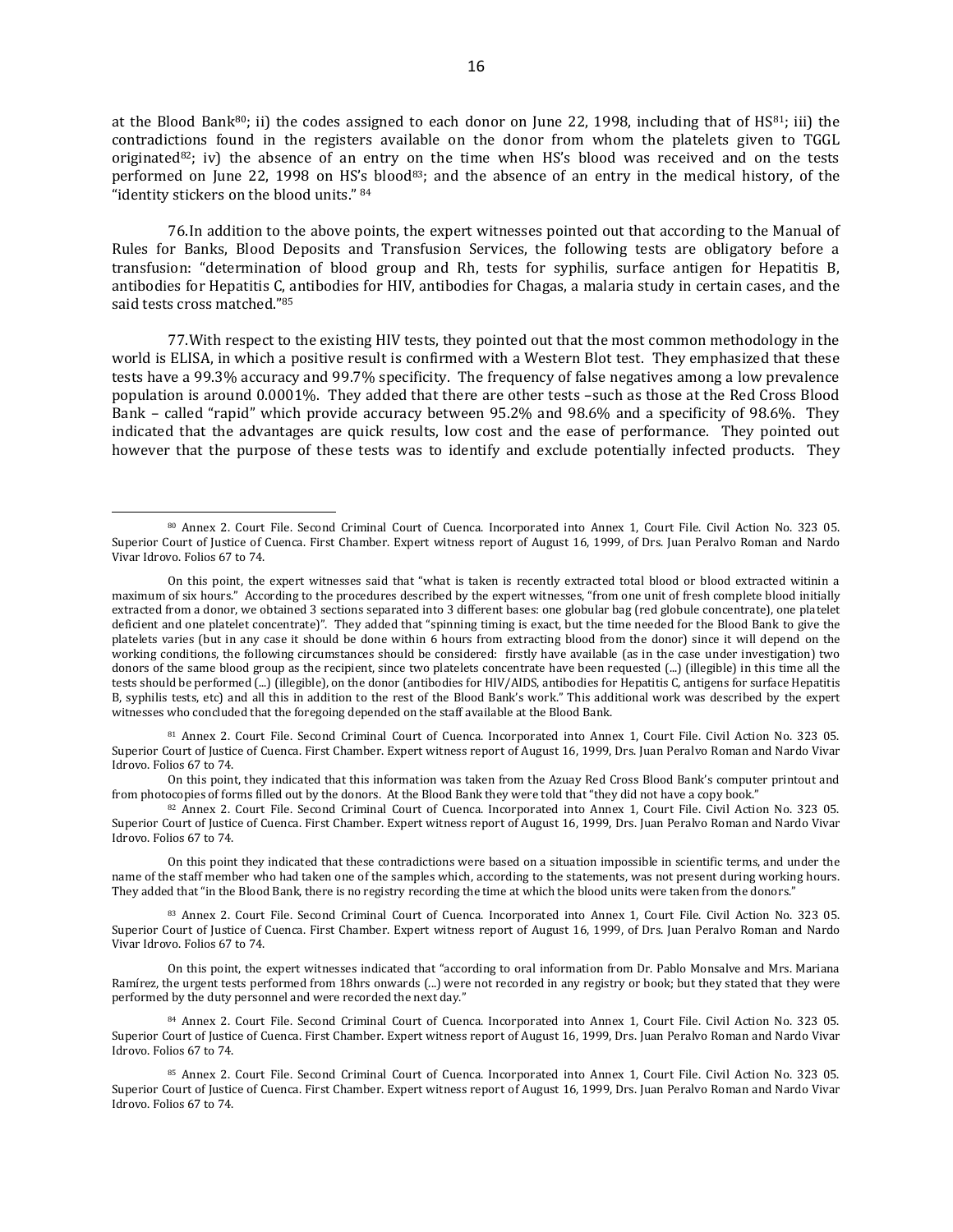indicated that they have been used in developing countries where the equipment or training has been lacking and concluded that, in general, they are reliable tests.<sup>86</sup>

78.Concerning the question of how long it takes to detect the presence of the HIV virus after a blood transfusion and contaminated platelets, they indicated that it could be done by "virus quantification techniques within a relatively short period (from 1 to 3 weeks after exposure) with the said acute HIV infection. But the sero-conversion (…) generally takes from 6 to 12 weeks after transmission." They added that it is variable from one subject to another and that in cases of blood transfusion antibodies may be detected within a shorter period than that of transmission by sexual means.<sup>87</sup>

79.In the final part of their experts' report, they indicated the necessity for undertaking a viral genotype comparison test and a nucleotide sequence analysis, in the following terms:

From a scientific standpoint, what may help to establish or eliminate the possibility that the blood transfusion caused the presence of HIV antibodies in the child [TGGL] is the identification and comparison of viral genotype and nucleotide sequential analysis of the HIV through hybridization techniques, on the blood of Mr. Henry Salazar and the child (…). This highly sophisticated technique (corresponding to molecular biology specialty) has not yet been fully implemented in this country, but, if necessary, contact could be made to send blood samples to the European Molecular Biology Bank (in Heidelberg, Germany).<sup>88</sup>

80.On September 8, 1999, summary proceedings were closed and the Prosecutor was asked to issue an opinion within the legal timeframe.<sup>89</sup>

81. On September 14, 1999, TGGL's mother requested that the Fourth Court reopen the summary proceedings, indicating that essential pieces of evidence needed to be produced, including those suggested by the expert witnesses.<sup>90</sup>

82.On October 19, 1999, the Fourth Prosecutor requested the reopening of summary proceedings in order to carry out the necessary procedural steps "to establish who was the person responsible" for the infection. These procedural steps included: i) amplification of Dr. Pablo Monsalve and Dr. Edith Orellana's testimony, to ascertain "which person or employee of the Red Cross, on the night of June 22, 1998, received the blood or platelets" for TGGL's transfusion; ii) amplification of the evidence provided by TGGL's mother, and of Eulalia Dávalos and Luz Elena Dávalos; iii) the statement of Berta Regalado; and vi) the statement of HS's cohabitee.<sup>91</sup>

<sup>86</sup> Annex 2. Court File. Second Criminal Court of Cuenca. Incorporated into Annex 1, Court File. Civil Action No. 323 05. Superior Court of Justice of Cuenca. First Chamber. Expert witness report of August 16, 1999, of Drs. Juan Peralvo Roman and Nardo Vivar Idrovo. Folios 67 to 74.

<sup>87</sup> Annex 2. Court File. Second Criminal Court of Cuenca. Incorporated into Annex 1, Court File. Civil Action No. 323 05. Superior Court of Justice of Cuenca. First Chamber. Expert witness report of August 16, 1999, of Drs. Juan Peralvo Roman and Nardo Vivar Idrovo. Folios 67 to 74.

<sup>88</sup> Annex 2. Court File. Second Criminal Court of Cuenca. Incorporated into Annex 1, Court File. Civil Action No. 323 05. Superior Court of Justice of Cuenca. First Chamber. Expert witness report of August 16, 1999, of Drs. Juan Peralvo Roman and Nardo Vivar Idrovo. Folios 67 to 74.

<sup>89</sup> Annex 2. Court File. Second Criminal Court of Cuenca. Incorporated into Annex 1, Court File. Civil Action No. 323 05. Superior Court of Justice of Cuenca. First Chamber. Order of September 8, 1999. Folio 75.

<sup>90</sup> Annex 2. Court File. Second Criminal Court of Cuenca. Incorporated into Annex 1, Court File. Civil Action No. 323 05. Superior Court of Justice of Cuenca. First Chamber. Request to reopen summary proceedings of September 14, 1999. Folios 76-78.

<sup>91</sup> Annex 2. Court File. Second Criminal Court of Cuenca. Incorporated into Annex 1, Court File. Civil Action No. 323 05. Superior Court of Justice of Cuenca. First Chamber. Request to reopen summary proceedings of October 19, 1999. Folio 81.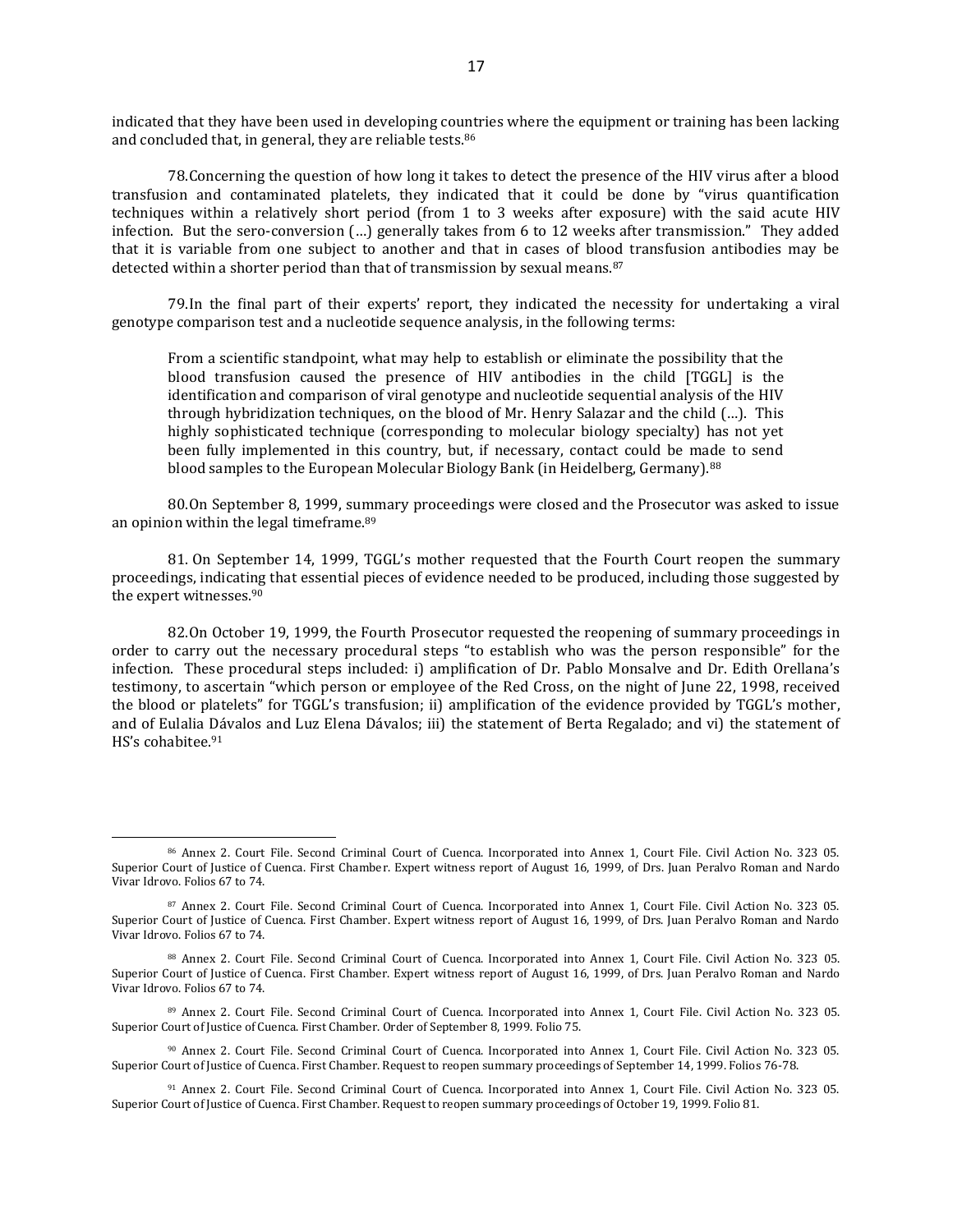83.On November 4, 1999, a reopening of summary proceedings was ordered "for the maximum time provided by law", and additional procedural steps were ordered, including those mentioned in the preceding paragraph, and a requirement that the expert witnesses Vivar and Peralvo draw conclusions.<sup>92</sup>

84.Neither in the Fourth Prosecutor's request of October 19, 1999, nor in the reopening of summary proceedings by the Fourth Court on November 4, 1999, was reference made to the possibility of undertaking the specialized test suggested by the expert witnesses.

85.On November 26, 1999, the expert witnesses Juan Peralvo Román and Nardo Vivar Idrovo addressed the Fourth Court indicating that the evidence produced thus far in the proceedings "does not scientifically allow it to be established unequivocally what may have been the cause of the HIV infection". They repeated the suggestion of performing the specialized testing in the following terms: "at the end of our report we suggested evidence which scientifically could provide a conclusive finding (genetic sequencing to be undertaken in Europe as we pointed out in the prior report, but we have also ascertained that if done at the Jackson Memorial Hospital of Miami (…); with the results of this test, we could state one or other possibility."<sup>93</sup>

86.On December 22, 1999, TGGL's mother lodged a "private prosecution" action against Pablo Arturo Monsalve, Edith Alexandra Orellana and Mariana Ramírez.94 On January 5, 2000, TGGL's private prosecution action was rejected on the grounds that "summary proceedings were reopened so that the steps ordered be undertaken (…) and the private prosecution is not an essential procedural step and should have been lodged opportunely."<sup>95</sup>

87. On February 9, 2000, Edith Alexandra Orellana made another statement reproducing her prior statement and indicated that the person who delivered the blood was Mariana Ramírez and the person who delivered the platelets was the intern Bertha Regalado. <sup>96</sup>

88.On February 9, 2000, Pablo Arturo Monsalve again made a statement which repeated his earlier testimony and replied to the question submitted that he was not present at the point in which the blood and platelets were delivered. 97

89.On February 9, 2000, Eulalia Catalina Dávalos and Luz Elena Dávalos again appeared in order to provide statements. 98

90.On February 10, 2000, Bertha Regalado provided a statement; she was an intern at the Red Cross and she was on duty when the platelets were delivered.<sup>99</sup>

<sup>92</sup> Annex 2. Court File. Second Criminal Court of Cuenca. Incorporated into Annex 1, Court File. Civil Action No. 323 05. Superior Court of Justice of Cuenca. First Chamber. Order Reopening Summary Proceedings of November 4, 1999. Folio not numbered, between 81 and 82.

<sup>93</sup> Annex 2. Court File. Second Criminal Court of Cuenca. Incorporated into Annex 1, Court File. Civil Action No. 323 05. Superior Court of Justice of Cuenca. First Chamber. Expert witnesses' communication received on November 26, 1999. Folio 83.

<sup>94</sup> Annex 2. Court File. Second Criminal Court of Cuenca. Incorporated into Annex 1, Court File. Civil Action No. 323 05. Superior Court of Justice of Cuenca. First Chamber. TGGL's mother's private prosecution of December 22, 1999. Folio 85.

<sup>95</sup> Annex 2. Court File. Second Criminal Court of Cuenca. Incorporated into Annex 1, Court File. Civil Action No. 323 05. Superior Court of Justice of Cuenca. First Chamber. Order of January 5, 2000. Folio 86.

<sup>96</sup> Annex 2. Court File. Second Criminal Court of Cuenca. Incorporated into Annex 1, Court File. Civil Action No. 323 05. Superior Court of Justice of Cuenca. First Chamber. Statement of Edith Orellana of February 9, 2000. Folio 90.

<sup>97</sup> Annex 2. Court File. Second Criminal Court of Cuenca. Incorporated into Annex 1, Court File. Civil Action No. 323 05. Superior Court of Justice of Cuenca. First Chamber. Statement of Pablo Arturo Monsalve of February 9, 2000. Folio 91.

<sup>98</sup> Annex 2. Court File. Second Criminal Court of Cuenca. Incorporated into Annex 1, Court File. Civil Action No. 323 05. Superior Court of Justice of Cuenca. First Chamber. Statements of Eulalia Catalina Dávalos and Luz Elena Dávalos of February 9, 2000. Folio 91.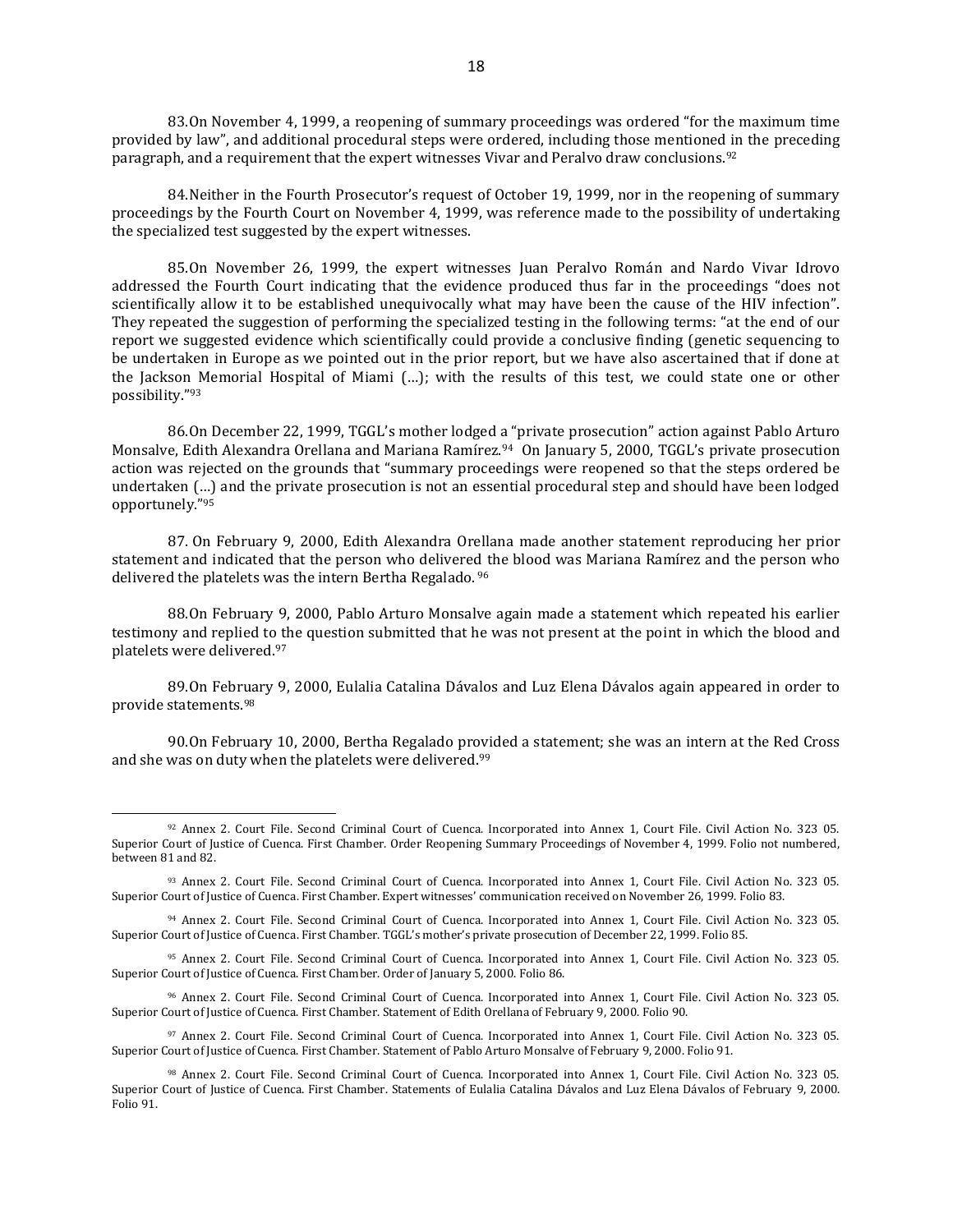91.On February 10, 2000, TGGL's mother once more requested from the Fourth Prosecutor that the specialized tests suggested by the expert witnesses be performed.<sup>100</sup>

92.On February 25, 2000, the Judicial Police was requested to provide an answer to the order relating to the detention of Mrs. Marcia Méndez – partner of Mr. HS – so that she should provide a statement. <sup>101</sup> Without receiving the said declaration, on March 22, 2000, the summary proceedings were closed for a second time, and the Prosecutor was ordered to produce an opinion within the legal time limit.<sup>102</sup>

93.On May 5, 2000, TGGL's mother again requested that the specialized test suggested by the expert witnesses be carried out.<sup>103</sup>

94.On May 15, 2000, at the request of the Prosecutor, the Fourth Court ordered the reopening of the summary proceedings and required the following procedural steps be carried out: i) inspection of the Red Cross files for May 18, 2000; ii) a request to the Red Cross to certify the signatures and initials on the documents registering the blood taken under numbers 43137, 43144, 43141, 43149, 43146, 43142, 43097 and 43095; iii) a request to the Humanitarian Clinic to provide the medical history of Mrs. Ana Plaza Suconota; iv) amplification of the expert witnesses' report indicating the importance of the initials found on the document called "transfusions"; and v) undertaking a test for identifying and comparing the viral genotype by hybridization techniques on the blood of Henry Salazar and of TGGL.<sup>104</sup>

95.On May 18, 2000, the Secretariat of the Provincial Council of the Azuay Red Cross sent a copy of the Blood Bank registry, showing the list of persons who donated blood on June 22, 1998, and the negative results of these samples for HIV. With regard to June 23, 1998, a donor number 37 appears, with a positive HIV result. <sup>105</sup>

96.On May 18, 2000, the procedural step of inspecting the Red Cross Blood Bank archives was undertaken. It may be noted that each donor has a code entered on the computer database; that HS and five other persons were given the numbers 43137, 43144, 43141, 43149, 43146 and 43142, respectively; and that donor 43137 has a positive HIV result. The following is recorded: "from the observations it may be stated that no tests whatsoever were carried out on June 22, 1998, on the donors in question, but only on June 23, 1999; smudges may also be observed in the dates on which the tests were performed, and there are also smudges on other dates." It is recorded that "Dr Ruth<sup>106</sup> Orellana" stated that before December 1998, donations received after 6pm and at weekends were not registered.107 In a communication dated May 24,

 $\overline{a}$ 

<sup>101</sup> Annex 2. Court File. Second Criminal Court of Cuenca. Incorporated into Annex 1, Court File. Civil Action No. 323 05. Superior Court of Justice of Cuenca. First Chamber. Order of February 25, 2000. Folio not numbered between 94 and 95.

<sup>102</sup> Annex 2. Court File. Second Criminal Court of Cuenca. Incorporated into Annex 1, Court File. Civil Action No. 323 05. Superior Court of Justice of Cuenca. First Chamber. Closure of Summary Proceedings of March 22, 2000. Folio 95.

<sup>103</sup> Annex 2. Court File. Second Criminal Court of Cuenca. Incorporated into Annex 1, Court File. Civil Action No. 323 05. Superior Court of Justice of Cuenca. First Chamber. Brief of TGGL's mother received on May 5, 2000. Folio 96.

<sup>104</sup> Annex 2. Court File. Second Criminal Court of Cuenca. Incorporated into Annex 1, Court File. Civil Action No. 323 05. Superior Court of Justice of Cuenca. First Chamber. Order of May 15, 2000. Folio not numbered between 97 and 98.

<sup>105</sup> Annex 2. Court File. Second Criminal Court of Cuenca. Incorporated into Annex 1, Court File. Civil Action No. 323 05. Superior Court of Justice of Cuenca. First Chamber. Red Cross Copies. Folio 100.

<sup>99</sup> Annex 2. Court File. Second Criminal Court of Cuenca. Incorporated into Annex 1, Court File. Civil Action No. 323 05. Superior Court of Justice of Cuenca. First Chamber. Statement of Bertha Regalado of February 10, 2000. Folio not numbered, between 91 and 92.

<sup>100</sup> Annex 2. Court File. Second Criminal Court of Cuenca. Incorporated into Annex 1, Court File. Civil Action No. 323 05. Superior Court of Justice of Cuenca. First Chamber. Request of TGGL's mother of February 10, 2000. Folio 92.

<sup>106</sup> The Commission understands this represents a material error and the reference is to Edith Orellana, a biochemist at the Red Cross Blood Bank.

<sup>107</sup> Annex 2. Court File. Second Criminal Court of Cuenca. Incorporated into Annex 1, Court File. Civil Action No. 323 05. Superior Court of Justice of Cuenca. First Chamber. Record of files inspection of May 18, 2000. Folio 102.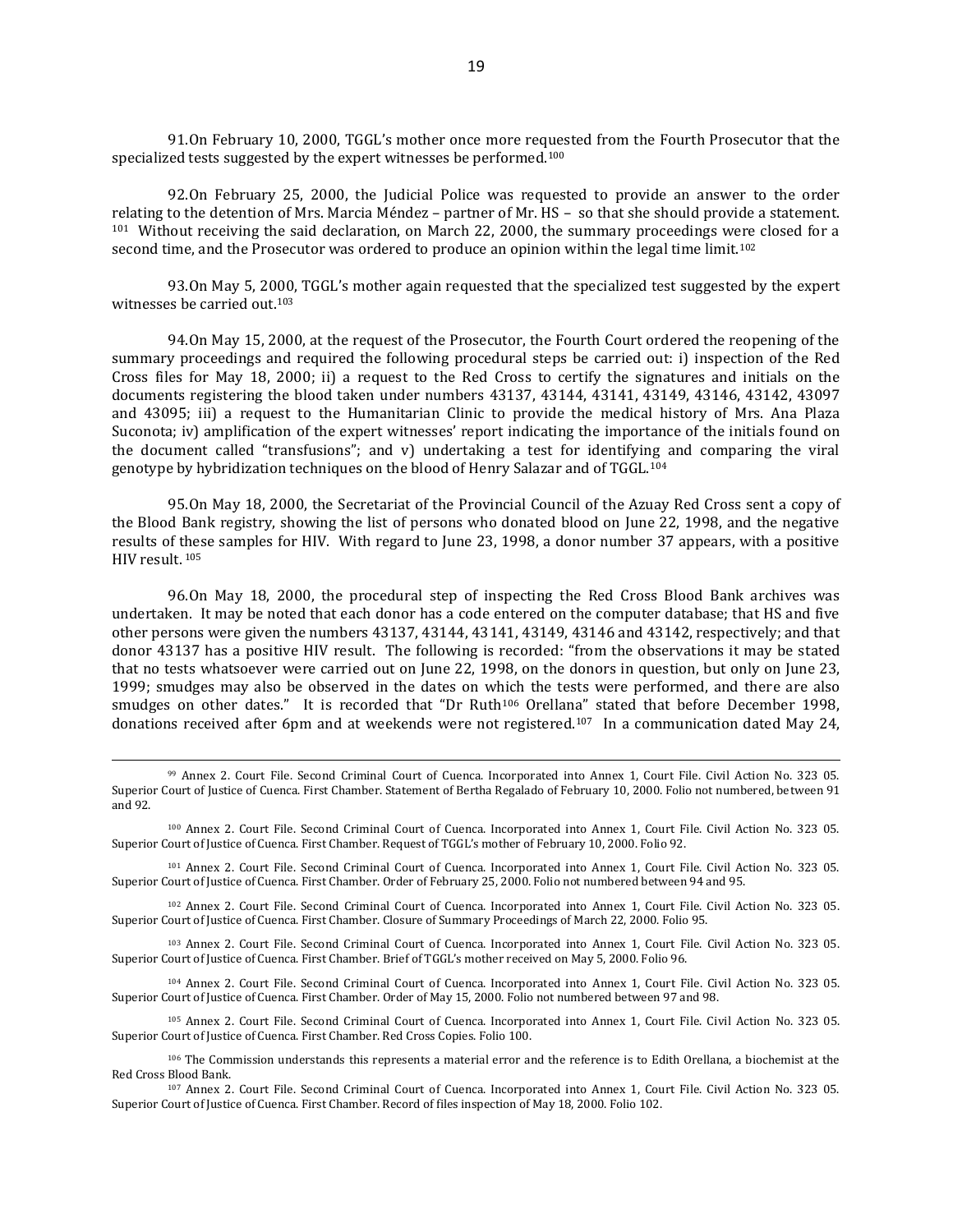2000, the Provincial Council of the Red Cross Blood Bank indicated that the signatures and initials belonged to the following staff of the Bank, Mariana Ramírez, samples 43097, 43095, 43144, 43142, 43141 and 43137; and Bertha Regalado, samples 43149 and 43146. 108

97. On July 10, 2000, the expert witnesses clarified the importance of the initials, indicating CGR meant concentration of red blood cells, ST1 meant total blood 1, ST meant total blood, and CPQ meant concentration of platelets. From these initials, it can be shown that the blood allegedly given to TGGL (according to the Red Cross, belonging to donor 43136) was delivered as ST (total blood) to Mrs. Ana Plaza Suconota on June 25, 1998. <sup>109</sup>

98.On July 18, 2000, it was ordered that the two expert witnesses Peralvo and Vivar obtain blood samples from TGGL and HS to be sent to the Catholic University Hospital of Louvain, Belgium, in order to carry out the appropriate tests.<sup>110</sup>

99.On July 25, 2000, TGGL's mother requested the arrest of Mr. HS, because he had failed to appear voluntarily to give a sample.111 This request was rejected on July 31, 2000. <sup>112</sup> On August 15, 2000, the Humanitarian Clinic was again ordered to send Ana Plaza Suconota's medical history, "under lawful constraints" <sup>113</sup>. The medical history submitted on August 31, 2000, had one page, indicating that she was hospitalized for seven days until July 2, 1998. No reference was made to blood transfusions.<sup>114</sup>

100. On the same day, August 31, 2000, summary proceedings were closed for the third time, and the Prosecutor was ordered to issue an opinion. At that time, the specialized test suggested by the expert witnesses had not yet been performed.<sup>115</sup>

101. On October 11, 2000, the Fourth Prosecutor issued an opinion examining the various pieces of evidence, taking into account the expert witnesses' report, the inspection of documents, among other elements in the record of the case. He concluded that "the occurrence of an offence is demonstrated, consisting of the negligent infection with a deadly illness - such as AIDS - into the person of the child [TGGL], by failure to observe the obligatory rules contained in the Manual for Banks, Blood Storage and Transfusion Services." As regards criminal responsibility, the Prosecutor stated that "it is not procedurally possible to lay charges, since no individual has been identified, despite a request during a prosecutorial visit concerning criminal responsibility and clear grounds for its existence." <sup>116</sup>

<sup>108</sup> Annex 2. Court File. Second Criminal Court of Cuenca. Incorporated into Annex 1, Court File. Civil Action No. 323 05. Superior Court of Justice of Cuenca. First Chamber. Communication of the Provincial Council of the Azuay Red Cross of May 4, 2000. Folio 103.

<sup>109</sup> Annex 2. Court File. Second Criminal Court of Cuenca. Incorporated into Annex 1, Court File. Civil Action No. 323 05. Superior Court of Justice of Cuenca. First Chamber. Expert witnesses' additional information of July 10, 2000, and list of transfusions. Brief of TGGL's mother received on May 5, 2000. Folios 107 and 108.

<sup>110</sup> Annex 2. Court File. Second Criminal Court of Cuenca. Incorporated into Annex 1, Court File. Civil Action No. 323 05. Superior Court of Justice of Cuenca. First Chamber. Order of July 18, 2000. Folio not numbered between 109 and 110.

<sup>111</sup> Annex 2. Court File. Second Criminal Court of Cuenca. Incorporated into Annex 1, Court File. Civil Action No. 323 05. Superior Court of Justice of Cuenca. First Chamber. Brief of TGGL's mother received on July 25, 2000. Folio 110.

<sup>112</sup> Annex 2. Court File. Second Criminal Court of Cuenca. Incorporated into Annex 1, Court File. Civil Action No. 323 05. Superior Court of Justice of Cuenca. First Chamber. Order of July 31, 2000. Folio 110.

<sup>113</sup> Annex 2. Court File. Second Criminal Court of Cuenca. Incorporated into Annex 1, Court File. Civil Action No. 323 05. Superior Court of Justice of Cuenca. First Chamber. Information Request of August 15, 2000. Folio 112.

<sup>114</sup> Annex 2. Court File. Second Criminal Court of Cuenca. Incorporated into Annex 1, Court File. Civil Action No. 323 05. Superior Court of Justice of Cuenca. First Chamber. Medical Record of Ana Plaza Suconota. Folio 113.

<sup>115</sup> Annex 2. Court File. Second Criminal Court of Cuenca. Incorporated into Annex 1, Court File. Civil Action No. 323 05. Superior Court of Justice of Cuenca. First Chamber. Order of August 31, 2000. Folio 114.

<sup>116</sup> Annex 2. Court File. Second Criminal Court of Cuenca. Incorporated into Annex 1, Court File. Civil Action No. 323 05. Superior Court of Justice of Cuenca. First Chamber. Opinion of October 11, 2000. Folios 115 - 116.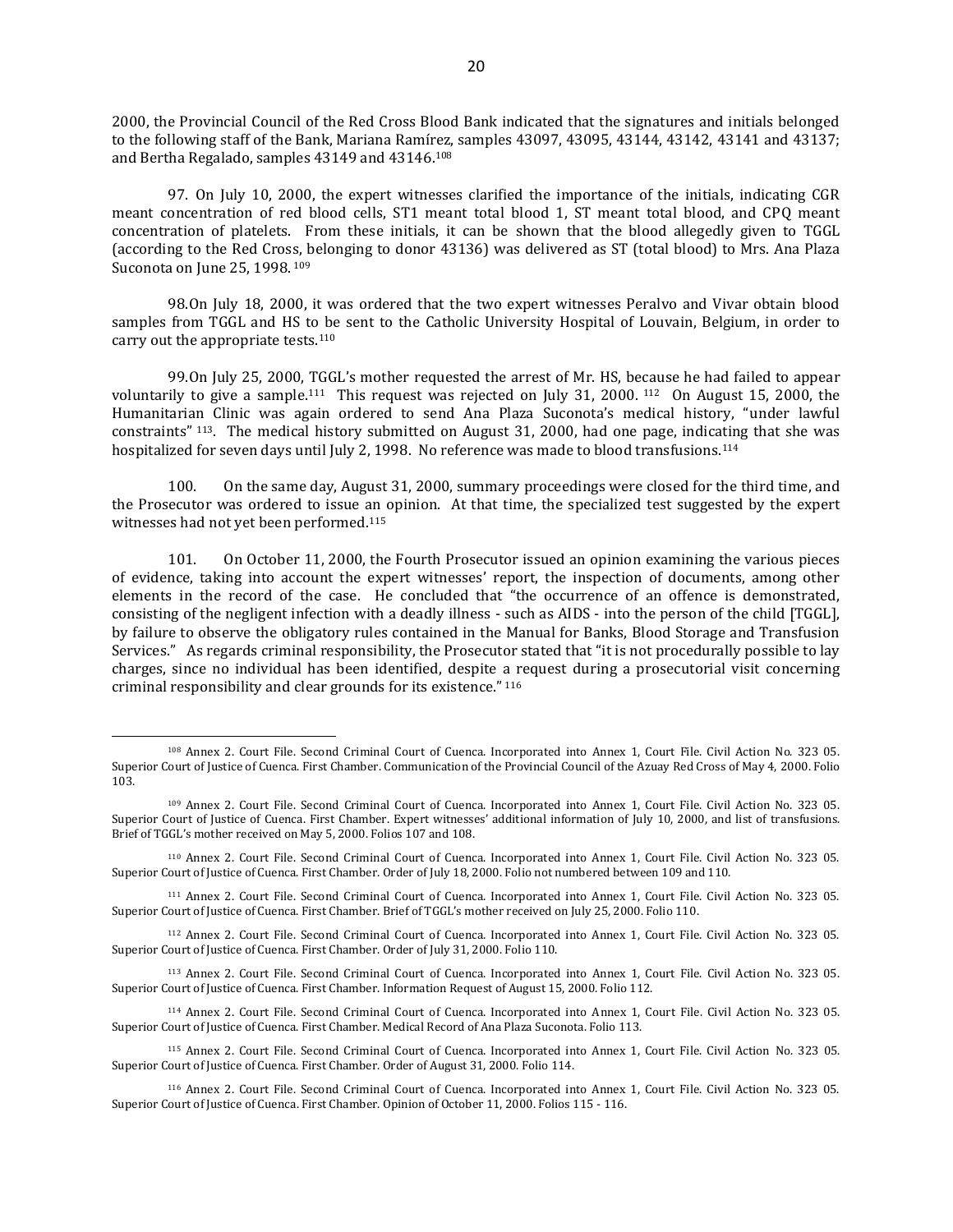102. On January 11, 2001, the Ombudsman sent a brief to the Public Prosecutor's office, requesting that the latter require the First Chamber of the Superior Court of Justice of Azuay to reopen summary proceedings, in order for the expert witnesses Peralvo and Vivar to report whether they had sent TGGL's and HS's blood samples to the Hospital of the Catholic University of Louvain, Belgium. <sup>117</sup> On January 15, 2001, there was an order reopening summary proceedings, granting a time limit of 10 days.<sup>118</sup>

103. The report from the University of Louvain was completed on January 8, 2001. The test was performed on four blood samples. Sample 1, belonging to TGGL; sample 2, belonging to HS's identity document; and samples 3 and 4 belonging to 2 HIV positive volunteers. The results indicated that the four samples were clearly positive, that sample 4 could not be dealt with, and that only samples 1, 2, and 3 possessed sufficient viral RNA to perform a nucleotide sequence test; and that samples 1 and 2 were identical, whilst sample 3 was genetically different from the first two.<sup>119</sup> (Unofficial Translation).

104. On January 24, 2001, the Ombudsman requested that the report of the Catholic University of Louvain, Belgium be added to the evidence; that it be translated into Spanish; and that the expert witnesses Peralvo and Vivar be required to issue definitive conclusions as to the origin of the infection.<sup>120</sup>

105. On February 19, 2001, the translations were sent to the expert witnesses Peralvo and Vivar<sup>121</sup> who stated on March 9, 2001, that "the same virus has infected the blood samples of the two individuals", referring to the girl TGGL and the individual to whom blood sample 2 belonged. They added that "the HIV virus could only have been passed to the girl [TGGL] from the individual identified as 170686285-9 via two routes: sexual transmission or by transfusion of contaminated blood products originating from this person." At the end of their report they pointed out that "if the court investigations have excluded sexual transmission, from the medical perspective it must be concluded that the only way of transmission of the HIV virus to the child [TGGL] was the blood transfusion."<sup>122</sup>

106. On March 26, 2001, there was an order closing summary proceedings for the fourth time.<sup>123</sup> On April 9, 2001, the Prosecutor's office requested that the Fourth Court reopen summary proceedings and to extend this to Mariana Ramírez, Bertha Regalado and Pablo Arturo Monsalve.124 On April 10, 2001, summary proceedings were extended to Mariana Ramírez, Bertha Regalado and Pablo Monsalve.<sup>125</sup>

 $\overline{a}$ 

<sup>123</sup> Annex 2. Court File. Second Criminal Court of Cuenca. Incorporated into Annex 1, Court File. Civil Action No. 323 05. Superior Court of Justice of Cuenca. First Chamber. Order of March 26, 2001. Folio 136.

<sup>125</sup> Referido en: Annex 2. Court File. Civil Action No. 323 05. Superior Court of Justice of Cuenca. First Chamber. Order of Aprill 10, 2001. Folio not numbered between 137 and 138.

<sup>117</sup> Annex 2. Court File. Second Criminal Court of Cuenca. Incorporated into Annex 1, Court File. Civil Action No. 323 05. Superior Court of Justice of Cuenca. First Chamber. Ombudsman's Communication of January 11, 2001. Folio 120.

<sup>118</sup> Annex 2. Court File. Second Criminal Court of Cuenca. Incorporated into Annex 1, Court File. Civil Action No. 323 05. Superior Court of Justice of Cuenca. First Chamber. Decision of January 15, 2001. Folio 121.

<sup>119</sup> Annex 2. Court File. Second Criminal Court of Cuenca. Incorporated into Annex 1, Court File. Civil Action No. 323 05. Superior Court of Justice of Cuenca. First Chamber. Report of the University of Louvain. Folios 124 and 125.

<sup>120</sup> Annex 2. Court File. Second Criminal Court of Cuenca. Incorporated into Annex 1, Court File. Civil Action No. 323 05. Superior Court of Justice of Cuenca. First Chamber. Communication of the Ombudsman of January 24, 2001. Folio 123.

<sup>121</sup> Annex 2. Court File. Second Criminal Court of Cuenca. Incorporated into Annex 1, Court File. Civil Action No. 323 05. Superior Court of Justice of Cuenca. First Chamber. Order of February 19, 2001. Folio not numbered, between 133 and 134.

<sup>122</sup> Annex 2. Court File. Second Criminal Court of Cuenca. Incorporated into Annex 1, Court File. Civil Action No. 323 05. Superior Court of Justice of Cuenca. First Chamber. Expert witnesses' report of March 9, 2001. Folio 135.

<sup>124</sup> Annex 2. Court File. Second Criminal Court of Cuenca. Incorporated into Annex 1, Court File. Civil Action No. 323 05. Superior Court of Justice of Cuenca. First Chamber. Request of Public Prosecutor of April 9, 2001. Folio 137.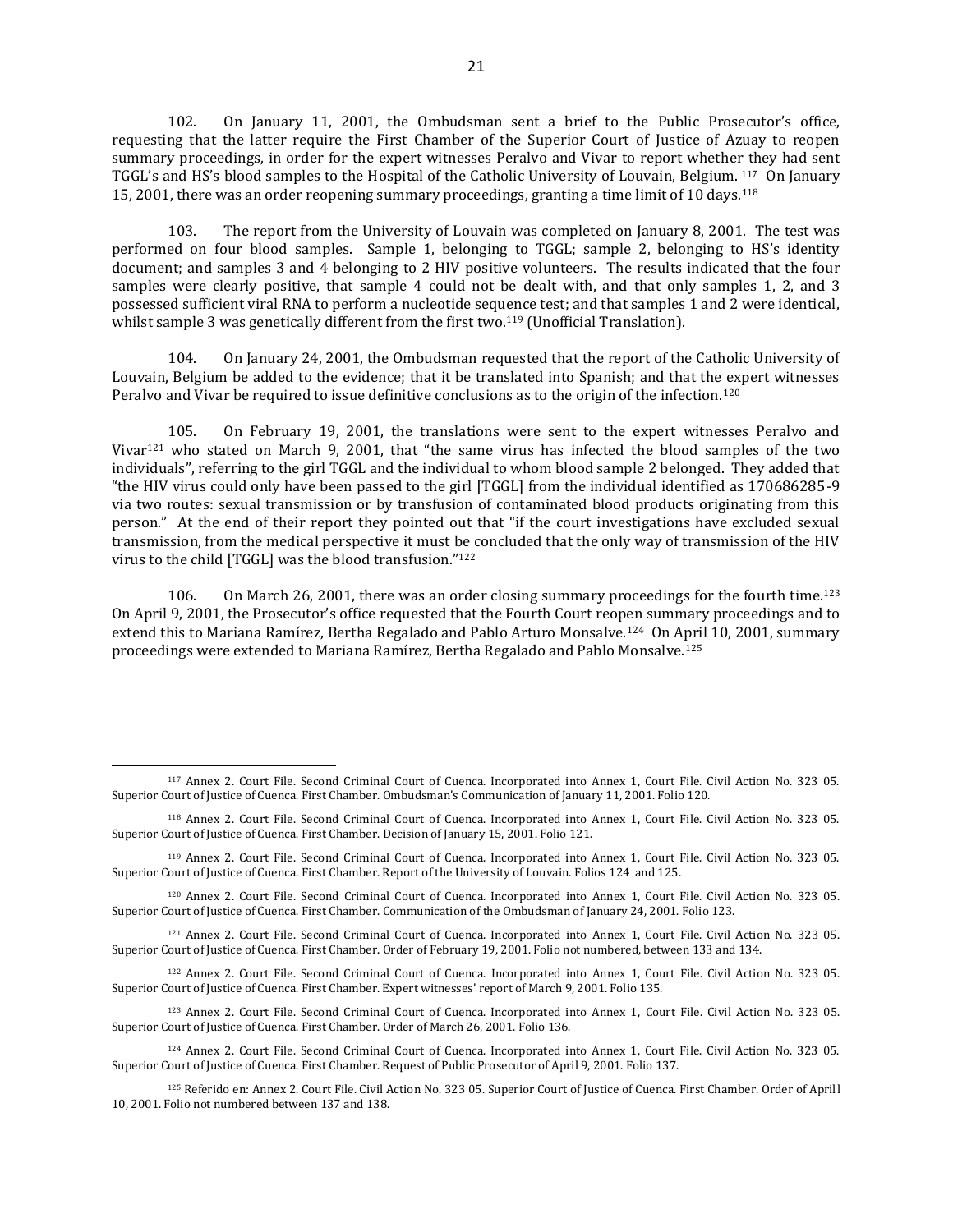107. On April 18, 2001, Pablo Arturo Monsalve made a statement, this time to deliver preliminary investigation testimony.<sup>126</sup>

108. On May 16, 2001, TGGL's mother filed a private prosecution action against Claudio Arias (President of the Provincial Committee of the Azuay Red Cross), Pablo Arturo Monsalve, Edith Alexandra Orellana, Mariana Ramírez and Bertha Regalado for the crime of infection with a contagious disease.<sup>127</sup> On the same day, the private prosecution proceedings were admitted and summary proceedings were extended against Claudio Arias and Edith Alexandra Orellana.<sup>128</sup>

109. On June 14, 2001, TGGL's mother requested that the Fourth Criminal Court order a date and time for the inspection of the Red Cross facilities.<sup>129</sup>

110. On June 22, 2001, doctors Ruth Rosas and Gabriel Tenorio took over the role of expert witnesses in order to investigate the procedures and equipment used at the Red Cross blood laboratory. During this procedural step they concluded that the qualitative methods used were unreliable since the tests had to be crosschecked by reference methods such as Western Blot and Micro- ELISA, which were unavailable at the facilities.<sup>130</sup>

111. On May 10, 2001, two affidavits were received from the Provincial Council of the Azuay Red Cross stating that Dr. Pablo Monsalve did not receive blood donations, did not perform serum tests, did not deliver the blood and platelets to TGGL and that the foregoing were requested by a doctor of the Pablo Jaramillo foundation. In addition, the working hours were said to finish at 17:00 hours.<sup>131</sup>

112. On June 27, 2001, Claudio Arias, Pablo Arturo Monsalve, Bertha Regalado and Edith Orellana sent a brief to the Fourth Court setting out a list of questions for the expert witnesses Peralvo and Vivar.<sup>132</sup> It was ordered that they should respond to the questionnaire within six days. <sup>133</sup>

<sup>128</sup> Annex 2. Court File. Second Criminal Court of Cuenca. Incorporated into Annex 1, Court File. Civil Action No. 323 05. Superior Court of Justice of Cuenca. First Chamber. Order of May 16, 2001. Folio not numbered between 146 and 147.

<sup>129</sup> Annex 2. Court File. Second Criminal Court of Cuenca. Incorporated into Annex 1, Court File. Civil Action No. 323 05. Superior Court of Justice of Cuenca. First Chamber. Brief of TGGL's mother of June 14, 2001.

<sup>130</sup> Annex 2. Court File. Second Criminal Court of Cuenca. Incorporated into Annex 1, Court File. Civil Action No. 323 05. Superior Court of Justice of Cuenca. First Chamber. Record and Results of Inspection of Blood Bank of June 22, 2001. Folio 153. They added that there were circumstances such as: low levels of antibodies, below the test detection limits; infection with a virus varient which did not react with the specific antigens used or manipulation of the results leading to a loss of the multivalency of HIV antibody, which could give false negative results, as is described in the bibliography of proceedings used at the Blood Bank.

<sup>131</sup> Annex 2. Court File. Second Criminal Court of Cuenca. Incorporated into Annex 1, Court File. Civil Action No. 323 05. Superior Court of Justice of Cuenca. First Chamber. Certifications of May 10, 2001. Folios 156 and 157.

<sup>132</sup> Annex 2. Court File. Second Criminal Court of Cuenca. Incorporated into Annex 1, Court File. Civil Action No. 323 05. Superior Court of Justice of Cuenca. First Chamber. Brief received on June 27, 2001. Folio 159. The questions posed were the following: 1. Do you have an accredited qualification as an infectologist, virologist or molecular biologist?; 2 Do you know whether there is in Cuenca any organ recognized as belonging to the Public Health Ministry of to any other official entity capable of resolving problems relating to AIDS?; 3 – Is it true or not that there are various horizontal avenues for transmission of the HIV virus, including accidental or unintentional ways, by contaminated needles in household use, by the using shared toothbrushes or razors, or at hairdressers or the dentist's office?; 4 –Do you know of the existence in our city of special doctors linked with the diagnosis and treatment of AIDS?; 5 – It turns out there is no other transmission route, and that the girl TGGL only could have been infected by blood transfusion or by vaginal sexual relations?; 6- Can you confirm whether two individuals can have the same virus and do you believe that this cannot be found in other infected individuals from the same source?; 7- If an individual infects various persons, will these latter have the same virus or not?; 8- Do you know the different strains or varieties existing with the HIV virus, and could you indicate the basis for classification within the same strain or family?; 9- Blood refrigerated to temperatures between 2-8 degrees centigrade and left still, does it have active platelets or not?; 10- Do you believe that it is impossible to prepare platelets in double funds?; 11 – Do you agree with the report sent by the University of Louvain that it is irrefutable as evidence confirming that the HIV infection came from a blood transfusion originating at the Azuay Red Cross, and that another means of infection is impossible?' 12 – Can thrombocytopenic purpura be triggered by the HIV virus

<sup>126</sup> Annex 2. Court File. Second Criminal Court of Cuenca. Incorporated into Annex 1, Court File. Civil Action No. 323 05. Superior Court of Justice of Cuenca. First Chamber. Statement of Pablo Monsalve of April 18, 2001. Folio 139, before and following unnumbered.

<sup>127</sup> Annex 2. Court File. Second Criminal Court of Cuenca. Incorporated into Annex 1, Court File. Civil Action No. 323 05. Superior Court of Justice of Cuenca. First Chamber. Private Prosecution of May 16, 2001. Folios 145 and 146.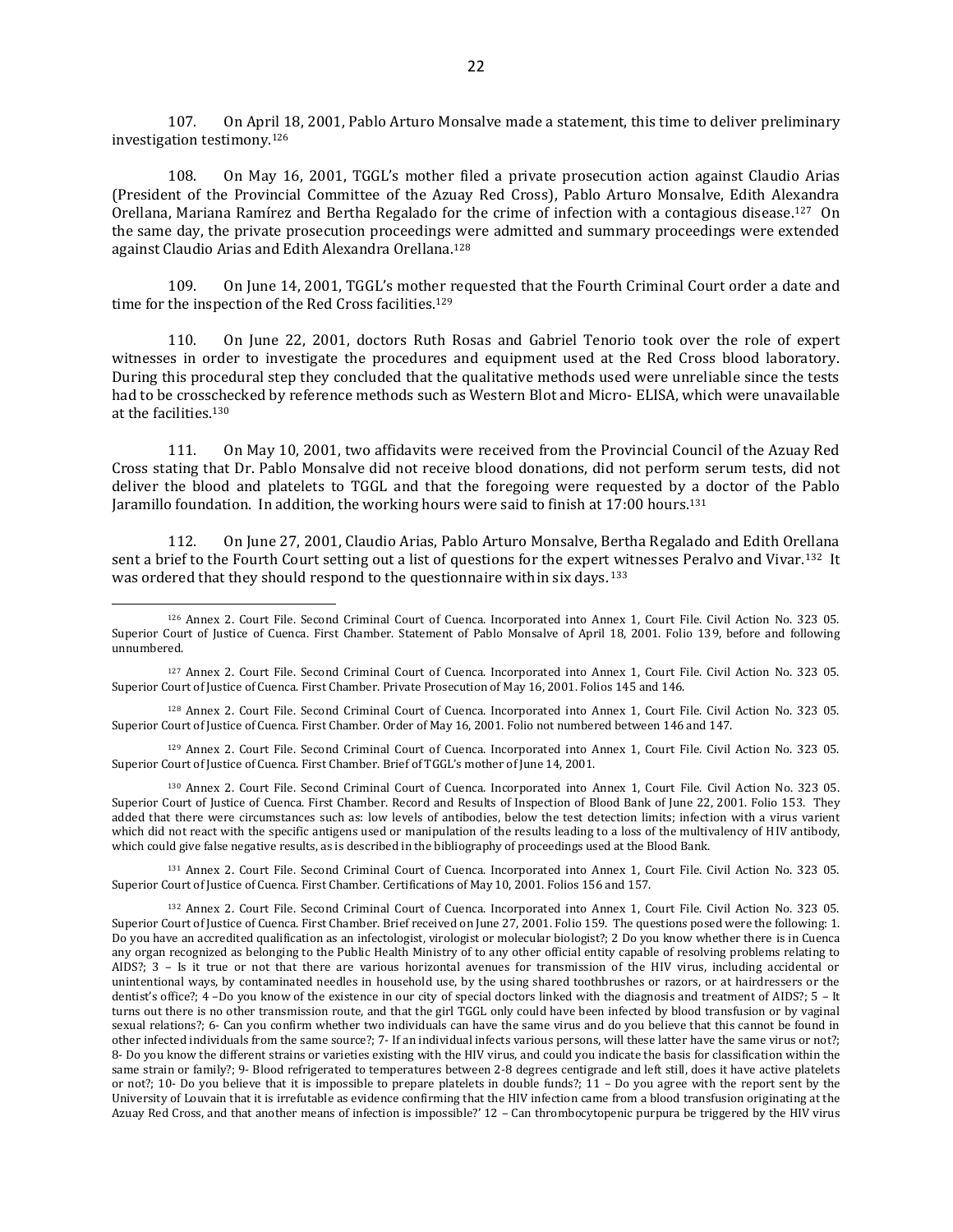113. On June 28, 2001, Edith Alexandra Orellana made a statement. She stated that she confirmed her initial statement and subsequent extension. She indicated the reasons why she considered that Mr. HS's blood was not given to TGGL and detailed the procedures used at the Red Cross Blood Bank.<sup>134</sup>

114. On June 29, 2001, Pablo Arturo Monsalve issued an affidavit in the name of the Red Cross which said the following: "on June 22, 1998, two red blood concentrates (CGRs) were sent for [TGGL], whose codes matched numbers 43095 and 43097 sent at 18:00 hours by Mrs. Mariana Ramírez, and two plasma concentrates (CPq), whose codes matched numbers 43146 and 43142 sent at 21:49 hours by Miss. Bertha Regalado."<sup>135</sup>

115. On July 5, 2001, Claudio Arias gave preliminary investigation evidence indicating that the Red Cross "has been subjected to a systematic smear campaign." As regards the salient questions on aspects of the present case, he pointed out that his role was administrative and that he lacked specific knowledge. He made reference in general terms to the procedures followed and the available evidence.<sup>136</sup>

116. On July 11, 2001, the expert witnesses Peralvo and Vivar responded to the questions sent on June 27, 2001.137 The answers given, so far as it is relevant, can be summarized in the following points:

- The general modes of transmission and their frequency according to Johns Hopkins Hospital are: sexual transmission, 71%; injectable drug use, 27%; transfusions, 1%; and prenatal transmission, 1%. Less frequent modes of transmission occur due to occupational exposure.
- The mode of transmission in children has particular characteristics: born to a parent with AIDS, 80%; blood transfusions, 11%; hemophiliacs who received factor VIII or IX, 6%; and incomplete information, 3%.
- Modes of transmission that may occur (shared toothbrushes, hair salons, etc.) are theoretically possible routes, but the incidence is so low that global statistics are not kept.
- According to the statistics, the experts confirm that "the human immunodeficiency virus can be passed to children from transmission by an infected mother or by contaminated blood products (...) other possible routes of infection have an insignificant or zero role."
- According to the trial findings, TGGL's mother is not an HIV carrier and consequently the infection was not antenatal.
- Their previous experts' report specifies that the results of the University of Louvain indicate that the genetically identical virus affected the two individuals.
- They explained the significance of these findings in the following terms: "the dissimilarity of two viruses is proportional to the time elapsed from when the two viruses separated from a common host. The closer the epidemiological link between the two individuals infected with HIV, the more similar will be the viruses of those individuals. This experimental confirmation is a basic concept of HIV molecular epidemiology, allowing us to understand the epidemiological relationships on the basis of viral genetic data."

producing AIDS?; 13 – Did the girl TGGL have a negative HIV test prior to her transfusion to confirm irrefutably that the infection was caused by the blood originating from the Red Cross? (...)?".

 $\overline{a}$ 

<sup>133</sup> Annex 2. Court File. Second Criminal Court of Cuenca. Incorporated into Annex 1, Court File. Civil Action No. 323 05. Superior Court of Justice of Cuenca. First Chamber. Order of June 28, 2001. Folio 160.

<sup>134</sup> Annex 2. Court File. Second Criminal Court of Cuenca. Incorporated into Annex 1, Court File. Civil Action No. 323 05. Superior Court of Justice of Cuenca. First Chamber. Statement of Edith Orellana June 28, 2001. Folio 162.

<sup>135</sup> Annex 2. Court File. Second Criminal Court of Cuenca. Incorporated into Annex 1, Court File. Civil Action No. 323 05. Superior Court of Justice of Cuenca. First Chamber. Certificate of the Red Cross of June 29, 2001. Folio 164.

<sup>136</sup> Annex 2. Court File. Second Criminal Court of Cuenca. Incorporated into Annex 1, Court File. Civil Action No. 323 05. Superior Court of Justice of Cuenca. First Chamber. Statement of Claudio Arias of July 5, 2001. Folios 166 – 168.

<sup>137</sup> Annex 2. Court File. Second Criminal Court of Cuenca. Incorporated into Annex 1, Court File. Civil Action No. 323 05. Superior Court of Justice of Cuenca. First Chamber. Response of the Expert Witnesses Peralvo and Vivar of the July xx, 2001. Folios 176 - 185.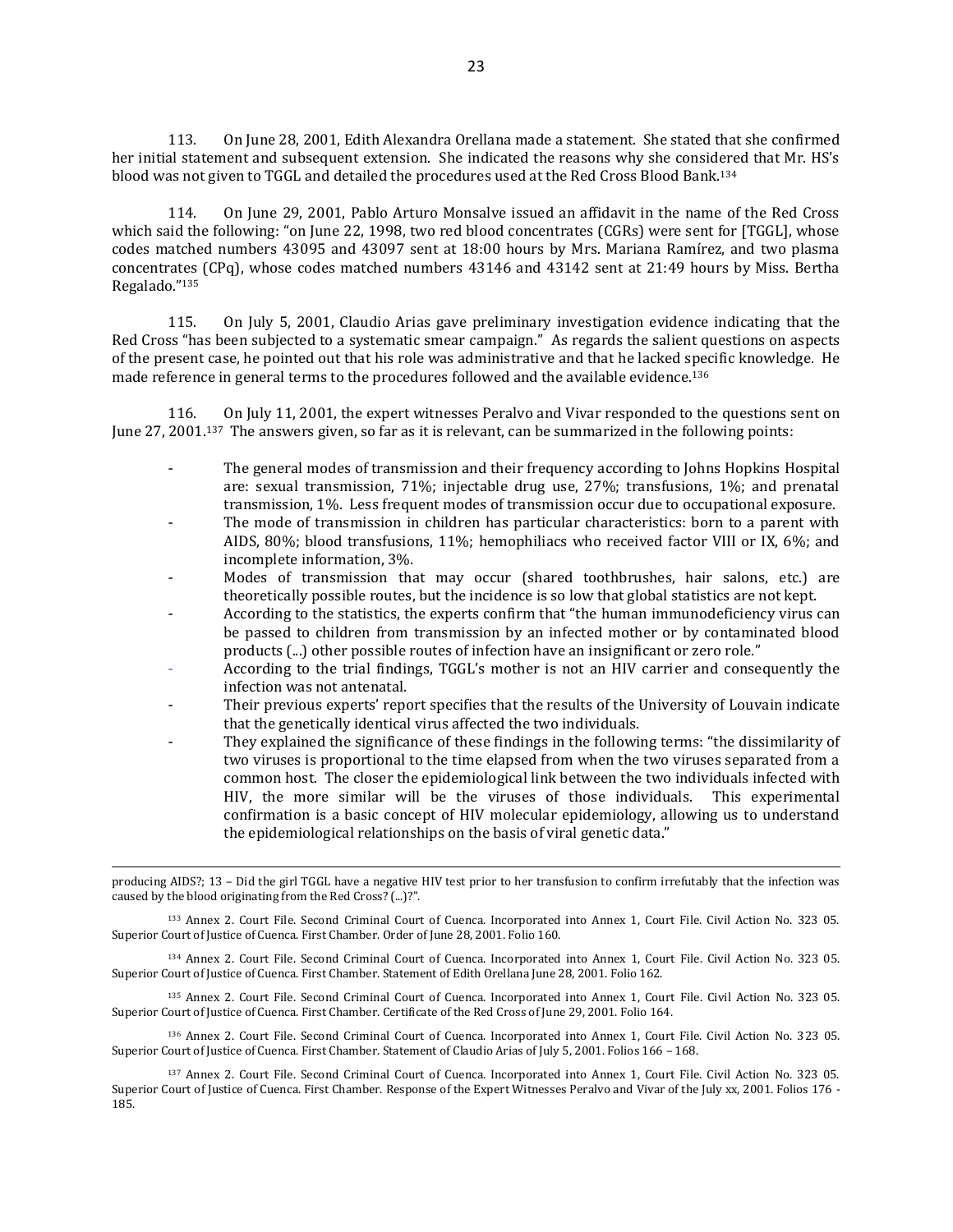- In response to the question whether the University of Louvain report is "irrefutable" as evidence confirming that the infection occurred via the blood transfusion coming from the Red Cross, the expert witnesses quoted doctrine to the effect that in order to prove the transmission of HIV, the genetic data provides the only reliable evidence of direct epidemiological links between the infections. Specifically, they pointed out that it is used as legal evidence to support potential criminal HIV infections.
- In answer to the questions as to whether thrombocytopenic purpura may be triggered by the HIV virus, the expert witnesses indicated that some HIV patients might have thrombocytopenia, but that this illness has multiple causes.<sup>138</sup>
- 117. On July 18, 2001, Bertha Regalado provided a preliminary investigation statement.<sup>139</sup>

118. On July 19, 2001, the Director of the Humanitarian Clinic issued an affidavit indicating that Pablo Arturo Monsalve's duties as a haemotologist are performed as a "co-consultancy" in this clinic, such as occurred in TGGL's case on June 22, 1998.<sup>140</sup>

119. On July 25, 2001, at the request of the defense it was declared that "the private prosecution is abandoned due to a lapse of thirty days, and the claimant is definitively severed from the present suit, the latter being maintained and supported by the intervention of the Public Prosecutor."<sup>141</sup> On July 29, 2001, TGGL's mother requested the reversal of this decision and on July 31, 2001, her request was denied. 142

120. On August 1, 2001, Remigio Rolando Patiño Venegas made a statement. He was the doctor who also examined TGGL at the Humanitarian Clinic. He observed that the transfusion was performed by the nursing staff and that "he had complete confidence in the blood and platelet units sent by the Red Cross."<sup>143</sup>

121. On August 9, 2001, the file was delivered to the Azuay District Prosecutor (hereinafter "the District Prosecutor"), who requested it in order to examine it.<sup>144</sup> On August 22, 2001, the District Prosecutor requested certain essential "procedural steps" from the Fourth Court.<sup>145</sup>

122. On August 28, 2001, the expert witnesses Nardo and Vivar related the procedures for taking the samples that were sent to the Catholic University of Louvain. 146

 $\overline{a}$ 

<sup>142</sup> Annex 2. Court File. Second Criminal Court of Cuenca. Incorporated into Annex 1, Court File. Civil Action No. 323 05. Superior Court of Justice of Cuenca. First Chamber. Request and Decision of July 29, and 31, 2001, respectively. Folio 195.

<sup>143</sup> Annex 2. Court File. Second Criminal Court of Cuenca. Incorporated into Annex 1, Court File. Civil Action No. 323 05. Superior Court of Justice of Cuenca. First Chamber. Statement of Remigio Rolando Patiño of August 1, 2001. Folio 196.

<sup>144</sup> Annex 2. Court File. Second Criminal Court of Cuenca. Incorporated into Annex 1, Court File. Civil Action No. 323 05. Superior Court of Justice of Cuenca. First Chamber. Statement of Bertha Regalado of July 18, 2001. Folio 200.

<sup>138</sup> Annex 2. Court File. Second Criminal Court of Cuenca. Incorporated into Annex 1, Court File. Civil Action No. 323 05. Superior Court of Justice of Cuenca. First Chamber. Response of the Expert Witnesses Peralvo and Vivar of July, aa, 2001. Folios 176 - 185.

<sup>139</sup> Annex 2. Court File. Second Criminal Court of Cuenca. Incorporated into Annex 1, Court File. Civil Action No. 323 05. Superior Court of Justice of Cuenca. First Chamber. Statement of Bertha Regalado of July 18, 2001. Folio 188.

<sup>140</sup> Annex 2. Court File. Second Criminal Court of Cuenca. Incorporated into Annex 1, Court File. Civil Action No. 323 05. Superior Court of Justice of Cuenca. First Chamber. Affidavit of July 19, 2001. Folio 189.

<sup>141</sup> Annex 2. Court File. Second Criminal Court of Cuenca. Incorporated into Annex 1, Court File. Civil Action No. 323 05. Superior Court of Justice of Cuenca. First Chamber. Order of July 25, 2001. Folio not numbered between 193 and 194.

<sup>145</sup> Annex 2. Court File. Second Criminal Court of Cuenca. Incorporated into Annex 1, Court File. Civil Action No. 323 05. Superior Court of Justice of Cuenca. First Chamber. Communication of the District Prosecutor of August 22, 2001. Folio 201.

He specifically requested amplification of the Expert Witnesses' report in regard to the following queries: i) how and when were the blood samples to be sent to the University of Louvain taken and who supervised them?' ii) Was Mr. HS present at the time the samples were taken?; and iii) who was the individual in charge of sending the samples to the University of Louvain? He also requested Ana Cordero's statement.

<sup>146</sup> Annex 2. Court File. Second Criminal Court of Cuenca. Incorporated into Annex 1, Court File. Civil Action No. 323 05. Superior Court of Justice of Cuenca. First Chamber. Brief of the expert witnesses Peralvo and Vivar of August 29, 2000. Folios 212 and 213. They pointed out that the samples were taken on July 27, 2000, in the Clinical Laboratory of Dr. Patricia Silva, where TGGL and her mother came, together with two adult males, and the Technical Secretary of the Azuay AIDS network, Ana Cordero Cueva. They added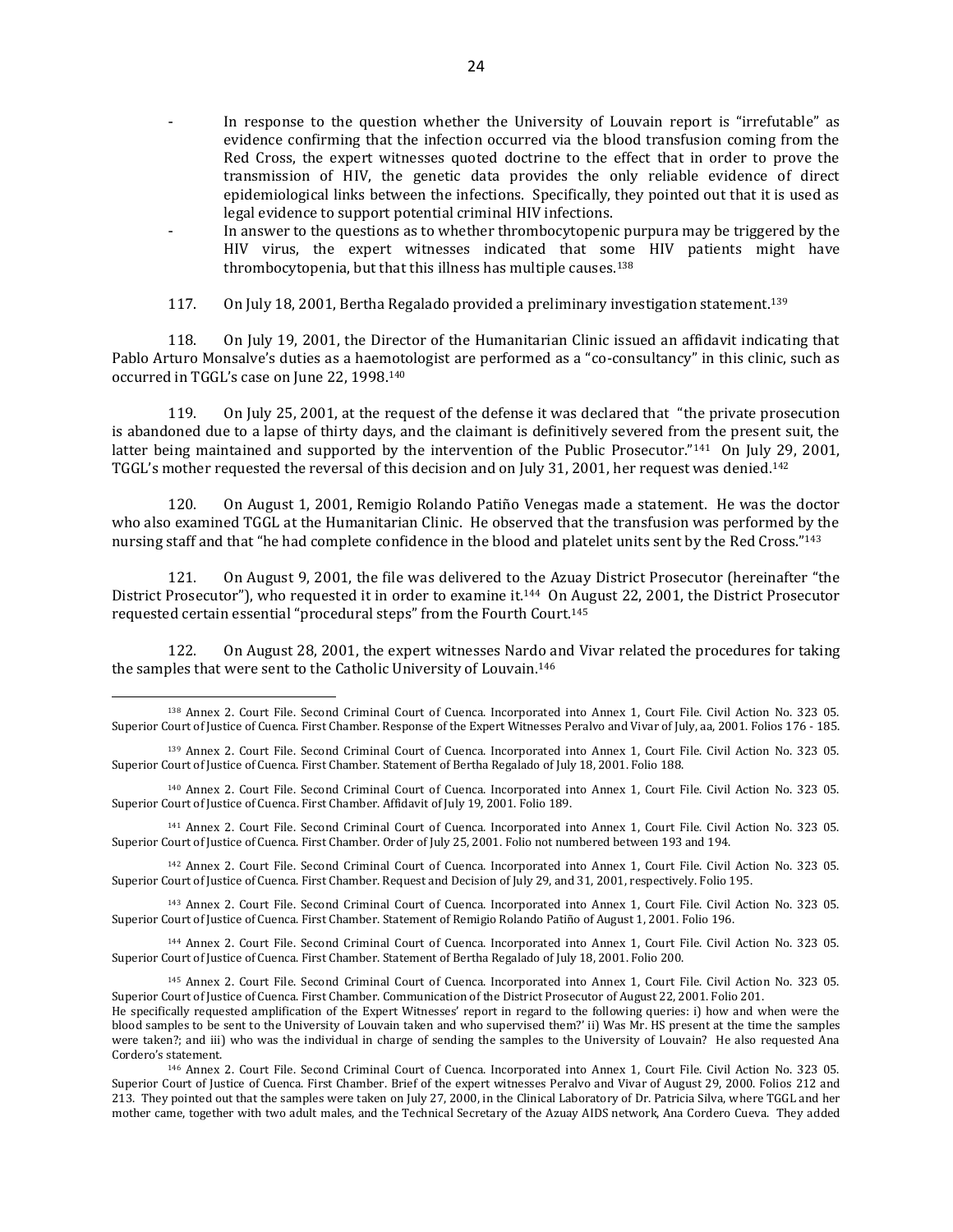123. On September 3, 2001, Ana Cecilia Cordero Cueva made a statement. She was the Technical Secretary of the Azuay AIDS network, an organization that was aware of TGGL's and her mother's situation, and that assisted in the procedures for the taking of samples and sending them to Belgium.147 She pointed out that the Catholic University of Louvain requested samples from two HIV positive volunteers, from the child TGGL, and the donor HS. She said that they had to insist that HS appear and give a sample and finally managed through the mediation of a priest. She said that the samples were taken at the Santa Ana laboratory in the presence of two expert witnesses, and then were "packed up" with refrigeration gel to be taken to Quito the following day where they were handed over to Dr. Juan Herteleer, a Dutch volunteer doctor, who travelled the next day to Belgium. She indicated that five days later she received an email from this volunteer doctor stating that the samples had been handed to Dr. Marc Van Ranst of the Catholic University of Louvain. 148

124. On September 20, 2001, the Department of Research and Diagnostic Microbiology sent a communication to Pablo Arturo Monsalve in reply to various questions on the sub-types of HIV, indicating that "the fact that various individuals present with the same sub-type or variant (...) means nothing as to whether they infected each other."<sup>149</sup>

125. On September 23, 2001, the Azuay District Prosecutor issued a Prosecutor's Opinion analyzing the documentary evidence, expert witness reports and testimony, and filed charges against Mariana Ramírez as perpetrator of the offense set out in Art.436 of the Criminal Code.150 Charges were also brought against Pablo Arturo Monsalve and Edith Alexandra Orellana for concealment of the said offense.151 From the Prosecutor's conclusions the following are noteworthy:

It is been indisputably established that the infection of the minor (...) with the blood of donor [HS] – plasma and platelets obtained in the Azuay Red Cross Blood Bank on June 22, 1998 – and as a result of administering this blood, as admitted by the accused Mariana de Jesús Ramírez. That the donor [HS] at the time of the donation was unaware that he had the HIV virus (...)

The Staff Nurse of the Blood Bank of the Azuay Red Cross, the accused Mariana de Jesús Ramírez, in her only court statement, admitted her role in the administration of blood and plasma on June 22, 1998. However, she lied when stating that she performed serum tests. The accused, due to oversight, negligence, recklessness, or non-compliance with basic Laboratory routine, omitted to perform the HIV test before administering the blood and plasma originating from a donor infected with HIV – an infection that was established 24 hours after the transfusion (...). The criminal elements of negligence and recklessness attributable to the accused are set out in the definition of the last indent of Art.14 of the Criminal Code.

that "extraction tubes were labelled 1 to 4", and tube 1 was assigned to TGGL's sample, and that tubes 3 and 4 were assigned to the two adult males labelled under national identity document numbers 01-01103406 and 01-00972877, respectively. They indicated that tube labelled No. 2 was reserved for HS who came on the following day at 10:00 am to the laboratory in the presence of the expert witness Vivar and of Ana Cordero. It added that the "duly labelled" samples were handed to Ana Cordero and that as from that moment they were not aware of the procedues for sending them to Belgium.

<sup>147</sup> Annex 2. Court File. Second Criminal Court of Cuenca. Incorporated into Annex 1, Court File. Civil Action No. 323 05. Superior Court of Justice of Cuenca. First Chamber. Statement of Ana Cordero of September 3, 2013. Folio 214

 $\overline{a}$ 

<sup>148</sup> Annex 2. Court File. Second Criminal Court of Cuenca. Incorporated into Annex 1, Court File. Civil Action No. 323 05. Superior Court of Justice of Cuenca. First Chamber. Statement of Ana Cordero of September 3, 2013. Folio 214.

<sup>149</sup> Annex 2. Court File. Second Criminal Court of Cuenca. Incorporated into Annex 1, Court File. Civil Action No. 323 05. Superior Court of Justice of Cuenca. First Chamber. Communication of the Department of Investigation and Microbiological Diagnostics of September 20, 2001. Folios 321 and 322.

<sup>150</sup> Annex 2. Court File. Second Criminal Court of Cuenca. Incorporated into Annex 1, Court File. Civil Action No. 323 05. Superior Court of Justice of Cuenca. First Chamber. Prosecutor's opinion of September 23, 2001. Folios 315 – 319.

<sup>151</sup> Annex 2. Court File. Second Criminal Court of Cuenca. Incorporated into Annex 1, Court File. Civil Action No. 323 05. Superior Court of Justice of Cuenca. First Chamber. Prosecutor's opinion of September 23, 2001. Folios 315 – 319.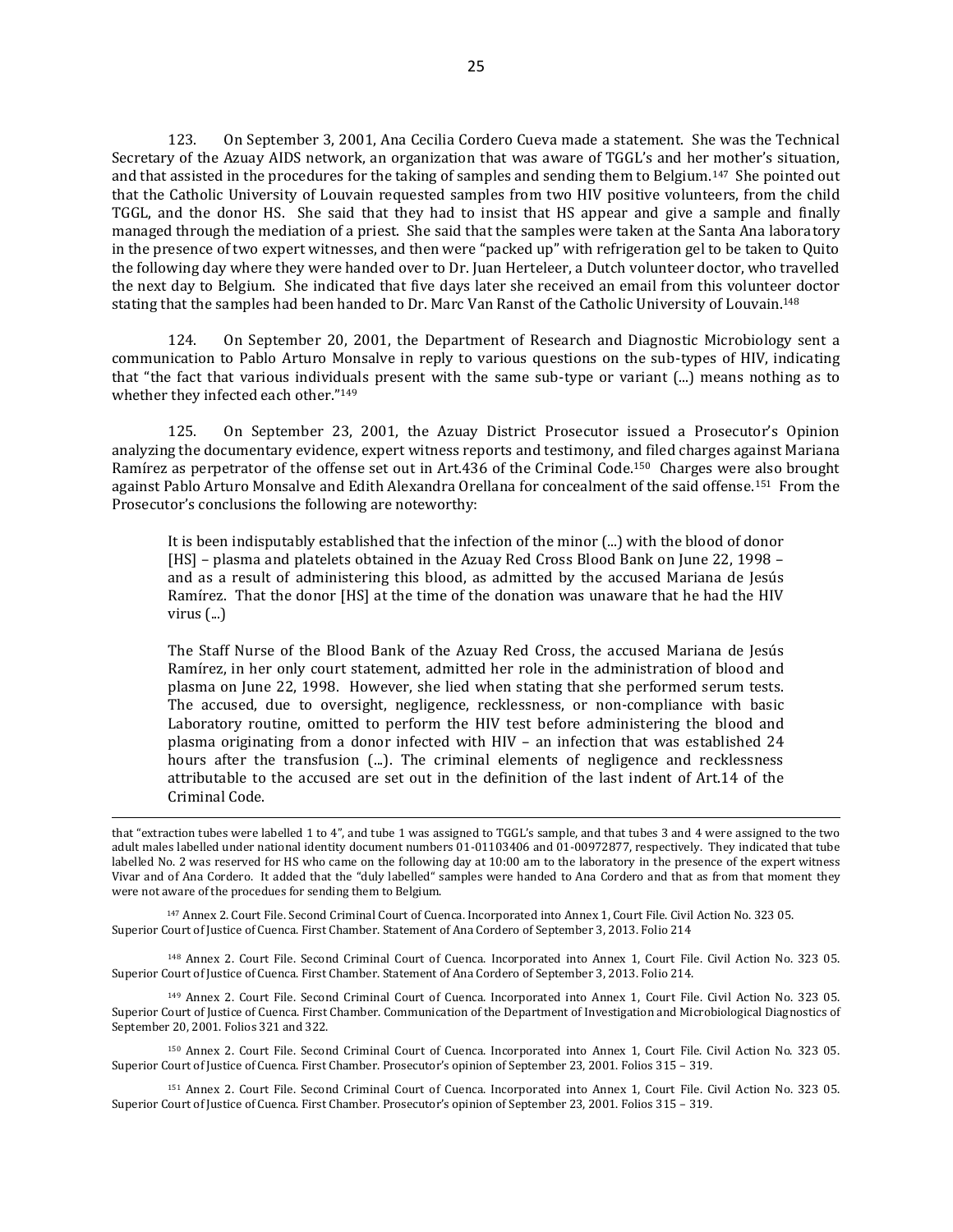(…)

The behavior of the accused Monsalve Toral and Orellana Quezada identifies them in the context of the summary evidence as accessories to the proven offense. Their alleged culpability is unquestionably proven by their repeated lies.<sup>152</sup>

126. On October 29, 2001, the Fourth Court issued a decision declaring that the occurrence of the offense had been proven and ordering the opening of plenary proceedings for the alleged commission of the crime under Article 436 of the Criminal Code by Mariana Ramírez. It ordered the provisional dismissal of proceedings and a definitive dismissal in favor of the rest of the suspects under investigation.<sup>153</sup>

127. On December 18, 2001, the First Chamber of the Superior Court decided the issue raised by the Fourth Court with respect to the dismissals, as well as the appeal lodged by the Public Prosecutor alleging that Pablo Arturo Monsalve and Edith Orellana should have been tried as being responsible for a cover up. The Chamber's decision was to uphold the definitive dismissal in favor of Claudio Arias and Bertha Regalado; and to modify the definitive dismissal with respect to Pablo Arturo Monsalve and Edith Alexandra Orellana to a provisional dismissal. 154

128. The Commission has no access to the documentary elements introduced into the criminal file after this date. However, in its brief of December 4, 2008, the State of Ecuador indicated that on February 28, 2005, the Second Criminal, Collusive and Traffic Chamber of the Honorable Superior Court of Justice of Azuay "ruled that the trial be time barred" in light of the legal requirements".

#### **G. Regarding the Civil Trial**

129. On September 26, 2001, TGGL's mother filed a "legal aid *amparo*" before the Civil Court of Cuenca.155 On subsequent days, two individuals made statements as to the precarious situation of TGGL's mother.156 On December 5, 2001, her legal aid *amparo* was granted so that she could file a civil suit for damages, in accordance with Articles 905 and 906 of the Code of Civil Procedure.157 On March 5, 2002, proceedings were begun at the request of TGGL's mother against Claudio Arias and Pablo Monsalve,<sup>158</sup> who opposed the action, arguing the it was not proven that the infection was caused by the blood obtained from the Red Cross, nor that the samples sent to the Catholic University of Louvain had been taken from the donor

<sup>152</sup> Annex 2. Court File. Second Criminal Court of Cuenca. Incorporated into Annex 1, Court File. Civil Action No. 323 05. Superior Court of Justice of Cuenca. First Chamber. Prosecutor's opinion of September 23, 2001. Folios 315 – 319.

<sup>153</sup> Annex 2. Court File. Second Criminal Court of Cuenca. Incorporated into Annex 1, Court File. Civil Action No. 323 05. Superior Court of Justice of Cuenca. First Chamber. Decision of the Second Criminal Court of October 29, 2001. Folios 244 - 247.

<sup>154</sup> Annex 2. Court File. Second Criminal Court of Cuenca. Incorporated into Annex 1, Court File. Civil Action No. 323 05. Superior Court of Justice of Cuenca. First Chamber. Decision of the First Chamber of the Superior Court of December 18, 2001. Folios 250 – 254.

<sup>155</sup> Annex 2. Court File. Second Criminal Court of Cuenca. Incorporated into Annex 1, Court File. Civil Action No. 323 05. Superior Court of Justice of Cuenca. First Chamber. Request for legal aid *amparo* of September 26, 2001. Folios 221 and 222.

<sup>156</sup> Annex 2. Court File. Second Criminal Court of Cuenca. Incorporated into Annex 1, Court File. Civil Action No. 323 05. Superior Court of Justice of Cuenca. First Chamber. Statements in support of the legal aid *amparo*. Folios 227 and 228.

<sup>157</sup> Annex 2. Court File. Second Criminal Court of Cuenca. Incorporated into Annex 1, Court File. Civil Action No. 323 05. Superior Court of Justice of Cuenca. First Chamber. Decision on the legal aid *amparo* of December 5, 2001.

<sup>158</sup> Annex 1. Court File. Civil Action No. 323 05. Superior Court of Justice of Cuenca. First Chamber. Decision of July 12, 2005 of the Sixth Civil Court of Cuenca. Folios 6-9.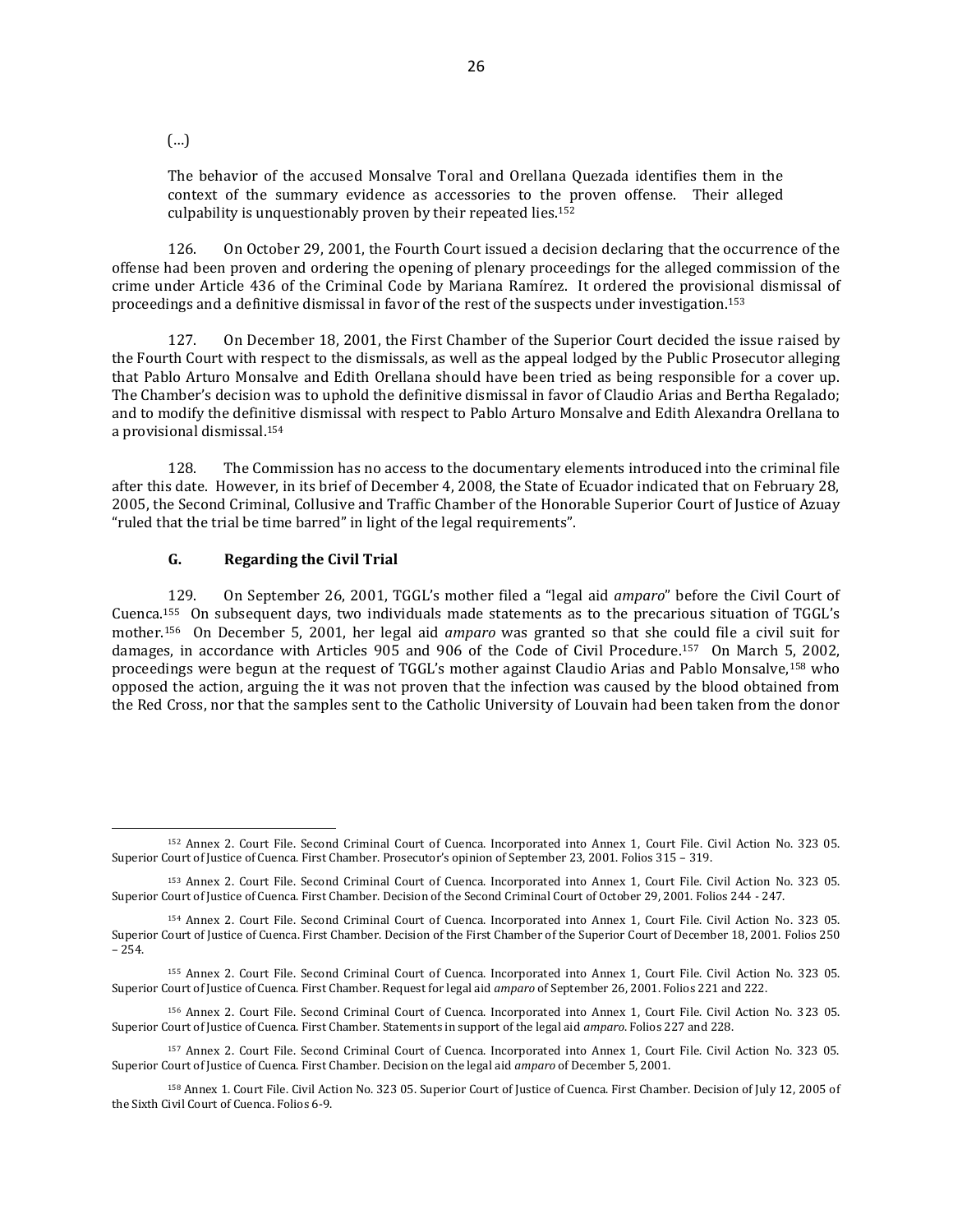and the little girl.159 The judicial authorities convened a conciliation meeting without reaching "any agreement."<sup>160</sup>

130. On July 12, 2005, the Sixth Civil Court of Cuenca ruled that the suit filed by TGGL's mother was groundless. The Sixth Court relied on Articles 117 and 118 of the Civil Procedural Code providing that each party must prove the facts they allege.<sup>161</sup> Relying on the outcome of the criminal trial, it invoked Article 2241 of the substantive Civil Code which provides: "whoever has committed an offense or quasi-offense causing damage to another shall be obliged to provide reparations: without prejudice to the sentence imposed by law for the offense or the quasi-offense." <sup>162</sup> Based on this provision, the Sixth Court indicated that in order to rule on the obligation to pay compensation it must be established whether the person committed the offense, and therefore there ought to be a trial and an enforceable criminal sentence. Given the dismissals ordered in the criminal proceedings, the Sixth Court rejected the civil suit.<sup>163</sup>

131. TGGL's mother filed an appeal against the Sixth Court's decision, and therefore the case was officially referred to the Superior Court of Justice of Cuenca on July 22, 2005.164 On September 2, 2005, TGGL's mother provided further grounds for her appeal. In support of her appeal, she indicated that it referred to all the elements of the judgment, including the reasoning and the findings. She added that the compensation claim was independent from the criminal trial because it seeks compensation for a tortious act even without a criminal sentence. She relied on Article 14 of the Children and Young Persons Code on the interpretation of the superior interest of the child and emphasized the discrimination of TGGL in several areas of her life.<sup>165</sup>

132. On September 12, 2005, one of the defendants filed a brief disputing the claim that the civil action was independent from the criminal proceedings, on the basis of Articles 31 and 41 of the Code of Criminal Procedure. Additionally, it was argued that it had not been proven in the criminal proceedings that the infection was due to the blood transfusion received at the Red Cross, and that this allegation had affected the institution's prestige.<sup>166</sup> On November 23, 2005, TGGL's mother requested that a decision on the appeal be issued. 167

133. On May 18, 2006, the First Chamber of the Superior Court of Justice of Cuenca annulled "all steps taken as from the acceptance of the suit", and referred the case file to the original court. This decision was based on Article 41 of the Code of Criminal Procedure which provides that "there shall be no claim for civil compensation deriving from a criminal offense whilst there is no enforceable criminal sentence." The

 $\overline{a}$ 

<sup>164</sup> Annex 1. Court File. Civil Action No. 323 05. Superior Court of Justice of Cuenca. First Chamber. Request of July 22, 2005. Folio 10.

<sup>165</sup> Annex 1. Court File. Civil Action No. 323 05. Superior Court of Justice of Cuenca. First Chamber. Further grounds for appeal, September 2, 2005. Folio 13.

<sup>166</sup> Annex 1. Court File. Civil Action No. 323 05. Superior Court of Justice of Cuenca. First Chamber. Brief of Dr. Claudio Arias of September 19, 2005. Folio 14.

<sup>167</sup> Annex 1. Court File. Civil Action No. 323 05. Superior Court of Justice of Cuenca. First Chamber. Request to issue judgment of November 23, 2005. Folio 16.

<sup>159</sup> Annex 1. Court File. Civil Action No. 323 05. Superior Court of Justice of Cuenca. First Chamber. Decision of the First Chamber of the Superior Court of Justice of Cuenca of May 18, 2006. Folios 17 – 20.

<sup>160</sup> Annex 1. Court File. Civil Action No. 323 05. Superior Court of Justice of Cuenca. First Chamber. Decision of July 12, 2005 of the Sixth Civil Court of Cuenca. Folios 6-9.

<sup>161</sup> Annex 1. Court File. Civil Action No. 323 05. Superior Court of Justice of Cuenca. First Chamber. Decision of July 12, 2005 of the Sixth Civil Court of Cuenca. Folios 6-9.

<sup>162</sup> Annex 1. Court File. Civil Action No. 323 05. Superior Court of Justice of Cuenca. First Chamber. Decision of July 12, 2005 of the Sixth Civil Court of Cuenca. Folios 6-9.

<sup>163</sup> Annex 1. Court File. Civil Action No. 323 05. Superior Court of Justice of Cuenca. First Chamber. Decision of July 12, 2005 of the Sixth Civil Court of Cuenca. Folios 6-9.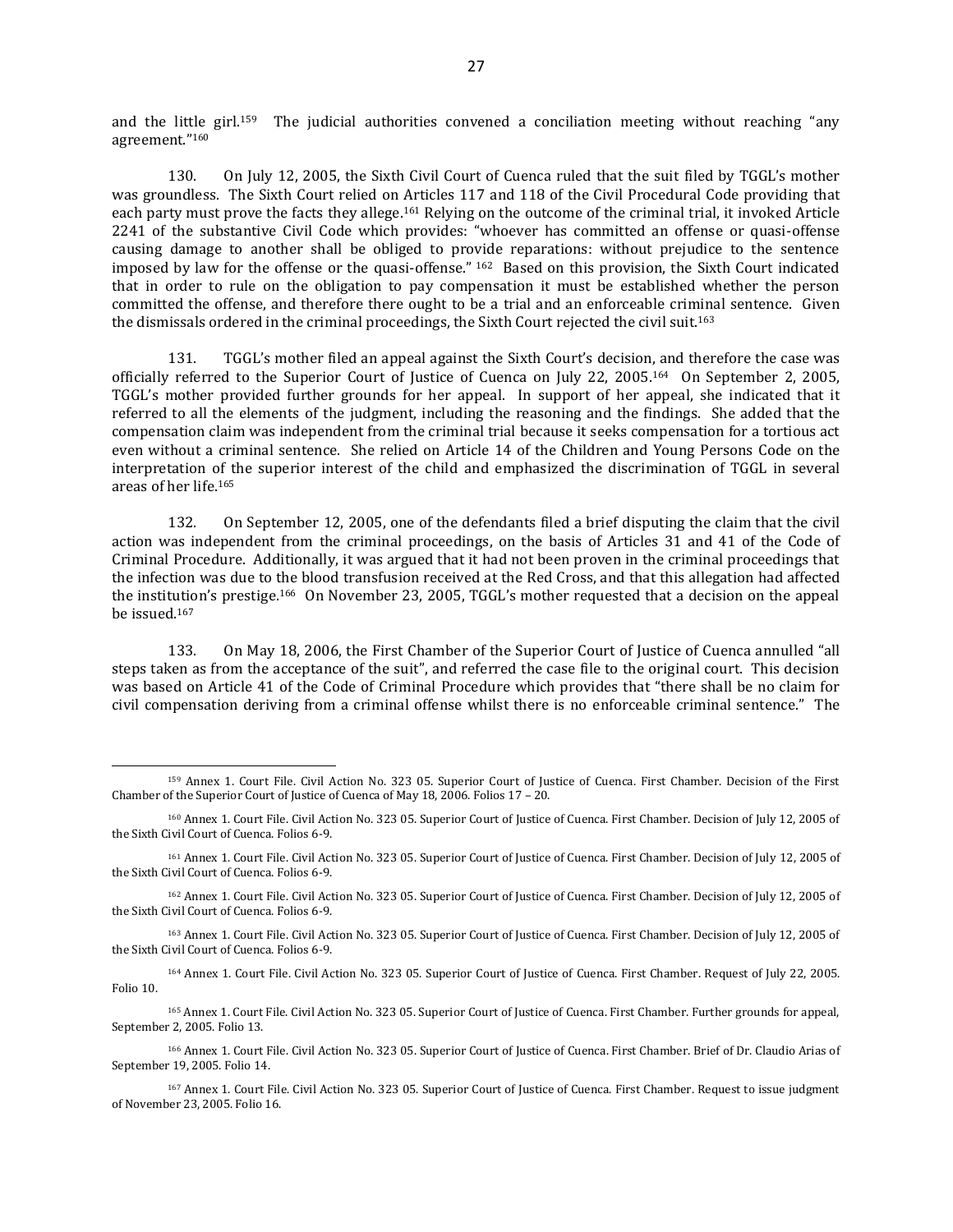Chamber added that as no such sentence existed in this action, a fundamental requirement was lacking and therefore, all proceedings up this point were null and void.<sup>168</sup>

## **V. LEGAL ANALYSIS**

 $\overline{a}$ 

## **A. TGGL's Right to Physical Integrity** *vis-à-vis* **the Right to Health (Articles 5, 19, and 1.1 of the American Convention)**

- 134. Article 5, so far as is relevant, provides:
- 1. Every person has the right to have his physical, mental, and moral integrity respected.
- 135. Article 19 of the American Convention states:

Every minor child has the right to the measures of protection required by his condition as a minor on the part of his family, society, and the state.

## 136. Article 1.1 of the American Convention provides:

The States Parties to this Convention undertake to respect the rights and freedoms recognized herein and to ensure to all persons subject to their jurisdiction the free and full exercise of those rights and freedoms, without any discrimination for reasons of race, color, sex, language, religion, political or other opinion, national or social origin, economic status, birth, or any other social condition.

137. The Commission will examine the facts, as established, in the light of these provisions in the following order: 1. general considerations on the duty to ensure the right to humane treatment *vis-à-vis* the right to health; 2. special obligations to fulfill the duty to ensure the right to physical integrity *vis-à-vis* the right to health in the case of children; and 3. examination of the specific case.

## **1. General Considerations on the Duty to Ensure the Right to Humane Treatment** *vis-àvis* **the Right to Health**

138. The Inter-American Court has repeatedly interpreted that Article 5.1 of the American Convention is "directly and closely linked with human health care"<sup>169</sup> and "the lack of adequate medical attention" may contribute to its breach.170 This intrinsic relationship constitutes a manifestation of the interdependence and indivisibility that exists between the civil and political rights and economic, social and

<sup>168</sup> Annex 1. Court File. Civil Action No. 323 05. Superior Court of Justice of Cuenca. First Chamber. Decision of the First Chamber of the Superior Court of Justice of Cuenca of May 18, 2006. Folios 17 – 20.

<sup>169</sup> IA Court HR Case of Suarez Peralta v. Ecuador, Judgment of May 21 2013, para. 130. *Cf. Case of Albán Cornejo et al., above*, para. 117*,* and *Case of Vera Vera and another v. Ecuador*. *Preliminary Objections, Merits, Reparations and Costs.* Judgment of May 19, 2011. Series C No. 226, para. 43. Regarding the regulation and Inter-American developments of the elements of the right to health which may be relevant to the analysis of cases such as this one, the Court restated: "Article XI of the American Declaration on the Rights and Duties of Man establishes that every person has the right 'to the preservation of his health through sanitary and social measures relating to [...] medical care, to the extent permitted by public and coummunity resources.'" Meanwhile, Article 45 of the OAS Charter requires all Member States 'to dedicate every effort [...to] [d]evelop [...] and efficient social security policy." In this regard, Article 10 of the Additional Protocol to the American Convention on Human Rights in the Areal of Economic, Social and Cultural Rights, ratified by Ecuador on March 25, 1993, stipulates that everyone has the right to health, understood to mean the enjoyment of the highest level of physical, mental and social well-being, and indicates that health is to the public good. In addition, in July 2012, the General Assembly of the Organization of American States emphsized the need for high quality health facilities, goods and services, which required the presence of trained medical personnel, as well as satisfactory conditions of hygiene."

<sup>170</sup> IA Court HR Case of Suarez Peralta v. Ecuador, Judgment of May 21 2013, para. 130. *Cfr. Case of Tibi v. Ecuador. Preliminary Objections, Merits, Reparations and Costs.* Judgment of September 7, 2004. Series C No. 114, para. 157, and Case of Vera Vera et al. v. Ecuador. Preliminary Objection, Merits, Reparations, and Costs. Judgment of May 19, 2011. Series. C no. 226, para. 44.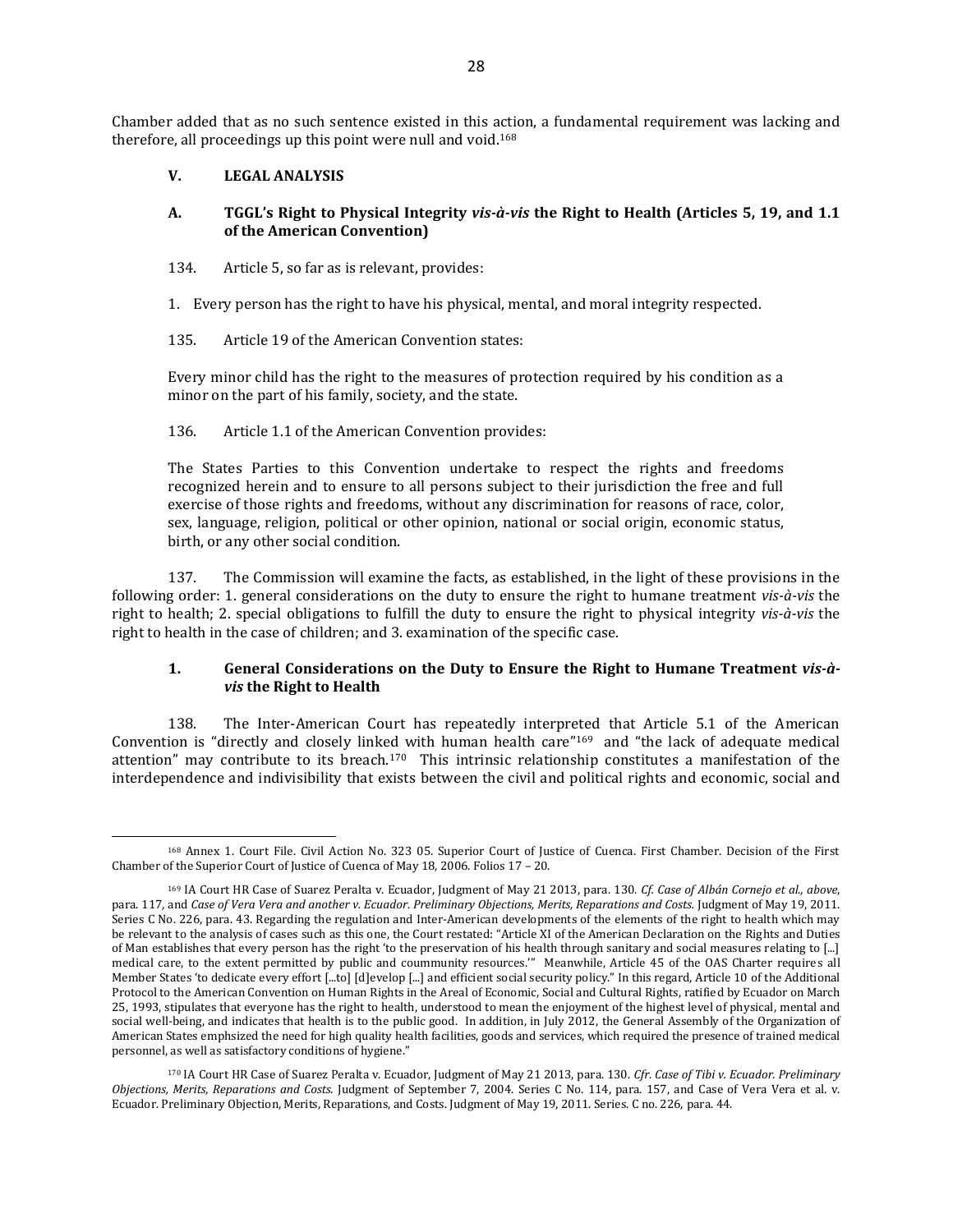cultural rights. In the words of the Court, both groups of rights must be " .. fully understood as human rights, without any rank and enforceable in all the cases before competent authorities."<sup>171</sup>

139. An examination of whether there has been a failure to fulfill the duty to respect or ensure is related to the circumstances of each case at hand.

140. In the present case, the Commission has accepted as proven that both the Red Cross of Ecuador – to which the Blood Bank that provided the blood used for TGGL belongs – as well as the Humanitarian Clinic, where the transfusion was performed, constitute private institutions.

141. In one of its most recent judgments, the Court listed three principal obligations deriving from the duty to ensure the right to physical integrity *vis-à-vis* the right to health, that is, the obligations of regulation, oversight and control.<sup>172</sup> Such obligations apply both, to the direct provision of services on the part of the State and private entities.

142. With specific regard to the obligation of regulating, in the cases of *Ximenes Lopes v. Brazil* and *Suárez Peralta v. Ecuador*, the Court emphasized the following:

the States are responsible for regulating [...] at all times the rendering of services and the implementation of the national programs regarding the performance of public quality health care services so that they may deter any threat to the right to life and the physical integrity of the individuals undergoing medical treatment. They must, inter alia, create the proper mechanisms to carry out inspections at institutions, [...] submit, investigate, and solve complaints and take the appropriate disciplinary or judicial citations regarding cases of professional misconduct or the violation of the patients' rights.<sup>173</sup>

143. With regard to the elements of the obligations of **supervision and control**, the Inter-American Court has quoted the European Court of Human Rights to emphasize that the State is still under an obligation to issue licenses and exercise supervision and control over private institutions.<sup>174</sup>

144. The Inter-American Court has been clear in indicating that the obligation to inspect includes both, servicesprovied by the State of by private actors<sup>175</sup>. The Court detailed the scope of the State responsibility when such obligations regarding private entities are not fulfilled:

<sup>171</sup> *Case of Acevedo Buendía et. al. ("Cesantes and Jubilados de la Contraloría") v. Peru. Preliminary Objections, Merits, Reparations*  and Costs. Judgment of July 1, 2009, Series C No. 198, para. 101. In the same sense: United Nations, Economic and Social Committee, Committee of Economic, Social and Cultural Rights. General Comment No.9, *supra,* para. 10. See also: *Case of Airey v. Ireland*, No. 6289/73. Judgment of October 9, 1979, para. 26 and *Case of Sidabras and Dziautas v. Lithuania*, Nos. 55480/00 and 59330/00. Second Section. Judgment of July 27, 2004, para. 47. In the Case of *Airey v. Ireland,* the European Court stated: "Whilst the Convention sets forth what are essentially civil and political rights, many of them have implications of to social and economic nature. The Court therefore considers, like the Commission, that the mere fact that an interpretation of the Convention may extend into the sphere of social and economic rights should not be to decisive factor against such an interpretation; there is no water-tight division separating that sphere from the field covered by the Convention."

<sup>172</sup> *Cfr.* I/A Court H.R., Case of Ximenes Lopes v. Brazil. Preliminary Objection. Judgment of November 30, 2005. Series C No. 139, paras. 89 and 99.

<sup>173</sup> *Cfr.* I/A Court H.R., Case of Ximenes Lopes v. Brazil. Preliminary Objection. Judgment of November 30, 2005. Series C No. 139, para. 99.

<sup>174</sup> *Cfr.* EurCtHR. *Case of Storck v. Germany*, No. 61603/00. Third Section. Judgment of June 16, 2005, para. 103*.* In the above case, the European Court established that: "the State is under an obligation to secure to its citizens their right to physical integrity under Article 8 of the [European] Convention [on Human Rights]. For this purpose, there are hospitals run by the State which coexist with private hospitals. The State cannot completely absolve itself of its responsability by delegating its obligations in this sphere to private bodies or individuals.[...][T]he State remained under to duty to exercise supervision and control over private [...] institutions. Such institutions, [...] need not only to licence, but also competent supervision on to regular basis of whether the confinement and medical treatment is justified."

<sup>175</sup> IA Court HR Case of Suarez Peralta v. Ecuador, Judgment of May 21 2013, para. 130. *Cfr. Case of Tibi v. Ecuador. Preliminary Objections, Merits, Reparations and Costs.* Judgment of September 7, 2004. Series C No. 114, para. 149.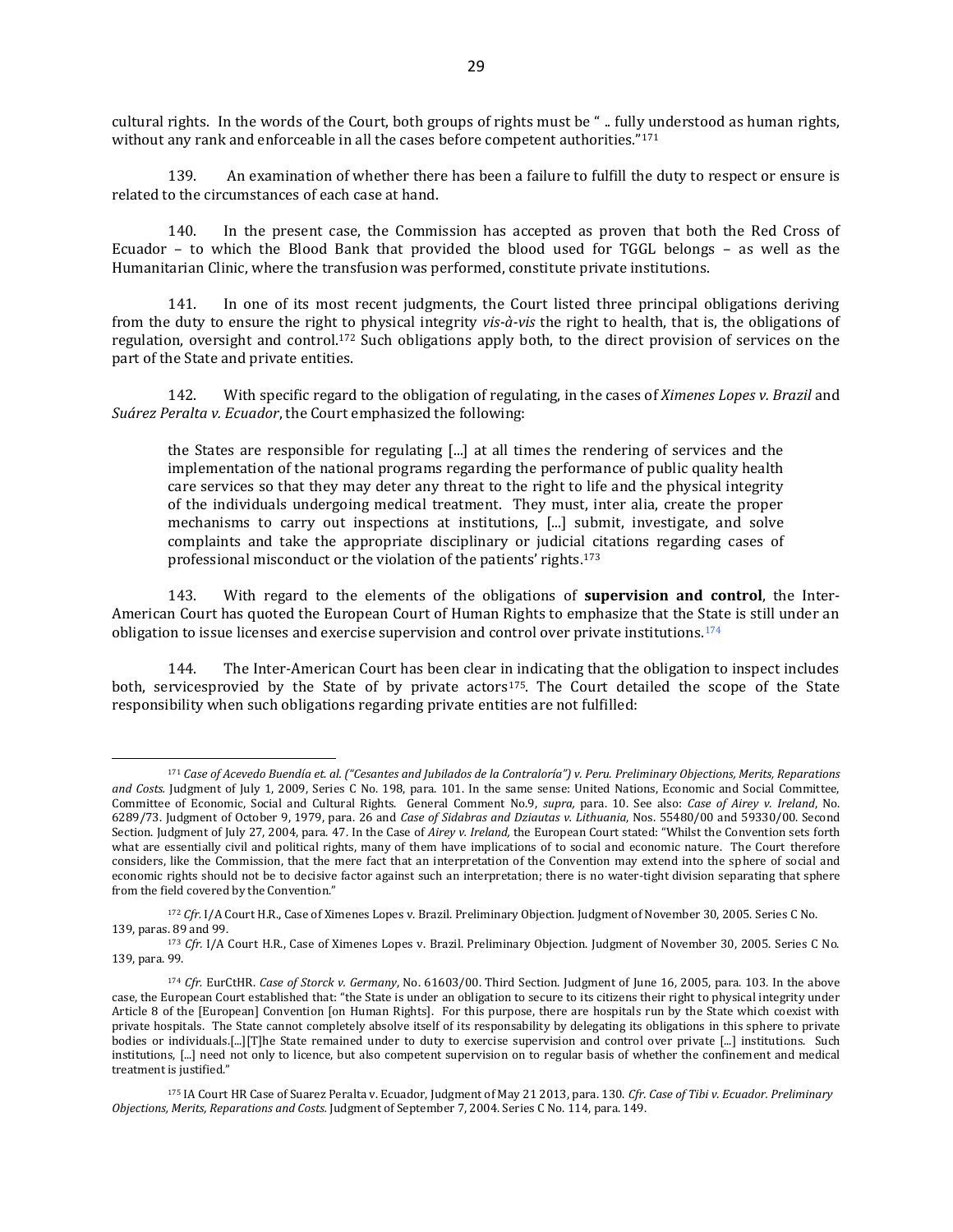In the case of essential competences related to the supervision and control of the provisions of services of public interest, such as health care, by either public or private entities (as in the case of a private hospital), responsibility stems from the failure to comply with the obligation to supervise the provision of the services in order to protect the respective right<sup>176</sup>.

145. In the *Case of Suárez Peralta v. Ecuador*, the Inter-American Court linked these obligations of supervision and control over health services with the principles of availability, accessibility, acceptability and quality in medical services, indicating that the former obligations must be "aimed at" satisfying these principles,<sup>177</sup> which were formulated by the Committee on Economic, Social and Cultural Rights in General Comment No.14 as "essential and interrelated", in the following terms:

*a) Availability*. Functioning public health and health-care facilities, goods and services, as well as programs, have to be available in sufficient quantity within the State party. [T]hese services will include the underlying determinants of health, such as safe and potable drinking water and adequate sanitation facilities, hospitals, clinics and other health-related buildings, trained medical and professional personnel [...];

b) *Accessibility*. Health facilities, goods and services have to be accessible to everyone without discrimination, within the jurisdiction of the State party;

c) *Acceptability*. All health facilities, goods and services must be respectful of medical ethics and culturally appropriate, [...] as well as being designed to respect confidentiality and improve the health status of those concerned;

d) *Quality*. As well as being culturally acceptable, health facilities, goods and services must also be scientifically and medically appropriate and of good quality. This requires, inter alia, skilled medical personnel, scientifically approved and unexpired drugs and hospital equipment, safe and potable water, and adequate sanitation.<sup>178</sup>

146. Regarding the quality of the service, the Court indicated that the State has the duty to regulate, supervise and inspect health services, ensuring amonth other aspects that the sanirary conditions and the personnel are adequate, that are duly qualified and that continue to be capable to exercise the profession<sup>179</sup>.

147. In brief, the Court has indicated that "the eventual provision of medical care in institutions without the proper authorization, the infrastructure and hygiene of which are inadequate for the provision of medical services, or by professionals who do not have the appropriate qualifications for such activities, could have a significant impact on the rights to life and to integrity of the patient<sup>180</sup>.

148. In this sense, the Commission will examine whether the State is responsible for the failure to fulfill its obligation to ensure the right to physical integrity *vis-à-vis* the right to health to the prejudice of TGGL, while she was in hospital at the Humanitarian Clinic and when she received a blood transfusion originating from the Azuay Red Cross Blood Bank.

# **2. Special Obligations for the Fulfillment of the Duty to Ensure the Right to Humane Treatment** *vis-à-vis* **the Right to Health in the case of Children**

<sup>176</sup> IA Court HR Case of Suarez Peralta v. Ecuador, Judgment of May 21 2013, para. 150.

<sup>177</sup> IA Court HR Case of Suarez Peralta v. Ecuador, Judgment of May 21 2013, para. 144, citing *Cfr.* I/A Court H.R., Case of Ximenes Lopes v. Brazil. Preliminary Objection. Judgment of November 30, 2005. Series C No. 139, paras. 89 and 99, para. 152.

<sup>178</sup> United Nations, Economic and Social Council, Committee on Economic, Social and Cultural Rights, General Comment No.14 (2000).

<sup>179</sup> Corte IDH. *Caso Suárez Peralta Vs. Ecuador.* [Excepciones Preliminares, Fondo, Reparaciones y Costas. Sentencia de 21 de](http://joomla.corteidh.or.cr:8080/joomla/es/jurisprudencia-oc-avanzado/38-jurisprudencia/2049-corte-idh-caso-suarez-peralta-vs-ecuador-excepciones-preliminares-fondo-reparaciones-y-costas-sentencia-de-21-de-mayo-de-2013-serie-c-no-261)  [mayo de 2013. Serie C No. 261.](http://joomla.corteidh.or.cr:8080/joomla/es/jurisprudencia-oc-avanzado/38-jurisprudencia/2049-corte-idh-caso-suarez-peralta-vs-ecuador-excepciones-preliminares-fondo-reparaciones-y-costas-sentencia-de-21-de-mayo-de-2013-serie-c-no-261) Párr. 152.

<sup>180</sup> United Nations, Economic and Social Council, Committee on Economic, Social and Cultural Rights, General Comment No.14 (2000, paras. 12 and 35.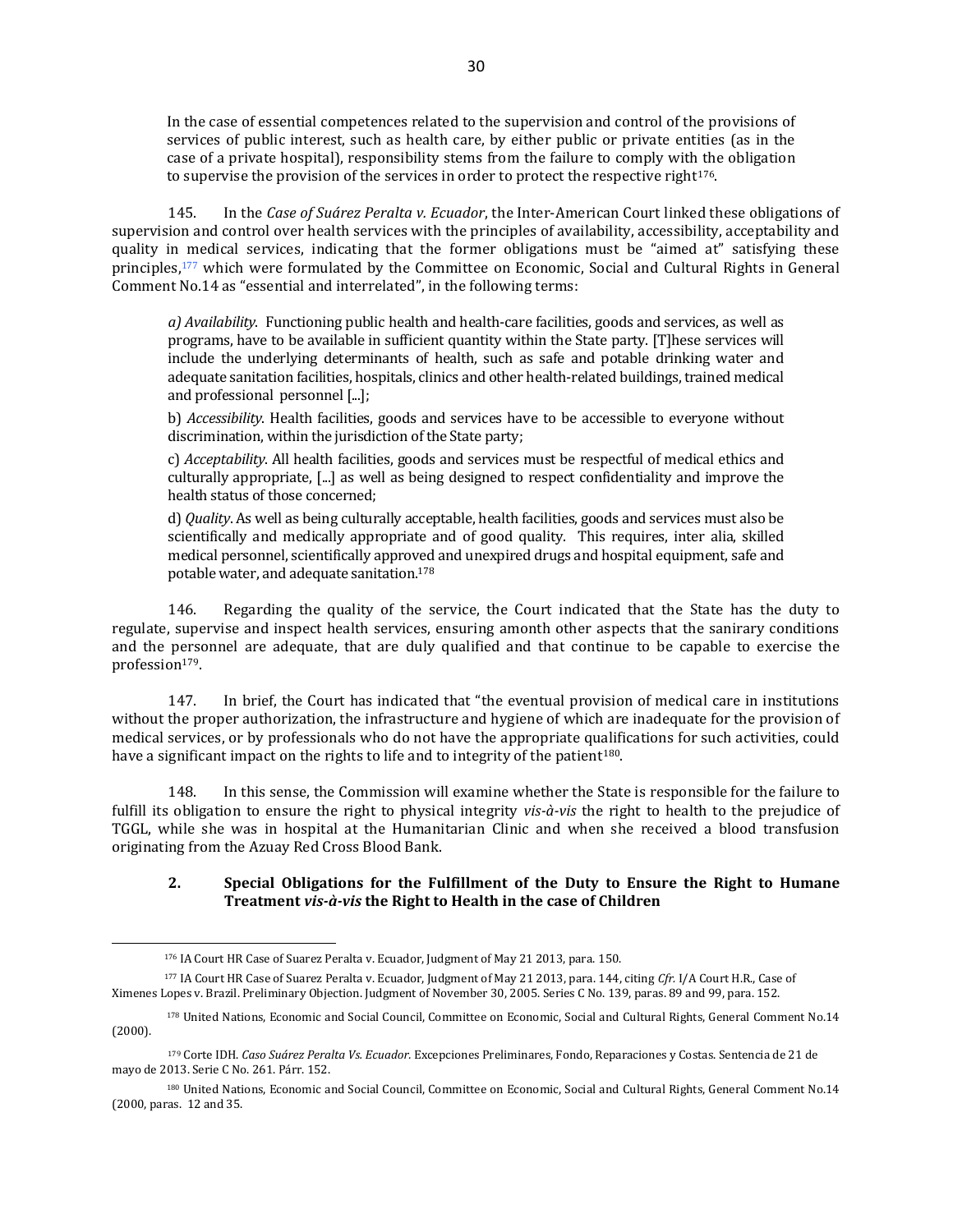149. Taking into account that at the moment of her admission to the Humanitarian Clinic and of the blood transfusion originating at the Azuay Red Cross, TGGL was three years old, the Commission considers it necessary to incorporate into the analysis of this case, the international *corpus juris* on the protection of children.181 This international *corpus juris*, used by both organs of the Inter-American system to define the scope and content of States' obligations towards children, has as central focal points the special duty of protection and the principle of the best interest of the child.

150. With regards to these central focal points, the Inter-American Court has indicated that children are beneficiaries of the rights enshrined in the American Convention, as well as enjoying special protective measures set out in Article 19, which must be interpreted according to the particular circumstances of each case at hand.<sup>182</sup>

151. In addition, every decision of the State, society or the family which involves any limitation on the exercise of any rights of children, must taken into account the best interest of the child, which has been formulated by the Inter-American Court as the core principle of the law on the rights of the child, based on the dignity of every human-being; in the characteristics of children themselves; and the necessity of fostering their development, with full appreciation of their potential.<sup>183</sup>

152. Specifically relating to health, Article 24 of the Convention on the Rights of the Child sets out a series of special and reinforced components. With particular relevance to the present case, the Commission emphasizes that this norm, in paragraph 1, provides: "States Parties recognize the right of the child to the enjoyment of the highest standard of health and to facilities for the treatment of illness and rehabilitation of health. States Parties shall strive to ensure that no child is deprived of his or her right of access to such health care services."

153. The Committee on the Rights of the Child has formulated two General Comments which are relevant for the analysis of the special obligations incumbent on the State in the present case with regard to TGGL.

154. The Committee on the Rights of the Child has recently issued *General Observation No.15 "The right of the child to the enjoyment of the highest attainable standard of health*", containing important elements which contribute to determining the special implications involved in the duty of special protection of the right to physical integrity of children in situations related to health.

155. Thus, the Committee referred specifically to the makeup of the "quality" element in health services in children's cases, and at various points in the Comment, it emphasized the importance of providing safe treatment and services:

Health-related facilities, goods and services should be scientifically and medically appropriate and of good quality. Ensuring quality requires, inter alia, that (a) treatments, interventions and medicines are based on the best available evidence; (b) medical personnel are skilled and provided with adequate training on maternal and children's health, and the principles and provisions of the Convention; (c) hospital equipment is scientifically approved and appropriate for children; (d) drugs are scientifically approved, have not expired, are child-specific (when necessary) and are monitored for adverse reactions; and (e) regular quality of care assessments of health institutions are conducted184.

<sup>181</sup> I/A Court H.R., Case of Fornerón and daughter v. Argentina. Merits, Reparations and Costs. Judgment of April 27, 2012. Series C No. 242, para. 144; and I/A Court H.R., Case of Furlan and Family v. Argentina. Preliminary Objections, Merits, Reparations and Costs. Judgment of August 31, 2012. Series C No. 246, para. 125.

<sup>182</sup> I/A Court H.R., Case of Fornerón and daughter v. Argentina. Merits, Reparations and Costs. Judgment of April 27, 2012. Series C No. 242, para. 144; *Case of Gelman v. Uruguay*. Merits and Reparations. Judgment of February 24, 2001 Series C No. 221, para. 121.

<sup>183</sup> I/A Court H.R., Case of Furlan and Family v. Argentina. Preliminary Objections, Merits, Reparations and Costs. Judgment of August 31, 2012. Series C No. 246, para. 127.

<sup>184</sup> CRC. General Comment No. 15. On the right of the child to the enjoyment of the highest attainable standard of health, para. 116.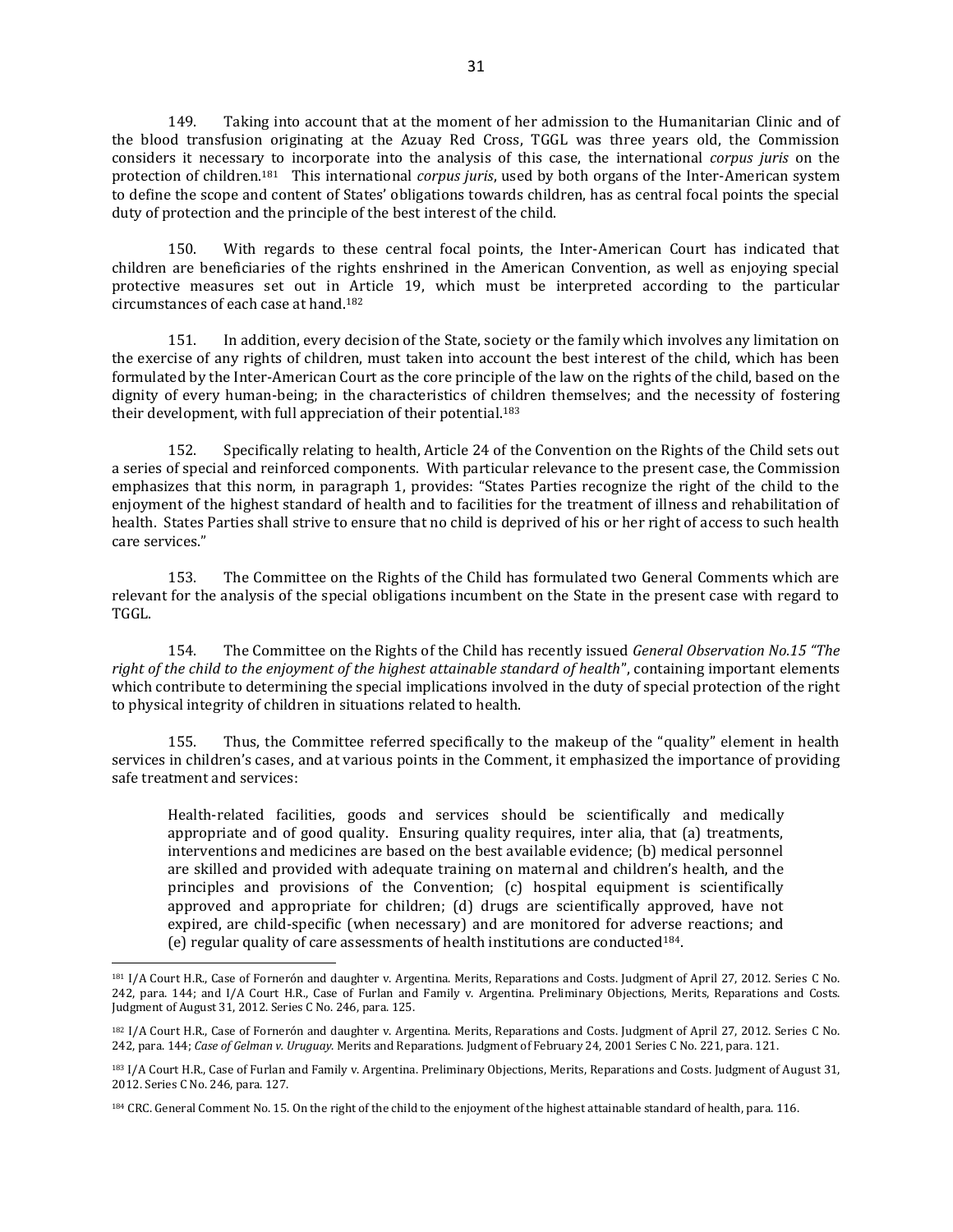156. Concerning the role of legislation in establishing quality services and in the importance of the functions and responsibilities of the protection agencies, the Committee also observed:

Legislation should fulfill a number of additional functions in the realization of children's right to health by defining the scope of the right and recognizing children as rights-holders; clarifying the roles and responsibilities of all duty bearers; clarifying what services children, pregnant women and mothers are entitled to claim; and regulating services and medications to ensure that they are of good quality and cause no harm. States must ensure that adequate legislation and other safeguards exist to protect and promote the work of human rights defenders working on children's right to health. 185

157. With specific regard to the issue of HIV/AIDS, in its *General Comment No. 3 "*HIV/AIDS and the rights of the child", the Committee referred to the importance of preventing HIV/AIDS in children, due to the profound impact it has on their lives and on the exercise of their rights, including the right to "life, survival and development" and other social rights.<sup>186</sup>

## **3. Analysis of the Present Case**

- 158. In light of the evidence in the present case, there is no dispute as to the following facts:
- On June 22 1998, three-year old TGGL was admitted to the Humanitarian Clinic where she was diagnosed with thrombocytopenic purpura; her mother was told that she needed an urgent blood and platelet transfusion.
- In these circumstances, TGGL's mother went to the city's Red Cross Blood Bank, and was told she had to bring donors.
- TGGL's mother then asked for help from two acquaintances, among them HS, who actually donated blood the same day.
- On the same day, June 22, 1998, the Blood Bank dispatched blood products for TGGL on two occasions: the blood was delivered in the afternoon, and the platelets at night.
- The transfusion of these products was administered on the same day, June 22, 1998, at the Humanitarian Clinic, and was completed on the following day.
- At the Blood Bank, tests on HS's blood, including tests for HIV, were performed on June 23, 1998. In the registers there is a positive HIV result entry.
- TGGL was discharged on June 29, 1998. Approximately one month afterwards, the doctor who had initially diagnosed her with thrombocytopenic purpura requested that an HIV test be performed, which gave a positive result.
- At the same time, a few days after the donation, the Blood Bank called donor HS, and an HIV test was performed on him. Afterwards he was told he was a virus carrier.
- Neither TGGL's mother, father, nor her brother is an HIV carrier.

<sup>185</sup> CRC. General Comment No. 15. On the right of the child to the enjoyment of the highest attainable standard of health, para. 95.

<sup>186</sup> CRC. General Comment No. 15. On the right of the child to the enjoyment of the highest attainable standard of health, para. 5.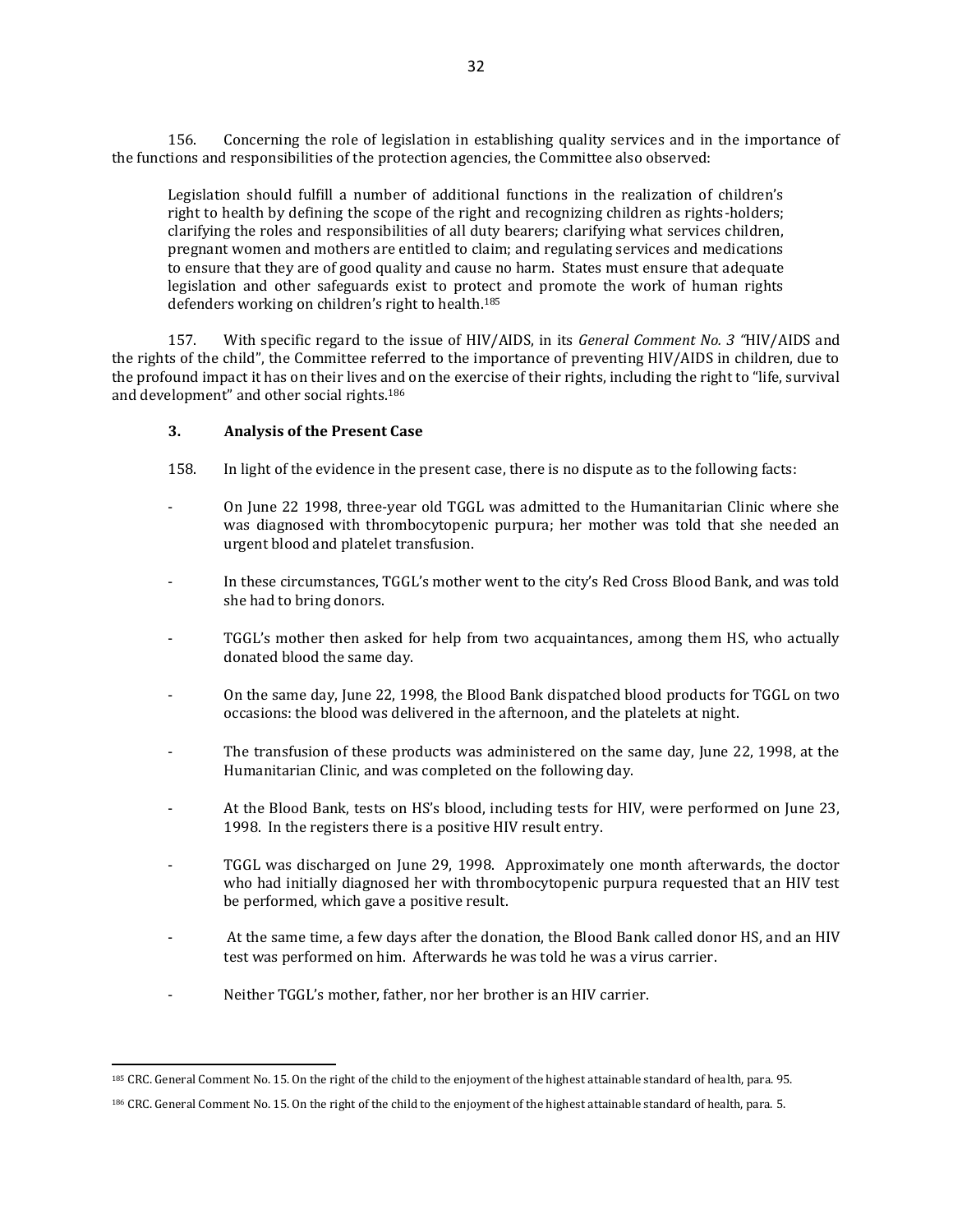159. Considering this sequence of events, the disputes raised in the context of the domestic criminal proceedings and the position of the State of Ecuador at the admissibility stage, the Commission considers in necessary to examine, firstly, the causal nexus between the blood transfusion originating from the Blood Bank and TGGL's infection with HIV. Secondly, the Commission will examine whether the State is internationally responsible for these facts.

# **3.1 The Commission's Evaluation of the Causal Nexus between the Transfusion and Infection**

160. The Commission notes in the first place that the case file contains no information – even circumstantial – indicating that TGGL was already an HIV carrier at the time the blood transfusion was administered. Again it is undisputed that neither the mother nor any member of her immediate family is an HIV carrier.

161. In the course of the domestic investigations, there has been no hypothesis raised – other than the blood transfusion – which might suggest any different mode of infection. Although at one point the accused's' defense suggested that the "window" of infection could not be explained with the transfusion, the case file establishes that this window depended on the particular circumstances and that –specifically in cases of infection via a blood transfusion— the period of verification through testing is much lower, from the point of three weeks. In the present case, the blood transfusion took place on June 22, 1998, and it was only five weeks later that the resulting positive HIV test was performed.

162. From the expert witness' test initially performed by doctors Peralvo and Vivar there is a clear tendency towards the hypothesis of infection via blood transfusion and indicating the specialized genetic testing that might lead to a more definitive conclusion. This specialized genetic testing was performed by a group of experts at the University of Louvain, using four samples: from TGGL, for HS and from two individual volunteer HIV carriers. The results of this test showed that TGGL's and HS' viruses were "genetically identical" and pointed out that this test is used precisely in the context of investigations related to infection via blood transfusion.

163. With these elements, the Commission takes special note of the different expertises and evidences during the investigation that indicate the absence of documentation, as well as the irregularities and contradictions on the few existing documents. With respect to the first point, the Commission notes that the expert witnesses' reports show an absence of records indicating the origin of the blood and platelets given to TGGL on June 22, 1998. From information obtained from blood bank staff themselves, mention should also be made that it was only by the end of 1998 that they started to record the administration of emergency blood products in the night hours, as was the case of the platelets provided for TGGL.

164. With respect to the second point, the Commission observes that the expert witnesses' reports refer to those few records found –relating to the donors on June 22, 1998 and the tests performed on the samples of the same date— having "smudges" and "defacements". Similarly, the expert witness report of doctors Peralvo and Vivar indicated that the version given by the Blood Bank –that the platelets provided for TGGL matched another donor– was unsupported and inconsistent. Specifically, they explained that given that the blood from this donor was provided to another patient in the form of "total blood", it was scientifically impossible to extract platelets from this donor.

165. In such circumstances, the Commission notes that the State limit itself to deny its responsibility for being private entities and not State conduct. However, the State has not objected the consistent, detailed and concrete indicia that confirm that the transfision was the source of infection.

166. On its part, the declarations of the investigated persons, who denied that Mr. HS' blood was used for TGGL, were based in the security procedures that in theory should be performed, but were not proved by means of reliable documents, as the expertises noted. In this sense, when the Public Prosecutor set out the formal charges, explicit reference was made to the contradictions in the statements of the respondents, which also lead to drafting charges of concealment.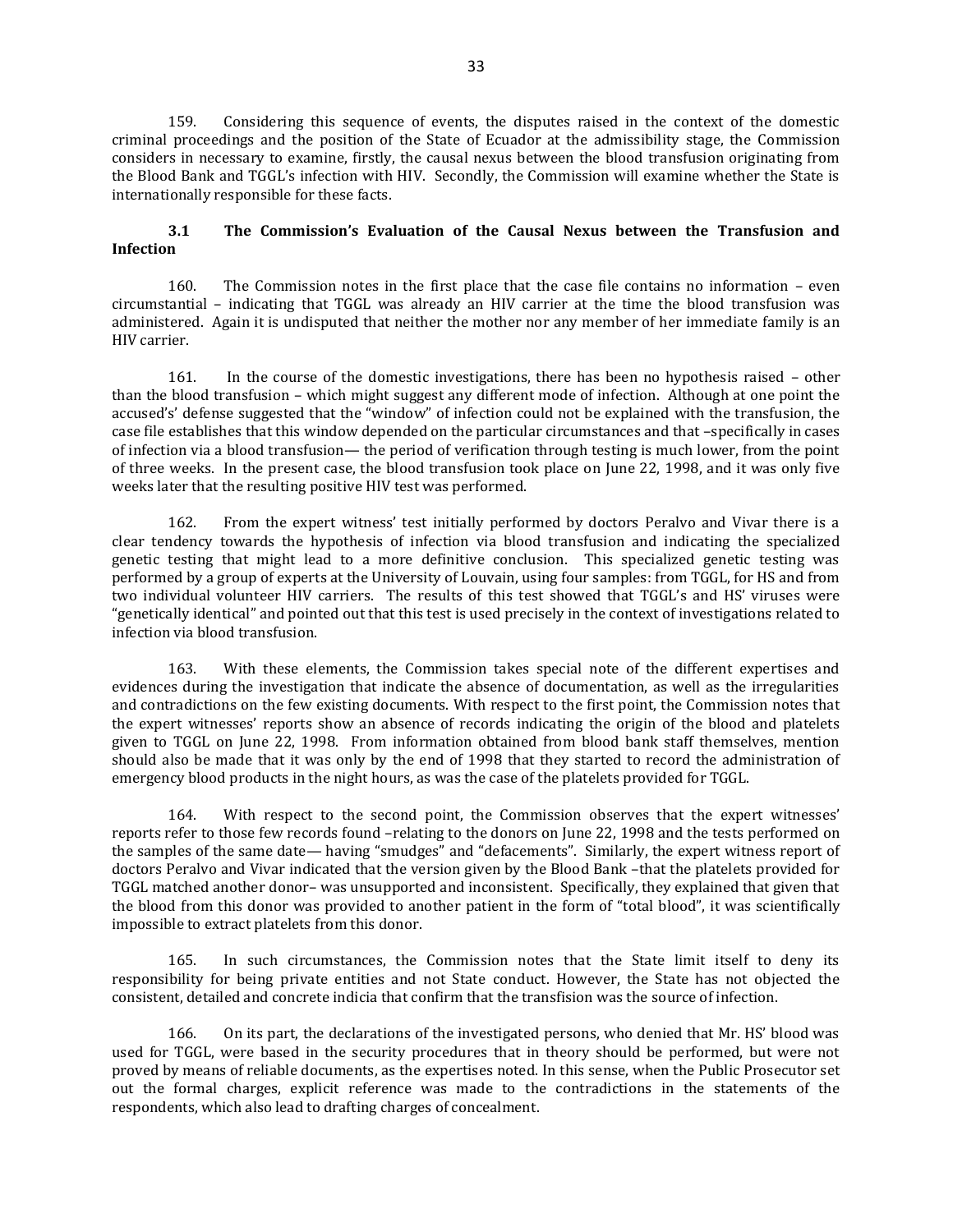167. By reason of the aforementioned considerations, the Commission believes there are sufficient elements to show a clear causal nexus between the blood transfusion originating at the Azuay Red Cross Blood Bank on June 22, 1998, and the HIV infection suffered by TGGL.

## **3.2 As to whether the State of Ecuador is responsible for the events**

168. The Commission accepts the premise that infection with the HIV virus presents an obvious adverse effect on the health of an individual which, in turn, has an impact on personal integrity and may also generate a serious risk to life. This effect takes on special intensity and gravity when it concerns a child. In this sense, the Commission considers that it is unnecessary to go into detail as to TGGL's current state of health or into the development of her illness, since the fact of infection on its own constitutes the source of the breach of her right to personal integrity *vis-à-vis* the right to health.

169. From the evidence it appears that the two institutions associated with the proven facts are: the Azuay Red Cross Blood Bank, from where both the blood as well as the platelets provided to TGGL originated; and the Humanitarian Clinic, where the blood transfusion was performed. The Commission notes that both the Red Cross of Ecuador – to which the Azuay Red Cross belongs – as well as the Humanitarian Clinic are institutions of a private nature.

170. However, as was indicated in the section relating to the State's obligations towards the right to physical integrity in the context of health, the duty of regulation, supervision and control devolves upon the State with regard to all entities offering health services. In this sense, if a breach of the right to humane treatment or to life occurs in a private health facility operating without an appropriate regulatory framework, without supervision and adequate and timely control, the State will be responsible for the failure to fulfill the duty of ensuring those rights. Moreover, there are certain activities in the same ambit of the health that, for the risk that imply for the life and personal integrity, impose on the States a strong duty to regulate, supervise and inspect the activity. The Commission considers that the Blood Banks, for its own nature and functions, are within this category.

171. The State of Ecuador presented no response to the merits of the instant case nor presented information, despite the repeated requests by the IACHR. Therefore, the Commission has not have information on the part of the State regarding compliance with the requirements of regulation, supervision and inspection. In that sense, the Commission will analyze the case based on the information available in the file.

172. In this sense, the Commission observes at the outset that at the time the events, the regulations were set out in Articles 168 and 169 of the 1971 Health Code which provide that the Health Authority shall establish laws and requirements to be observed by medical health facilities, and shall periodically inspect and evaluate them. The medical health facilities must also submit their annual programs and regulations for the approval of the Health Authority.

173. In the *Case of Suárez Peralta v. Ecuador*, the Inter-American Court examined this regulation and stated, in general terms, that "the above-mentioned norms established (...) a regulatory framework for the provision of medical services, granting the corresponding State authorities the necessary competence to control these, with regard to both the supervision and control the functioning of public and private facilities, and the supervision of the exercise of the medical profession." In this sense, in the above case, the Court considered that the State had failed to fulfill its duty of regulation, and focused its analysis on the failure to fulfill the duties of supervision and control.

174. In the present case, the Commission observes that beyond this general regulation of the "medical services" offered by public and private institutions, there was no information in the case file indicating that at the time of the events, the Blood Banks -due to the specificity of their functions and the risks inherent therein- were regulated in such way that minimum standards and obligations susceptible to supervision and control by the competent State authorities were present, in order to protect the public from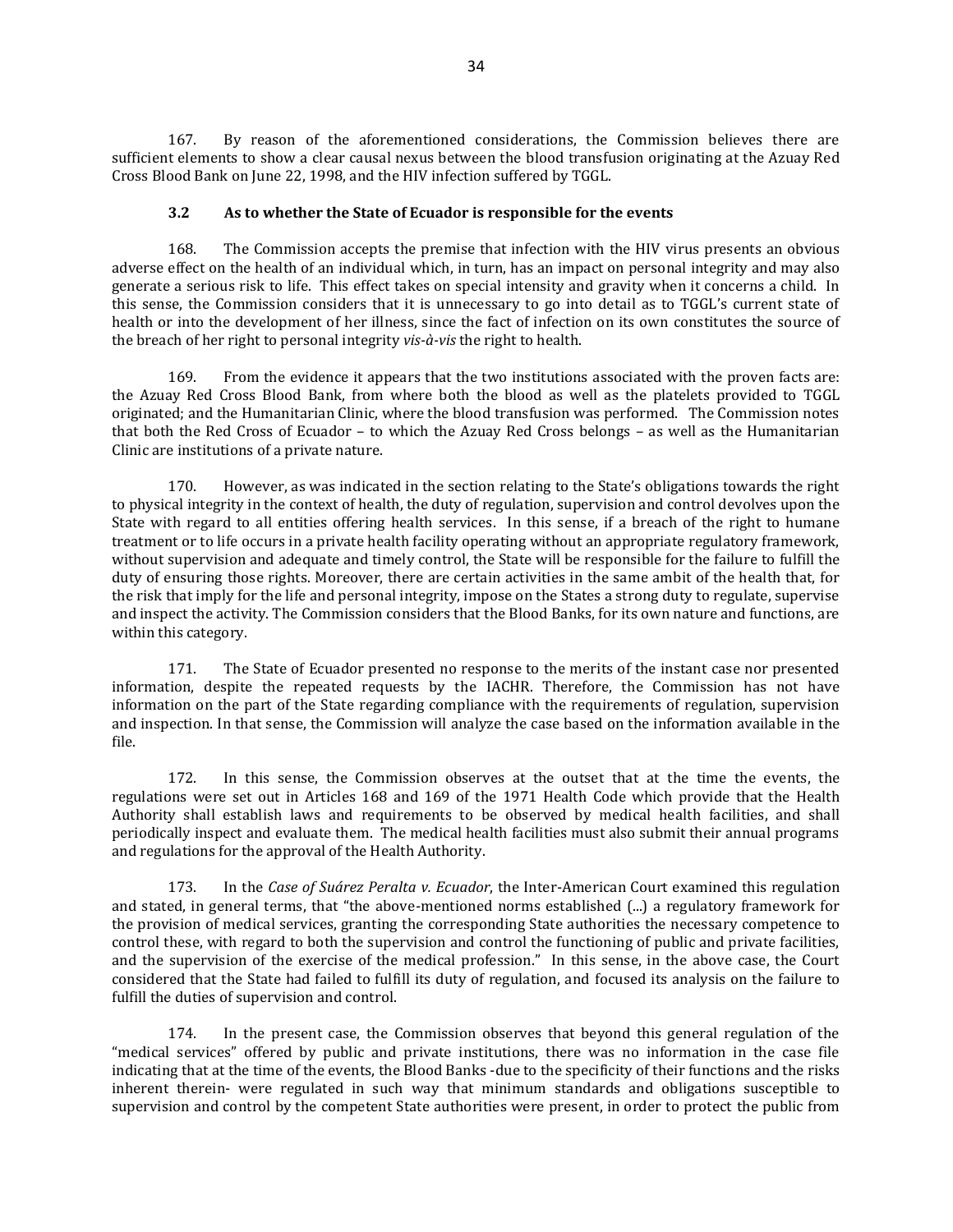inadequacies of these institutions. Information was also lacking which might show there was a regulatory framework establishing safe transfusions by the health entity receiving blood products, before proceeding with a transfusion. In effect, the Commission notes that the Health Code does not make any reference to Blood Banks nor to transfusion services. The available information demonstrates that it was only recently, in the 2006 Organic Health Law, that the exercise of supervision and actual control over the workings of these entities by the Ministry of Health was established. Therefore, the Commission considers that the State did not prove compliance with its obligation to regulate the functioning of the blood banks.

175. As regards the functioning itself of the two institutions in question, various elements emerge from the evidence, demonstrating deficiencies in their functioning.

176. In the case of the Azuay Red Cross Blood Bank, it has been established that at the time of the events, it did not possess a reliable registry system allowing for verification of the origin of the blood products donated, nor express indication that the respective security measures, including a serum test, had been completed. As the expert witnesses indicated, the few registers – which did not include the Blood Bank's procedures during night hours – showed irregularities. The situation of an absence of registers is compounded by the precarious procedures of the Azuay Red Cross Blood Bank at the time of the events. This may be seen in the lack of a minimum staff to safely attend to the needs of the daily transfusions of an entire area, as well as the lack of certainty in the serum tests available at the institution in comparison to those available in other areas.

177. In the case of the Humanitarian Clinic, where the transfusion was administered, the Commission observes that at the time of the events, there were no corroboration or registration requirements in order to verify both the origin of the blood to be used in the transfusion or whether all the respective tests had been done. The Commission emphasizes that the staff themselves in charge of supervising TGGL's transfusion stated that they were unaware of the origin of the blood and that it was an established practice to fully trust the products sent by the Blood Bank.

178. The Commission notes that the absence of registry and documents of the blood given to each persons with an specific indication of the negative results of the HIV tests, the scarcity of the functioning of the Blood Bank and the absence of any verification in the health facilities receiving the blood coming from the Red Cross, constitute structural deficiencies or, at least, rooted in the practice of the institutions. Therefore, the Commission understands that the instant case is not an unfortunate event that took place exceptionally, but the result of a situation of risk that could have been prevented by the State with an adequate regulatory framework of the blood banks and, specially, with the periodic supervision and inspection of its functioning.

179. In view of the deficiencies of a structural nature or, at least, ingrained in the practice of the institutions, there is no indication from the State or any evidence showing that the State, through the competent health authorities, undertook any supervision or control of the procedures of the Azuay Red Cross Blood Bank or Humanitarian Clinic. The use of practices that in themselves fail to satisfy minimum standards of safety reveals the omission of the State in relation to its duty to ensure the right to physical integrity *vis-àvis* the right to health.

180. All these omissions by the State created a situation of risk in the procurement and transfusion of blood, which materialized with TGGL's infection with HIV and the consequent impact on her personal integrity and health. As a result, the Commission concludes that the State of Ecuador is responsible for the failure to fulfill its duty to ensure the right established in Article 5.1 of the American Convention, in relation to the obligations established in Articles 1.1 and 19 of the same instrument.

# **B. The Right of TGGL to Personal Integrity and to a Dignified Life after Infection (Articles 4, 5, 19, and 1.1 of the American Convention)**

181. Article 4 of the American Convention establishes, where relevant: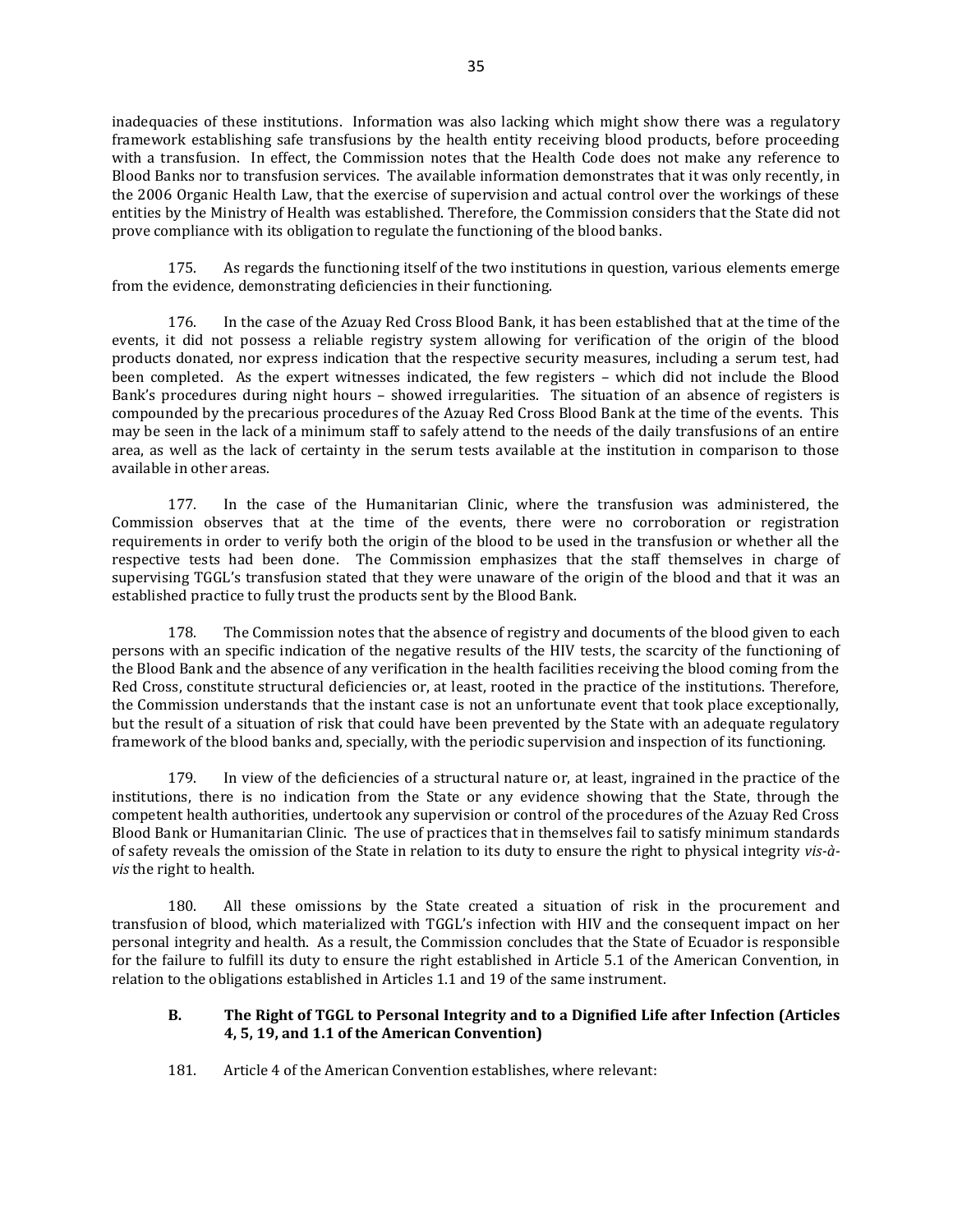1. Every person has the right to have his life respected. This right shall be protected by law and, in general, from the moment of conception. No one shall be arbitrarily deprived of his life.

182. Article 5 provides, where relevant:

Every person has the right to have his physical, mental, and moral integrity respected.

183. Article 19 of the American Convention provides:

Every minor child has the right to the measures of protection required by his condition as a minor on the part of his family, society, and the state.

184. Article 1.1 of the American Convention provides:

The States Parties to this Convention undertake to respect the rights and freedoms recognized herein and to ensure to all persons subject to their jurisdiction the free and full exercise of those rights and freedoms, without any discrimination for reasons of race, color, sex, language, religion, political or other opinion, national or social origin, economic status, birth, or any other social condition.

185. In this section, the Commission will examine the response provided by the State of Ecuador after TGGL's infection on June 22, 1998, as well as the impacts in TGGL and her family members.

186. In this regard, TGGL's mother has described before the Commission and the domestic judicial authorities, both civil and criminal, that the State failed to provide her daughter with the treatment she required. Similarly, the individuals who made statements supporting her legal aid *amparo* in order to file civil suit highlighted the enormous efforts of TGGL's mother in order to buy the medicines needed. For her part, TGGL herself, in a recent communication to the IACHR explained the continuing deterioration of her health; the personal, family and social impact of this situation; the deprivations she has undergone in the last 15 years since she was infected; and the discrimination she has suffered for being an HIV carrier. The State has not contested the information on the lack of public treatment nor the social and family environment suffered by the TGGL.

187. The Commission observes that as from the moment TGGL's mother filed a criminal complaint regarding the infection in 1998, the State has been aware of the child's situation and her need for treatment. Throughout the criminal proceedings, and afterwards in the civil suit, various State entities, including the Ombudsman, became aware of TGGL's need for treatment. Thereafter, from the beginning of 2008 with the proceedings before the Inter-American system, the State was again informed of TGGL's situation.

188. Despite the foregoing, even today TGGL has not received any response from the State, which inevitably causes a progressive deterioration in her health and personal integrity. Although the efforts of the mother of TGGL, there is no information indicating that any State institution in charged of the interests of the child was part of the judicial procedure or contributed to the searching for medical attention. Al this situation has been extended to the family members of TGGL, tothe exercise of her right to education and, in sum, to the mínimum conditions to live and develop with dignity.

189. The Inter-American Court has referred to the concept of a dignified life among the obligations imposed by Article 4 of the Convention. In the *Case of Villagrán Morales et. al.* the Court established that "the fundamental right to life includes, not only the right of every human being not to be deprived of his life arbitrarily, but also the right that persons will not be prevented from having access to the conditions that guarantee a dignified existence."<sup>187</sup> This interpretation was applied in the indigenous

<sup>187</sup> I/A Court H.R. *Case of "the Street Children" (Villagrán Morales et. al.) v. Guatemala*. Merits. Judgment of November 19, 1999. Series C No. 63, para. 144 and 191.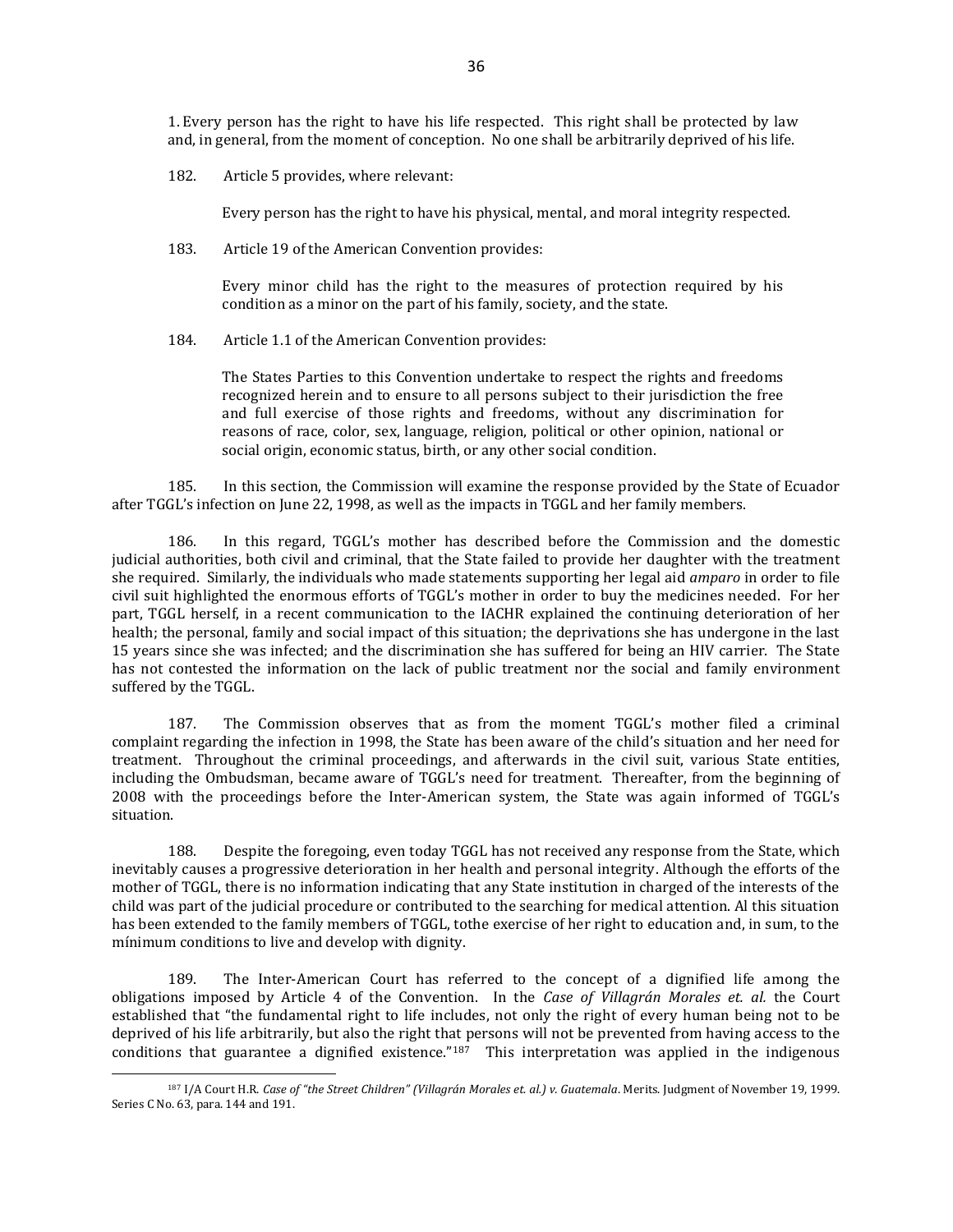community cases *Yakye Axa, Sawhoyamaxa and Xákmok Kásek, against Paraguay*, where the State had not taken the necessary measures to provide them with a dignified life, in relation to the provision of water, food, health and education.<sup>188</sup>

190. The Commission considers that the obligations of the State towards the right to humane treatment and the necessity to provide conditions allowing a dignified life, read in conjunction with the duty of special protection of children and the principle of the best interest of the child, required the State of Ecuador to respond effectively which meant the access to the treatment that TGGL required.

191. Regarding the appropriate response in cases of HIV-infected children, the Committee on the Rights of the Child indicated that States must

extend to ensuring that children have sustained and equal access to comprehensive treatment and care, including necessary HIV-related drugs, goods and services on a basis of non-discrimination. It is now widely recognized that comprehensive treatment and care includes anti-retroviral and other drugs, diagnostics and related technologies for the care of HIV/AIDS, related opportunistic infections and other conditions, good nutrition, and social, spiritual and psychological support, as well as family, community and home-based care.<sup>189</sup>

192. This obligation was particularly pressing in the present case due to the multiple vulnerability factors faced by the victim in her condition as a child who is an HIV carrier and who has very limited financial resources at her disposal. Given these circumstances, the lack of a response affected TGGL's chances to pursue her life goals, her personal integrity and her dignified existence and development. As she and her mother explained on various occasions, this exposed her to a situation of discrimination at several levels.

193. In its *General Comment No. 3 "HIV/AIDS and the Rights of the Child*", the Committee on the Rights of the Child stated that:

[d]iscrimination is responsible for heightening the vulnerability of children to HIV and AIDS, as well as seriously impacting the lives of children who are affected by HIV/AIDS, or are themselves HIV infected. Girls and boys of parents living with HIV/AIDS are often victims of stigma and discrimination as they too are often assumed to be infected. As a result of discrimination, children are denied access to information, education (see the Committee's General Comment No.1 on the aims of education), health or social care services or community life. At its extreme, discrimination against HIV-infected children has resulted in their abandonment by their family, community and/or society. Discrimination also fuels the epidemic by making children in particular those belonging to certain groups like children living in remote rural areas where services are less accessible, more vulnerable to infection. These children are thus doubly victimized.<sup>190</sup>

194. In its recent General Observation No.15 "The Right of the Child to the Enjoyment of the highest attainable standard of health", the Committee on the Rights of the Child emphasized that children's health should not be compromised by discrimination, an important factor contributing to their vulnerability. In these general comments, the Committee explained the special risk of discrimination faced by children due to their state of health, particularly HIV/AIDS. <sup>191</sup>

<sup>188</sup> I/A Court H.R. *Case of the Yakye Axa Indigenous Comunidad v. Paraguay*. Interpretation of Judgment of Merits, Reparations and Costs. Judgment of February 6, 2006. Series C No. 142, para. 161; I/A Court H.R. *Case of the Sawhoyamaxa Indigenous Community v. Paraguay*. Merits, Reparations and Costs. Judgment of March 29, 2006. Series C No. 146; I/A Court H.R. *Case of the Xákmok Kásek Indigenous Community v. Paraguay*. Merits, Reparations and Costs. Judgment of August 24, 2010, Series C No. 214, paras. 194 to 217.

<sup>189</sup> CRC. General Comment No. 3. HIV/AIDS and the rights of the children. Para. 28.

<sup>190</sup> CRC. General Comment No. 3. HIV/AIDS and the rights of the children. Para. 7.

<sup>191</sup> CRC. General Comment No. 3. HIV/AIDS and the rights of the children. Para. 8.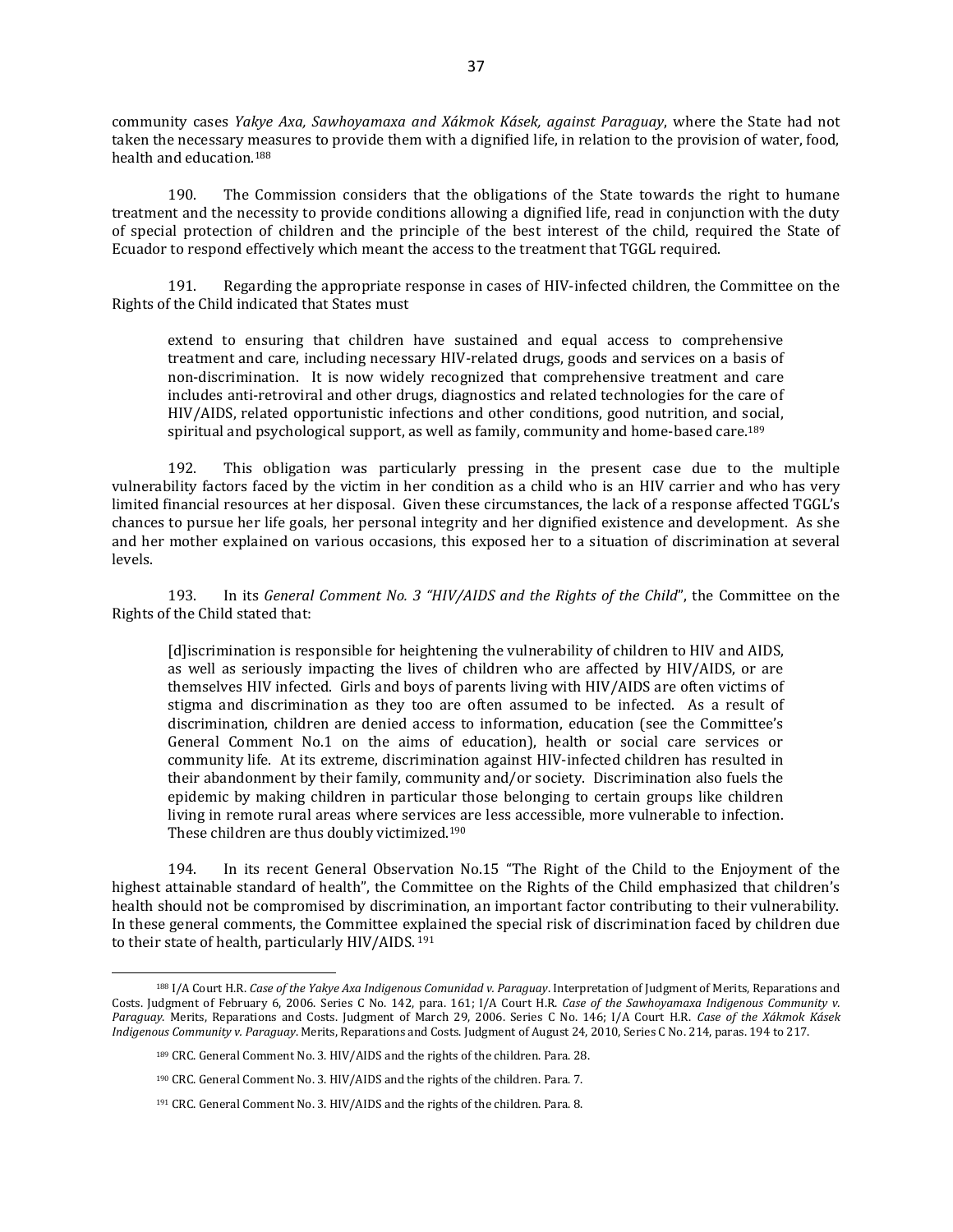195. In the present case, the international responsibility of the State is not limited to having omitted its basic obligations of regulation, supervision and control over the Blood Bank and Humanitarian Clinic but, as explained above, it extends to its total lack of response after becoming aware of the infection through various channels. To date, the State has ignored the situation of a child under its jurisdiction in an extremely vulnerable condition, causing additional damage to her personal integrity and the possibility of living a dignified life, thereby exposing her to a situation of discrimination. This situation, as a whole, has affected her family members.

196. By virtue of the foregoing, the Commission concludes that the State is responsible for a violation of the right to personal integrity and to a dignified life established in Articles 4 and 5 of the American Convention, in relation to the obligations established in Articles 1.1 and 19 of the same instrument, to the prejudice of TGGL. Moreover, the State is responsible for the violation of the rigths to moral integrity of the mother and brother of TGGL.

## **C. The Right to Judicial Guarantees and Judicial Protection for TGGL and her Mother (Articles 8, 25, 19, and 1.1 of the American Convention)**

197. Article 8.1 of the American Convention provides:

1. Every person has the right to a hearing, with due guarantees and within a reasonable time, by a competent, independent, and impartial tribunal, previously established by law, in the substantiation of any accusation of a criminal nature made against him or for the determination of his rights and obligations of a civil, labor, fiscal, or any other nature.

198. Article 25.1 of the American Convention establishes:

1. Everyone has the right to simple and prompt recourse, or any other effective recourse, to a competent court or tribunal for protection against acts that violate his fundamental rights recognized by the constitution or laws of the state concerned or by this Convention, even though such violation may have been committed by persons acting in the course of their official duties.

199. Article 19 of the American Convention provides:

Every minor child has the right to the measures of protection required by his condition as a minor on the part of his family, society, and the state.

200. Article 1.1 of the American Convention provides:

The States Parties to this Convention undertake to respect the rights and freedoms recognized herein and to ensure to all persons subject to their jurisdiction the free and full exercise of those rights and freedoms, without any discrimination for reasons of race, color, sex, language, religion, political or other opinion, national or social origin, economic status, birth, or any other social condition.

201. The Court has pointed out that, according to the American Convention:

States Parties have an obligation to provide effective judicial remedies to victims of human rights violations (Article 25), remedies that must be substantiated in accordance with the rules of due process of law (Article 8.1), all in keeping with the general obligation of such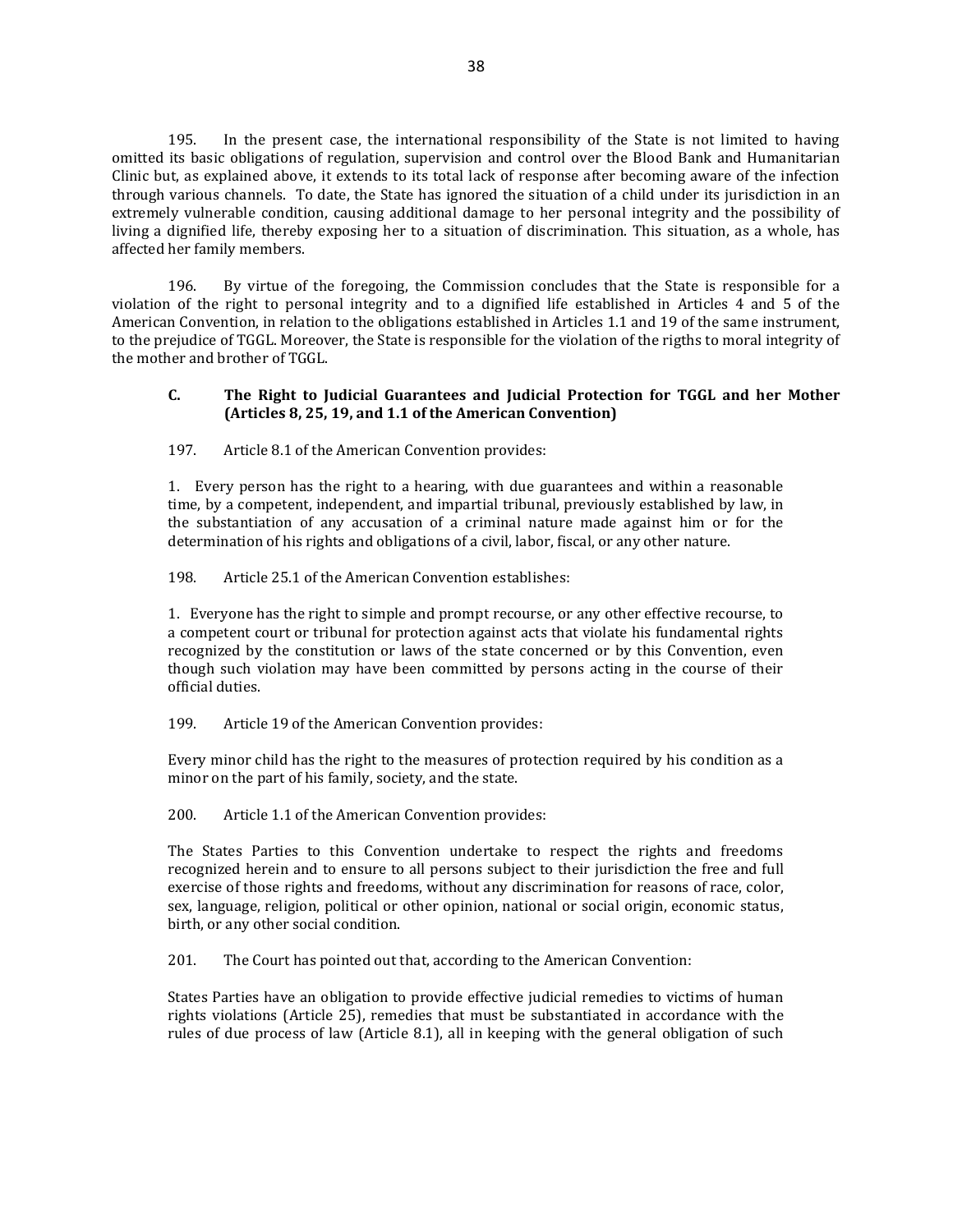States to guarantee the free and full exercise of the rights recognized by the Convention to all persons subject to their jurisdiction (Article 1.1).<sup>192</sup>

202. The jurisprudence of the Inter-American system has established that even though the duty to investigate is an obligation of means not of results, it must be assumed by the State as its own legal duty, and not as a mere formality preordained to be ineffective,<sup>193</sup> nor as a step taken by private interests depending on the initiative of the victims or their families or upon their offer of proof.<sup>194</sup>

203. The Court has determined that the investigations undertaken by the State must be made with due diligence so that the enquiries are made utilizing all legal means available and are oriented toward the determination of the truth.195 In this sense, the Inter-American Commission has stated that

the fact that no one has been convicted in the case or that, despite the efforts made, it was impossible to establish the facts does not constitute a failure to fulfill the obligation to investigate. However, in order to establish in a convincing and credible manner that this result was not the product of a mechanical implementation of certain procedural formalities with the State genuinely seeking the truth, the State must show that it carried out an immediate, exhaustive and impartial investigation.<sup>196</sup>

204. The Inter-American Court has established that a long delay may *per se* constitute a violation of the principle of due process, $197$  and it is for the State to explain and prove why it has required more time than would be reasonable to deliver final judgment in a specific case.<sup>198</sup> The reasonability of the time period must be analyzed with regard to the total duration of the criminal process. In criminal matters this period of time starts when the first procedural act against a specific person as the probable responsible for a certain crime is presented and ends with the issuing of a definitive judgment.<sup>199</sup>

205. In its consistent jurisprudence, the organs of the Inter-American system have considered three elements that are relevant to an analysis of the present case, that is: a) the complexity of the case; b) the

<sup>195</sup> I/A Court H.R., *Case of García Prieto et. al. v. El Salvador*. Preliminary Objections, Merits, Reparations and Costs. Judgment of November 20, 2007. Series C No. 168, para. 101.

<sup>196</sup> IACHR, Annual Report 1997, Report No. 55/97, Case 11.137 (*Juan Carlos Abella et. al.*), Argentina, para. 412. On the same point, see also: IACHR, Annual Report 1997, Report No. 52/97, Case of 11.218 (Arges Sequeira Mangas), Nicaragua, para. 96 and 97.

[\[54\]](http://www.cidh.oas.org/annualrep/2004sp/Brasil.11634.htm#_ftnref54) The Inter-American Court has stated, for example, that "the American Convention guarantees everyone access to justice to enforce their rights, and the States Parties have the obligation to prevent, investigate, identify and punish the masterminds and accessories of human rights violations." I/A Court H.R, *Case of the Constitutional Court*, Judgment of January 31, 2001. Series C Nº 71, para. 123. See also I/A Court H.R, *Case of Blake*, Reparations, Judgment of January 22, 1999, Series C Nº 48, para. 65.

<sup>197</sup> I/A Court H.R., *Case of García Asto and Ramírez Rojas v. Peru*. Judgment of November 25, 2005. Series C No. 137, para. 166; *Case of Gómez Palomino v. Peru*. Judgment of November 22, 2005. Series C No. 136, para. 85; *Case of the Moiwana Community v. Surinam*. Judgment of June 15, 2005. Series C No. 124, para. 160.

<sup>198</sup> I/A Court H.R., *Case of Ricardo Canese v. Paraguay*. Judgment of August 31, 2004. Series C No. 111, para. 142.

<sup>192</sup> I/A Court H.R., Cf. *Case of Godínez Cruz v. Honduras*. Preliminary Objections. Judgment of June 26, 1987. Series C No. 3, para. 93. See also the *Case of the la Rochela Massacre v. Colombia*, supra note 7, para. 145, and *Case of the Miguel Castro Castro Penitentiary v. Peru*, Judgment of November 25, 2006. Series C No. 160, paras. 183.

<sup>193</sup> I/A Court H.R., *Case of Velásquez Rodríguez v. Honduras*. Judgment of July 29, 1988. Series C No. 4, para. 177; I/A Court H.R., *Case of Cantoral Huamaní and García Santa Cruz v. Peru*. Preliminary Objections, Merits, Reparations and Costs. Judgment of July 10, 2007. Series C No. 167, para. 131; and I/A Court H.R., *Case of Zambrano Vélez et. al. v. Ecuador*. Merits, Reparations and Costs. Judgment of July 4, 2007. Series C No. 166, para. 120.

<sup>194</sup> I/A Court H.R., *Case of Velásquez Rodríguez v. Honduras*. Judgment of July 29, 1988. Series C No. 4, para. 177; I/A Court H.R., *Case of Zambrano Vélez et. al. v. Ecuador*. Merits, Reparations and Costs. Judgment of July 4, 2007. Series C No. 166, para. 120.

<sup>199</sup> I/A Court H.R., *Case of López Álvarez v. Honduras*. Judgment of February 1, 2006. Series C No. 141, para. 129; *Case of Acosta Calderón v. Ecuador*. Judgment of June 24, 2005. Series C No. 129, para. 104; and *Case of Tibi v. Ecuador*. Judgment of September 7, 2004. Series C No. 114, para. 168.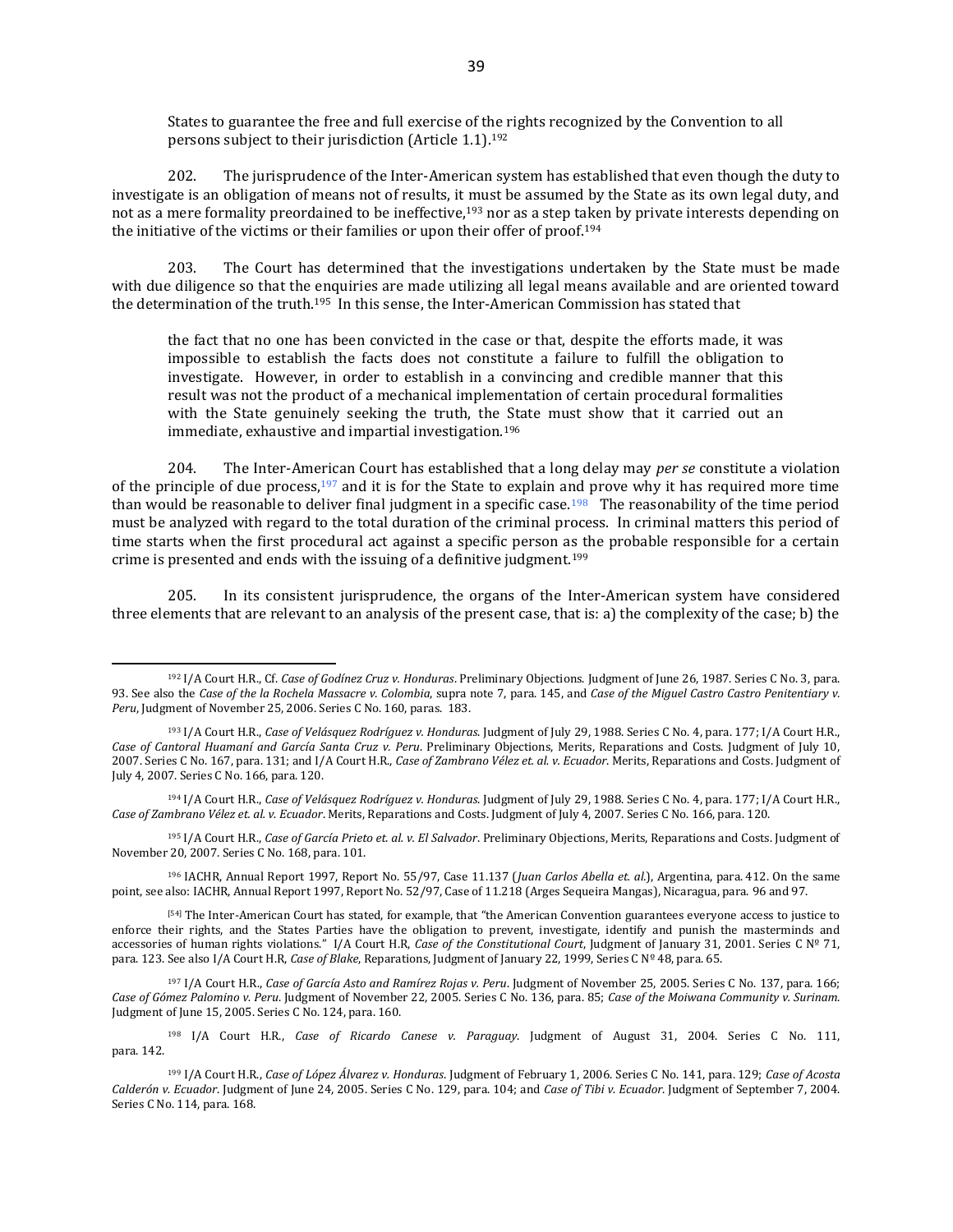conduct of the judicial authorities and c) the procedural activities of the interested party.200 The Court has also established that in addition to these factors, account must be taken of the interests involved and the adverse effect of the duration of the proceedings on the judicial situation of the person involved, in the following terms:

In addition, the Court finds it pertinent to clarify that, in this analysis of reasonableness, the adverse effect of the duration of the proceedings on the judicial situation of the person involved in it must be taken into account; bearing in mind, among other elements the matter in dispute. If the passage of time has a relevant impact on the judicial situation of the individual, the proceedings should be carried out more promptly so that the case is decided as soon as possible.<sup>201</sup>

206. The jurisprudence of both the European Court and the Inter-American Court demonstrate various circumstances requiring a duty of special and exceptional diligence in the pursuit of investigations. Thus, for example, the Inter-American Court has stated that:

in view of the importance of the interests under consideration, administrative and judicial procedures concerning the protection of the human rights of the child, particularly those legal proceedings related to adoption, guardianship and custody of boys and girls in early childhood, should be handled by the authorities with exceptional diligence and celerity $^{202}$ .

207. In addition to the condition as children of the individuals involved, the Commission points out the statement of the European Court in the case *Laudon v Germany*, where especial diligence was required in those cases in which "the individual's integrity is involved."<sup>203</sup>

208. Moreover, the European Court has decided cases in which the debate of the procedures was related to the situation of a person living with HIV. Specifically, in the case of *X vs. France,* it analyzed the lack of compliance with due process. Taking into account that "what was at stake in the judicial procedure was of crucial relevance for the petitioner", given the nature of his disease<sup>204</sup>. In that regard, the European Court indicated that there was a risk that because of the delay in the procedure, its objective became illusory. In sum, the European Court indicated that in the mentioned case an "exceptional diligence" was required, despite the number of pending cases.205. In the case *F.E v. France*, the European Court stated that such diligence must apply even existing a certain level of complexity in these cases $^{206}$ .

209. In addition to the foregoing factors, which are simultaneously present in the instan case, the Court has ruled on the necessity of pursuing criminal proceedings with special celerity when, due to the domestic legal context, the possibility of pursuing a civil suit for damages, and consequently, the real prospect of obtaining reparations, depends on the results of those criminal proceedings.

<sup>200</sup> IACHR, Report on the Merits No. 77/02, *Waldemar Gerónimo Pinheiro and José Víctor dos Santos* (Case of 11.506), December 27, 2002, para. 76. See also I/A Court H.R., *Case of López Álvarez*. Judgment of February 1, 2006. Series C No. 141, para. 132; *Case of García Asto and Ramírez Rojas*. Judgment of November 25, 2005. Series C No. 137, para. 166; and the *Case of Acosta Calderón*. Judgment of June 24, 2005. Series C No. 129, para. 105; UN Doc. CCPR/C/GC/32 of August 23, 2007, Human Rights Committee, General Comment No. 32, para.35.

<sup>201</sup> I/A Court H.R., *Case of Valle Jaramillo et. al. v. Colombia*. Merits, Reparations and Costs. Judgment of November 27, 2008. Series C No. 192, para. 155. See also I/A Court H.R., *Case of Kawas Fernández v. Honduras*. Merits, Reparations and Costs. Judgment of April 3, 2009, Series C No. 196, paras. 112 and 115; I/A Court H.R., *Case of Anzualdo Castro v. Peru*. Preliminary Objections, Merits, Reparations and Costs. Judgment of September 22, 2009. Series C No. 202, para. 156; I/A Court H.R., *Case of Garibaldi v. Brazil*. Preliminary Objections, Merits, Reparations and Costs. Judgment of September 23, 2009. Series C No. 203, para. 133; See also. IACHR. Merits report 83-10. 12.584. July 13, 2010. Para. 77.

<sup>202</sup> I/A Court H.R., Case of Furlan and Family v. Argentina. Preliminary Objections, Merits, Reparations and Costs. Judgment of August 31, 2012. Series C No. 246. para. 127.

<sup>203</sup> Cr. EDH. Case of *Laudon v. Germany*, No. 14635/03. Fifth Section. Judgment of April 26, 2007. Para. 72.

<sup>204</sup> Cr. EDH. Case of X. vs. France. Application 18020/91. Judgment of March 31, 1992. Para. 47.

<sup>205</sup> Cr. EDH. Case of X. vs. France. Application 18020/91. Judgment of March 31, 1992. Para. 47.

<sup>206</sup> Cr. EDH. Case of F.E. vs. France. 60/1998/963/1178. Judgment of October 30, 1998.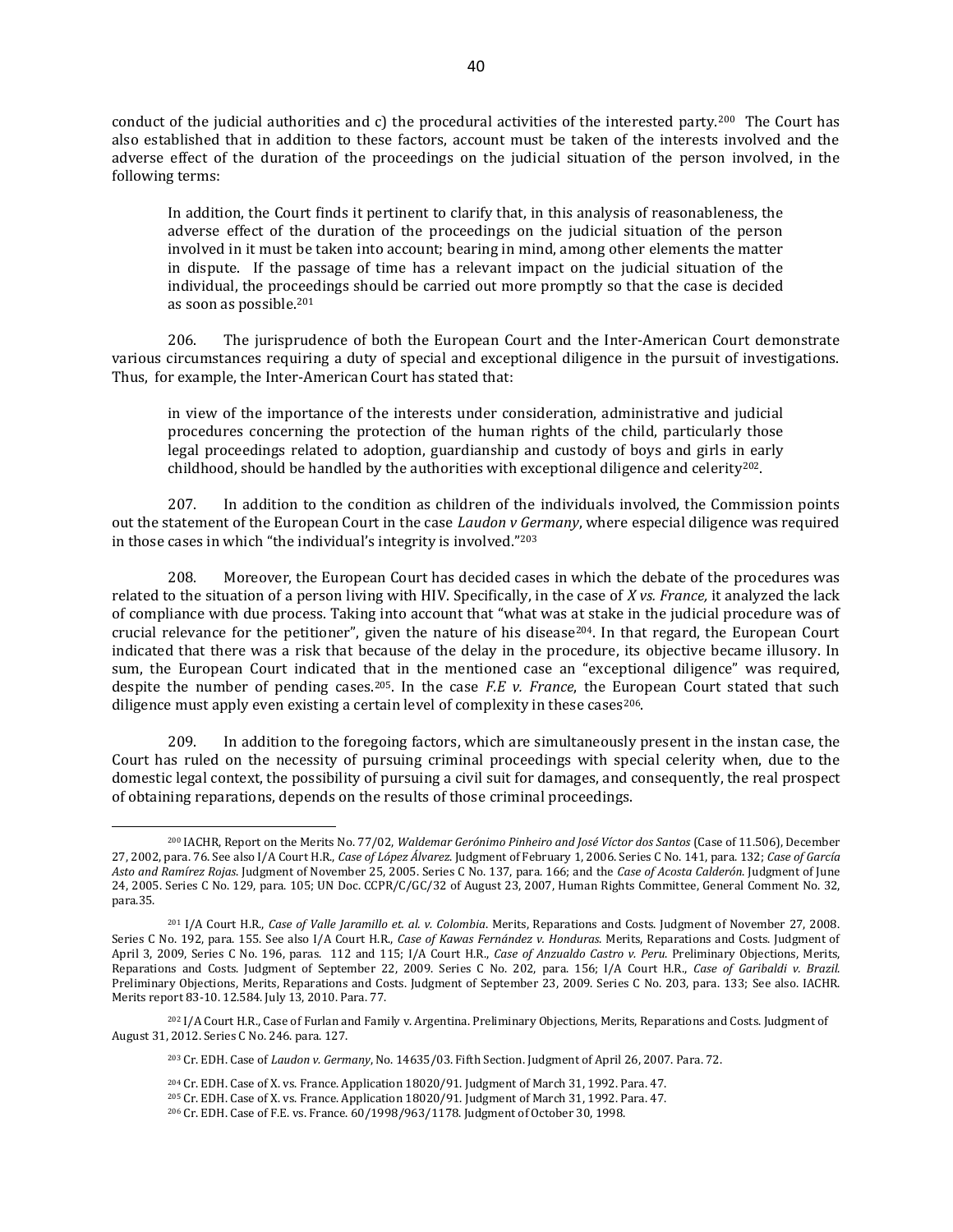210. On this point, in the Case of *Suárez Peralta v. Ecuador*, the Court highlighted the jurisprudence of the European Court<sup>207</sup> which establishes that whenever civil compensation is subject to the conclusion of criminal proceedings, the duty to investigate within a reasonable time "increases in light of the health condition of the person affected" since this person "requiring special care [the length of the proceedings] damages [...] the possibility of living a full life."<sup>208</sup>

211. Thus, in the Case of *Ximenes Lopes v. Brazil*, the Court considered that:

the fact that the criminal proceeding has not been concluded has had specific consequences [...] since, under the legislation of the State, the civil reparation for the damages caused by a wrongful act that constitutes a crime may be subject to the establishment of a crime in a criminal action; therefore, no decision has been rendered by the trial court in the civil action for damages. In other words, the lack of justice in the criminal proceedings has prevented [receipt] of monetary compensation for the damage caused in the instant case.<sup>209</sup>

212. In the same line, the European Court in the case of *Oyal v. Turquía*, referred to the right to an effective remedy with respect to the situation of HIV infections in the Red Cross of such country. In that case, the European Court highlighted the relevance of civil actions, joint or separate of the criminal actions, with the aim of establishing responsibilities and favor the granting pf the respective reparations.210.

213. In the present case, it has been established that a criminal and civil action have been started. Similarly, in accordance with the legal system in Ecuador, the possibility of filing a civil suit depends on the results of the criminal trial. This depends specifically on the existence of a final criminal sentence. In TGGL's case itself, the criminal proceedings were begun on September 29, 1998, and they were closed on February 28, 2005 with a decision declaring the proceedings time barred. For its part, the civil suit was started on March 5, 2002, and ended on May 18, 2006, with a judgment declaring the proceedings null and void, in the absence of an enforceable criminal sentence.

214. As a result of the foregoing, neither TGGL nor her mother has received any judicial protection whatsoever for the infection suffered. In accordance with the Ecuadorian legal framework, TGGL and her mother have been denied access to claim reparations for the damages suffered as a consequence of her infection, due to the fact that the criminal trial did not end with a final criminal sentence and is now timebarred.

215. In the Commission's view, this situation *per se* represents a flagrant denial of justice, and, consequently, violates the rights to due process and judicial protection to the prejudice of TGGL and her mother.

216. Nevertheless, from a complete analysis of the criminal case file and the elements available from the civil suit, the Commission has identified a series of additional factors contributing to this situation of a denial of justice, both in terms of due diligence and reasonable time.

217. In the first place, the Commission notes that the criminal proceedings lasted nine years, and repeatedly displayed a lack of due diligence. As the case file shows, TGGL's mother repeatedly urged the investigation forward, by offering evidence, including expert witnesses, and by repeatedly requesting that matters be advanced with due speed despite the delays associated with the production of evidence. The

<sup>207</sup> *Cfr. Laudon v. Germany.* No. 14635/03. Fifth Section. Judgment of April 26, 2007, para. 72; *Orzel v. Poland.* No. 74816/01. Fourth Section. Judgment of June 25, 2003, para. 55, and *Inversen v. Denmark.* No. 5989/03. Fifth Section. Judgment of December 28, 2006, para. 70.

<sup>208</sup> IA Court HR Case of Suarez Peralta v. Ecuador, Judgment of May 21 2013. Para. 103.

<sup>209</sup> I/A Court H.R., Case of Ximenes Lopes v. Brazil. Preliminary Objection. Judgment of November 30, 2005. Series C No. 139*,* para. 204.

<sup>210</sup> Cr. EDH. Case of Oyal vs. Turkey. Application 4864/05. Judgment of March 23, 2010. Para. 66.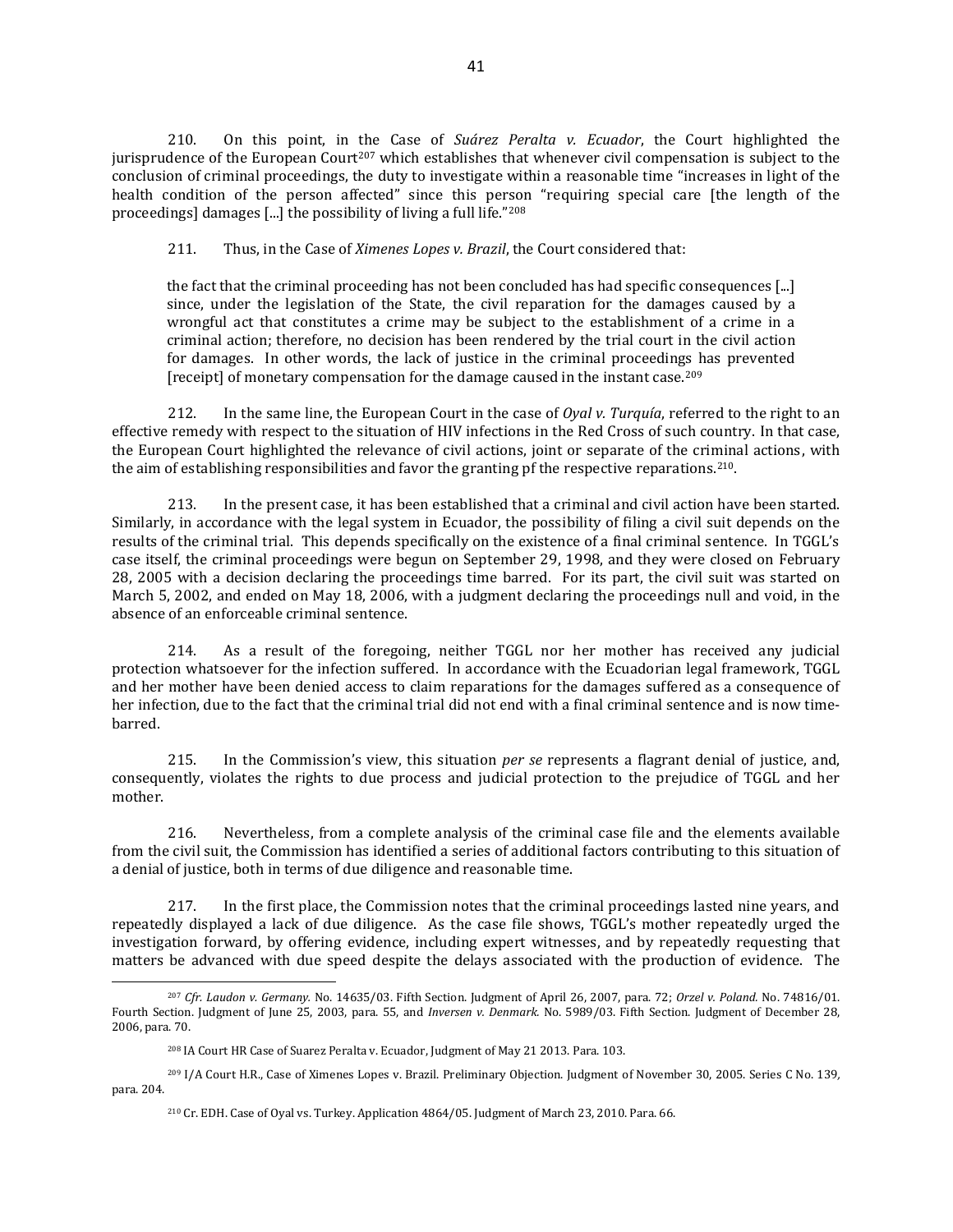Commission takes special note of the unjustifiable delay which occurred in ordering and performing the specialized genetic testing suggested by the medical expert witnesses early on in the investigation. This delay even caused the intervention of the Ombudsman. The Commission observes that the case was closed on more than three occasions by the judicial authorities without performing this crucial testing. This situation caused the Public Prosecutor to repeatedly request that the judicial authorities reopen the case, with the attendant additional delays.

218. One of the most blatant examples of a lack of diligence in the criminal proceedings relates to the four years which elapsed between the time when the indictment was drawn up and accepted against Mrs. Mariana Ramírez in 2001, and February 2005 when the criminal proceedings were declared time barred. The available information indicates that it was not possible to pursue the trial against Mrs. Mariana Ramírez, since she was out of the country. From the case file, no procedural steps appear on the part of the State to locate Mariana Ramírez's whereabouts in order to continue the trial and criminal proceedings. On the contrary, when this individual failed to appear at the criminal trial, the State of Ecuador remained inactive for a period of four years until the time limit elapsed, precisely due to its own lack of due diligence.

219. Besides this, in the context of the civil suit, the Commission observes that it lasted four years. The conclusion of the civil proceedings took place on May 18, 2006, with a judgment nullifying all proceedings from the time the plaint was admitted in 2002. In other words, in the context of the civil proceedings, the judicial authorities took four years to finally decide that the civil claim did not fulfill the requirements to be admitted, due to the absence of a final criminal sentence.

220. In light of the above, the Commission considers that the State of Ecuador has violated the rights to due process and judicial protection laid down in Articles 8 and 25 of the Convention, in relation to the obligations established in Articles 1.1 and 19 of the same instrument to the prejudice of TGGL, her mother and her brother.

# **VI. CONCLUSIONS**

221. Based on the considerations of fact and law set out in the present report, the Inter-American Commission concludes that the State of Ecuador is responsible for the violation of the rights to a dignified life, human treatement, judicial guarantees and due process, established in Articles 4, 5, 8 and 25 of the American Convention in relation to the obligations set out in Article 1.1 of the same instrument, to the prejudice of TGGL. Throughout, the Commission has concluded that the State of Ecuador has failed to fulfill its obligations of special protection of TGGL in her status as a child, in violation of Article 19 of the American Convention. Thus, the Commission concluded that the State of Ecuador is responsible for the violation of the rights to the moral integrity, judicial protection and due process, enshrined in Articles 8 and 25 of the American Convention in relation to the obligations established in Article 1.1 of the same instrument to the prejudice of TGGL's mother and brother.

# **VII. RECOMMENDATIONS**

222. By virtue of the foregoing conclusions,

# **THE INTER-AMERICAN COMMISSION ON HUMAN RIGHTS, RECOMMENDS THAT THE STATE OF ECUADOR,**

1. Make reparations in full to TGGL and her mother for the violations of the human rights set forth in the present report, including both the material and moral aspects.

2. Provide, in consultation with TGGL, immediately and permanently, the specializaed medical treatment that she requires.

3. Provide, in consultation with TGGL, the primary, high and university education, in a free manner.